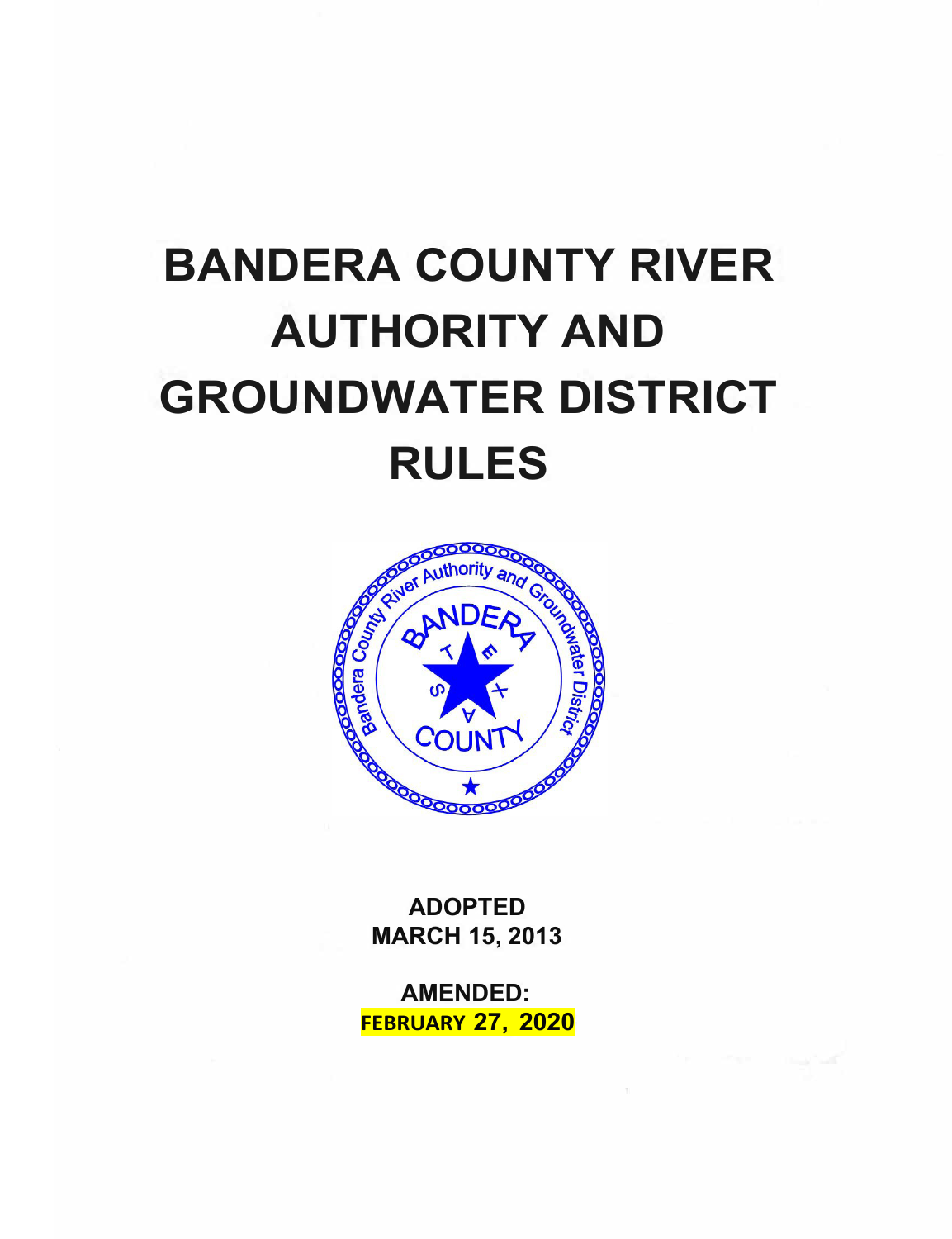**Whereas,** the Legislature of the State of Texas, under authority of Section 59, Article XVI of the Texas Constitution, enabled the creation of the Bandera County River Authority and Groundwater District (District); and

**Whereas,** the Texas Commission on Environmental Quality (TCEQ) ordered, on April 10, 2003, that the District's name be changed from Springhills Water Management District to Bandera County River Authority and Groundwater District; and

**Whereas,** the District is empowered with the authority of a groundwater conservation district as provided by the general laws of the State and Chapter 36, Texas Water Code; and

**Whereas,** the District is charged with conserving and protecting groundwater in the District; and as a dual powers District charged and empowered by article 16 section 59 of the Texas Constitution; and

**Whereas,** the District is directed by the Texas Water Code to establish rules for the District; and

**Whereas,** the District recognizes the wide range of variables involved in well construction and intends to facilitate well construction in special cases without jeopardizing the intent of these rules,

The Board of Directors of the Bandera County River Authority and Groundwater District hereby approves the amendme111t and  $\frac{\partial Q}{\partial x}$  of the following rules for the District to become effective on this the  $11$ :  $\sqrt{Q}$ ; day of b  $\sqrt{Q}$ !  $\sqrt{Q}$ .

A copy of the District Rules will be furnished to interested persons upon request.

Don Sloan President

Attest: Secretarv

Amended and adopted by the Board of Directors on this the  $11$ , \b day of  $t=$ ".t.b\MOu' $\leq 1/4$ \, 2020.

Sloan

Don Sloan President

**Attest**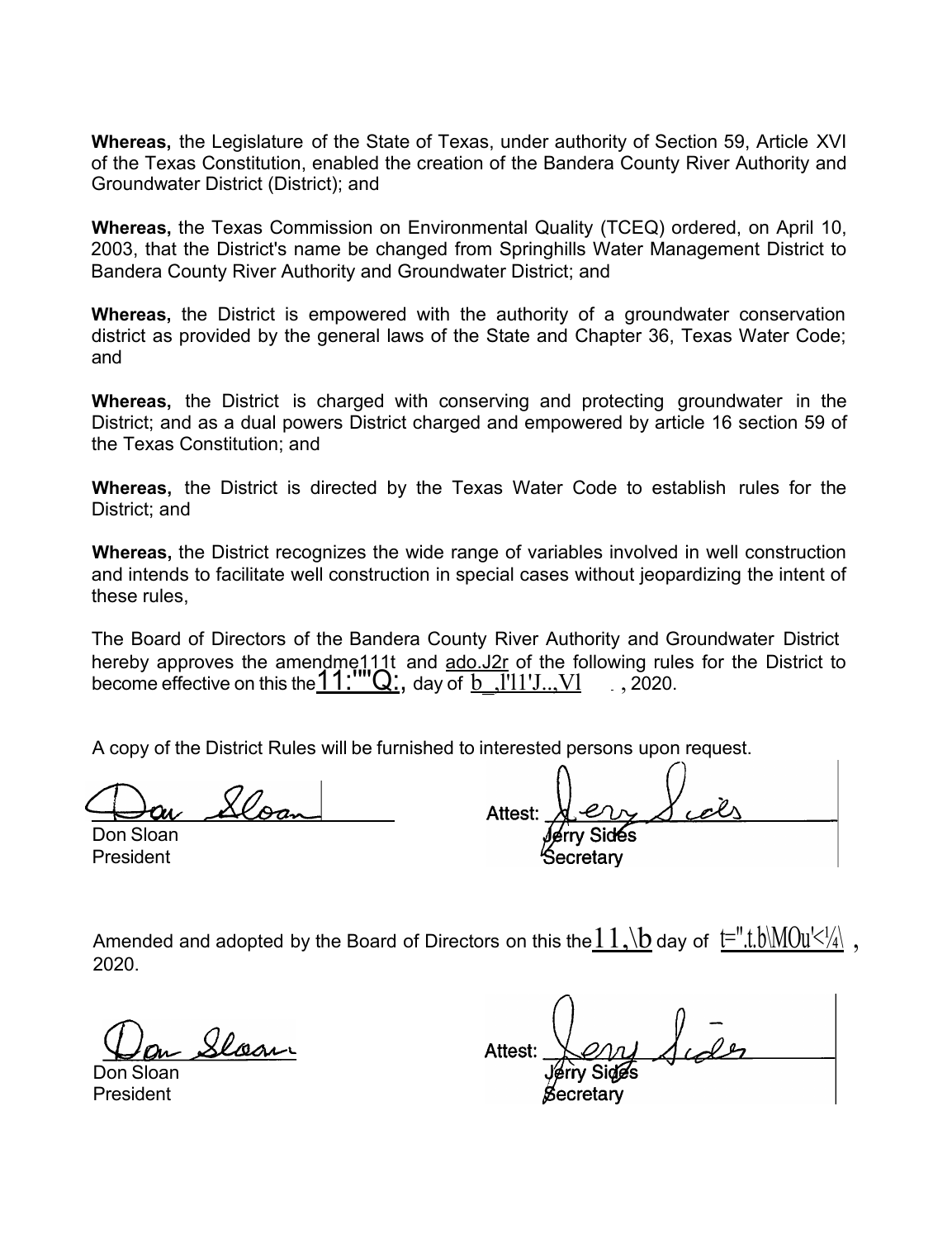# **TABLE OF CONTENTS**

| RULE 1.                                                                                     |                                                                                                                     |  |
|---------------------------------------------------------------------------------------------|---------------------------------------------------------------------------------------------------------------------|--|
| 1.1                                                                                         |                                                                                                                     |  |
| RULE 2.                                                                                     |                                                                                                                     |  |
| 2.1<br>2.2<br>2.3<br>2.4<br>2.5<br>2.6<br>2.7                                               |                                                                                                                     |  |
| RULE 3.                                                                                     |                                                                                                                     |  |
| 3.1<br>3.2<br>3.3<br>3.4<br>3.5<br>3.6<br>3.7<br>3.8<br>3.9<br>3.10<br>3.11<br>3.12<br>3.13 | Permit Application for Existing Wells That Require a Permit 26<br>Change in Well Usage, Permit Review, Amendment 27 |  |
| RULE <sub>4</sub> .                                                                         | REGISTRATION OF OTHER AQUIFER PENETRATIONS29                                                                        |  |
| 4.1<br>4.2                                                                                  |                                                                                                                     |  |
| RULE 5.                                                                                     | EXPORT OF GROUNDWATER OUT OF THE DISTRICT 30                                                                        |  |
| 5.1<br>5.2<br>5.3<br>5.4<br>5.5                                                             | Export Facility and Equipment Requirements  32                                                                      |  |
| RULE <sub>6</sub> .                                                                         |                                                                                                                     |  |
| 6.1                                                                                         |                                                                                                                     |  |
| RULE 7.                                                                                     |                                                                                                                     |  |
| 7.1<br>7.2<br>7.3<br>7.4                                                                    |                                                                                                                     |  |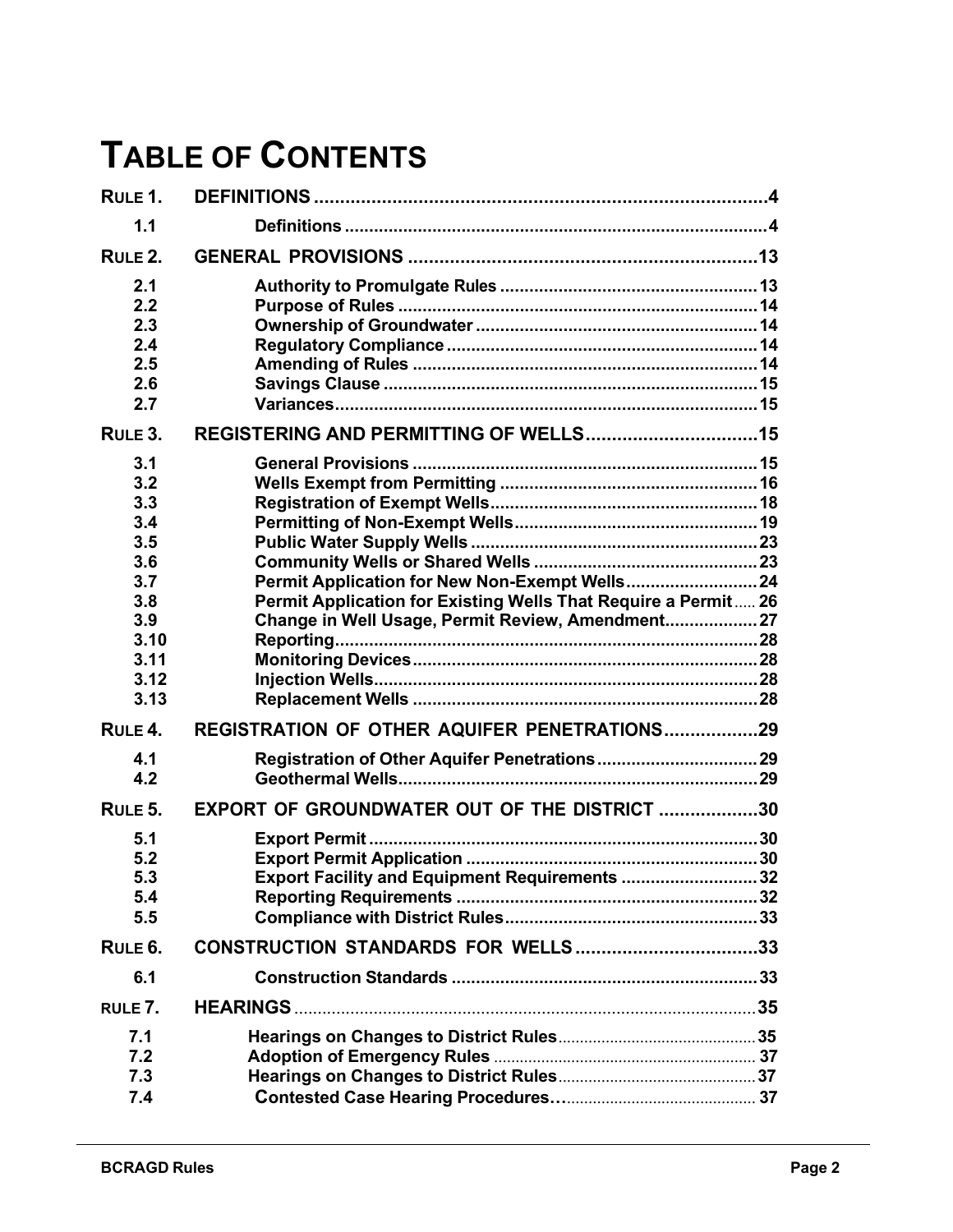| 7.5                                                  |                                             | <b>Hearings Conducted by State Office of Administrative</b> |                 |           |
|------------------------------------------------------|---------------------------------------------|-------------------------------------------------------------|-----------------|-----------|
| 7.6                                                  |                                             |                                                             |                 |           |
| RULE 8.                                              | <b>SEALING, CAPPING</b><br><b>WELLS</b> 477 | <b>AND</b>                                                  | <b>PLUGGING</b> | <b>OF</b> |
| 8.1                                                  | <b>Sealing</b>                              |                                                             | <b>of</b>       |           |
| 8.2<br>8.3                                           |                                             |                                                             |                 |           |
| RULE 9.                                              |                                             |                                                             |                 |           |
| 9.1                                                  |                                             | Prohibition Against Waste and/or Wasteful Use of            |                 |           |
| <b>RULE 10.</b>                                      |                                             |                                                             |                 |           |
| 10.1<br>10.2<br>10.3<br>10.4<br>10.5<br>10.6<br>10.7 |                                             |                                                             |                 |           |
| <b>RULE 11.</b>                                      |                                             |                                                             |                 |           |
| 11.1                                                 |                                             |                                                             |                 |           |
| <b>RULE 12.</b>                                      |                                             |                                                             |                 |           |
| 12.1<br>12.2<br>12.3                                 |                                             |                                                             |                 |           |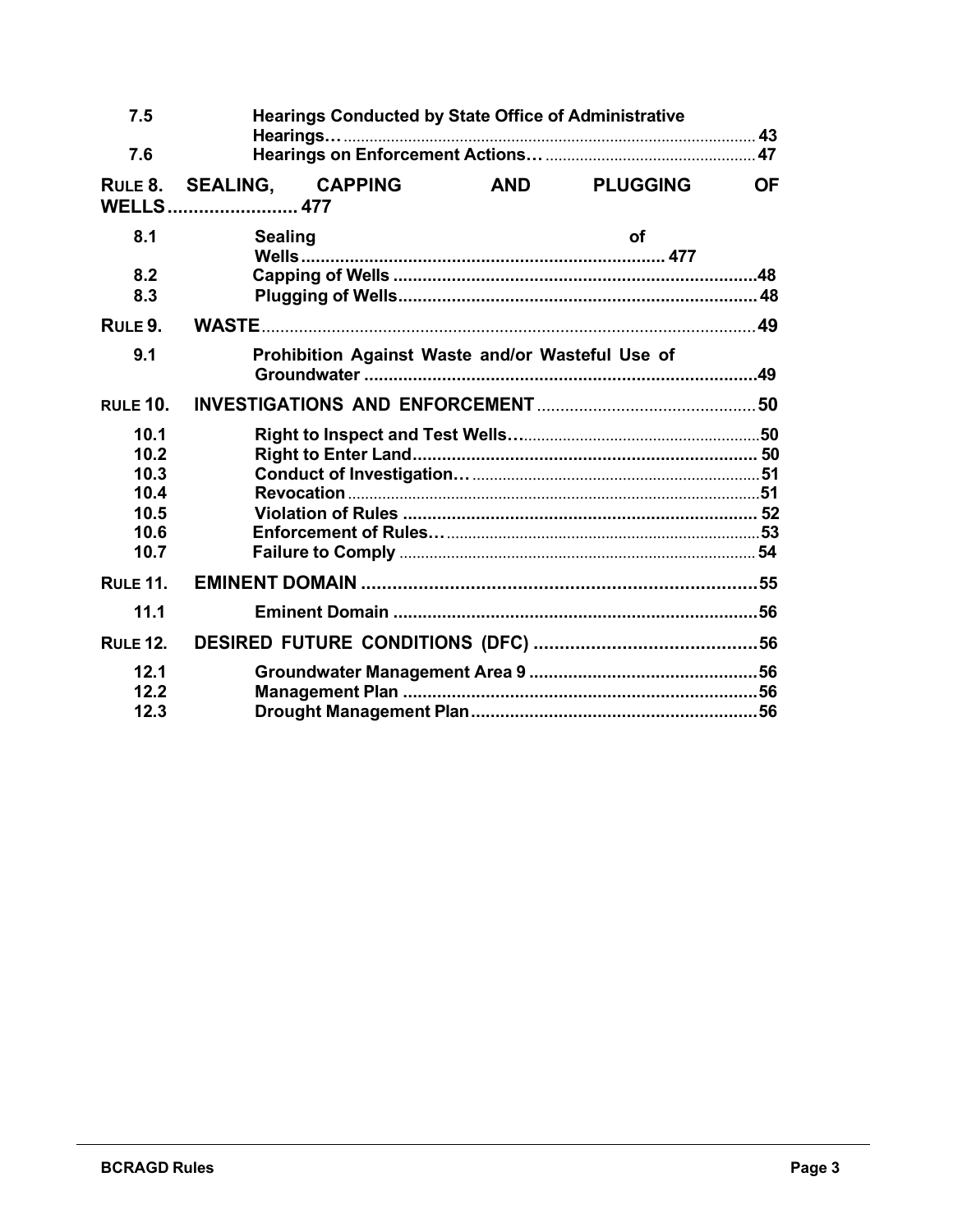# <span id="page-4-0"></span>**RULE 1. DEFINITIONS**

Unless the context indicates a contrary meaning, the words hereinafter defined shall have the following meanings in the Rules of the Bandera County River Authority & Groundwater District.

> **Abandoned Well –** A well that is not in use. A well is considered to be in use in the following cases:

> > (A) the well is not a deteriorated well and contains the casing, pump, and pump column in good condition;

(B) the well is not a deteriorated well and has been capped;

(C) the water from the well has been put to an authorized beneficial use, as defined by the Water Code;

(D) the well is used in the normal course and scope and with the intensity and frequency of other similar users in the general community; or

(E) the owner is participating in the Conservation Reserve Program authorized by Sections 1231-1236, Food Security Act of 1985 (16 U.S.C. [Sections](https://1.next.westlaw.com/Link/Document/FullText?findType=L&originatingContext=document&transitionType=DocumentItem&pubNum=1000546&refType=LQ&originatingDoc=I44c1ce90948611e7ac49932a82f6ab5a&cite=16USCAS3831) 3831 - [3836](https://1.next.westlaw.com/Link/Document/FullText?findType=L&originatingContext=document&transitionType=DocumentItem&pubNum=1000546&refType=LQ&originatingDoc=I44c1ce91948611e7ac49932a82f6ab5a&cite=16USCAS3836)), or a similar governmental program.

- **Acre-Feet –** Unit of measurement for annual amount of groundwater water production. An aggregate amount of water utilized for annual production limits.
- **Administratively Complete Application –** An application in which all documentation required by District Rules, and payment of all appropriate fees pertaining to the application have been received by the District.
- **Administrative Decision –** The decision of the District on an application permit, permit amendment, well registration variance, or any other action authorized by law.

**Agricultural Use or Purpose –** The use of groundwater for:

(a) Cultivating the soil to produce crops for human food, animal feed, planting seed or for the production of fibers;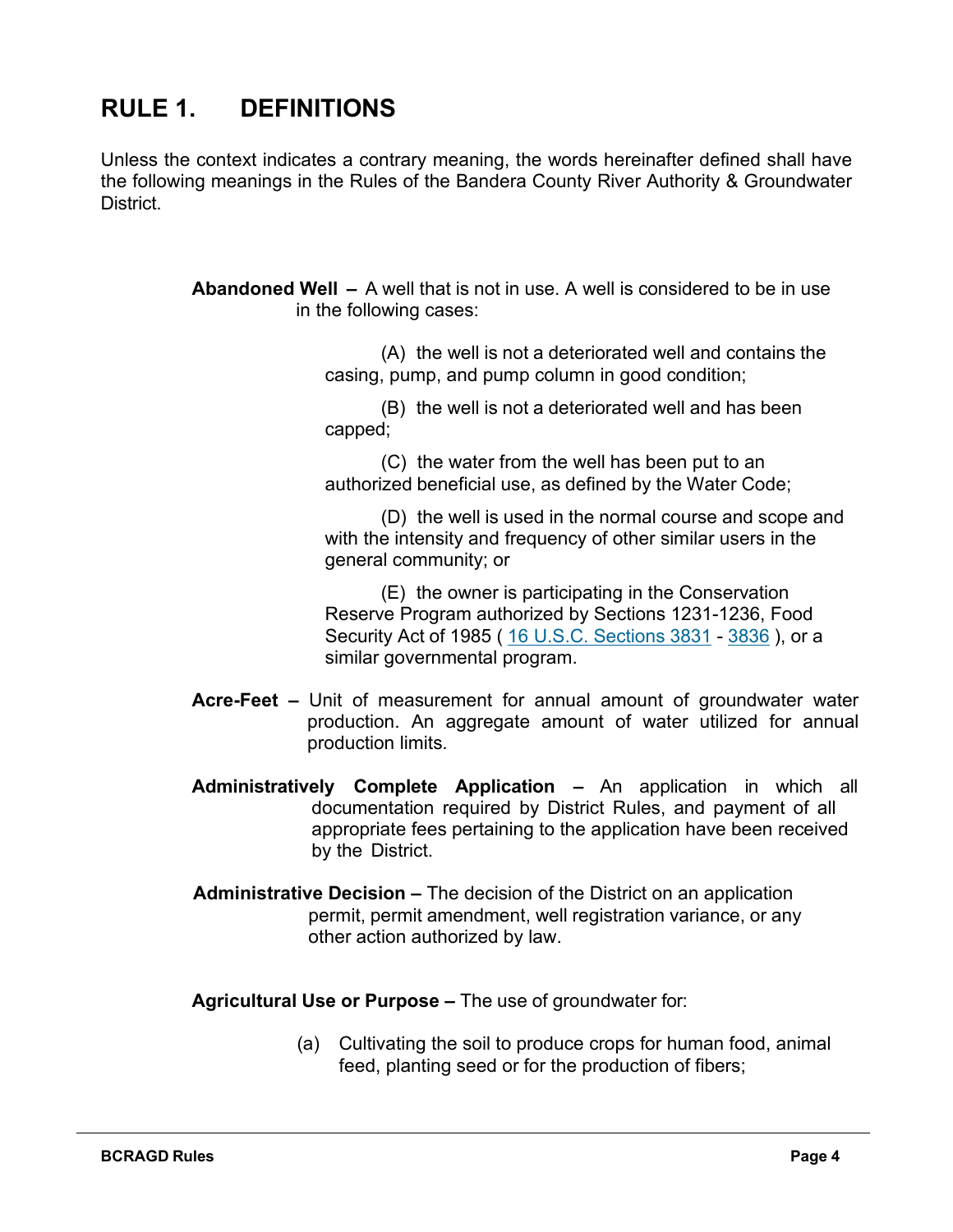- (b) Practicing floriculture, viticulture, silviculture, and horticulture, including the cultivation of plants in containers or non-soil media by a nursery grower;
- (c) Raising, feeding, or keeping animals for breeding purposes or for the production of food, fiber, leather, pelts, or other tangible products having a commercial value;
- (d) Planting cover crops, including cover crops cultivated for transplantation, or leaving land idle for the purpose of participating in any governmental program or normal crop or livestock rotation procedure;
- (e) Engaging in wildlife management; and
- (f) Raising or keeping exotic or equine animals.
- **Applicant** *–* The owner of the land on which the well or proposed well is located, or another person (agent) authorized by the owner and accepted by the District.
- **Aquifer –**A geologic formation that will yield water to a well in sufficient quantities to make the production of water from this formation feasible for beneficial use.
- **Beneficial Use or Purpose –** The use of groundwater:
	- (1)for domestic, municipal, stock raising, agricultural, industrial, commercial, mining, manufacturing, irrigation, gardening, or pleasure/recreational purposes;
	- (2)for exploring, producing, handling, or treating oil, gas, sulfur, or other minerals; or
	- (3) and does not violate a permit condition.
	- (4)for any other purpose that is useful and beneficial to the user except when such use or purpose falls under the definition of "Waste" as defined in these Rules or Chapter 36 of the Texas Water Code.
- **Board –** The governing body of the District as prescribed by the District's enabling legislation.
- **Capping –** A well that is closed or capped with a covering capable of preventing surface pollutants from entering the well and sustaining weight of at least 400 pounds and constructed in such a way that the covering cannot be easily removed by hand.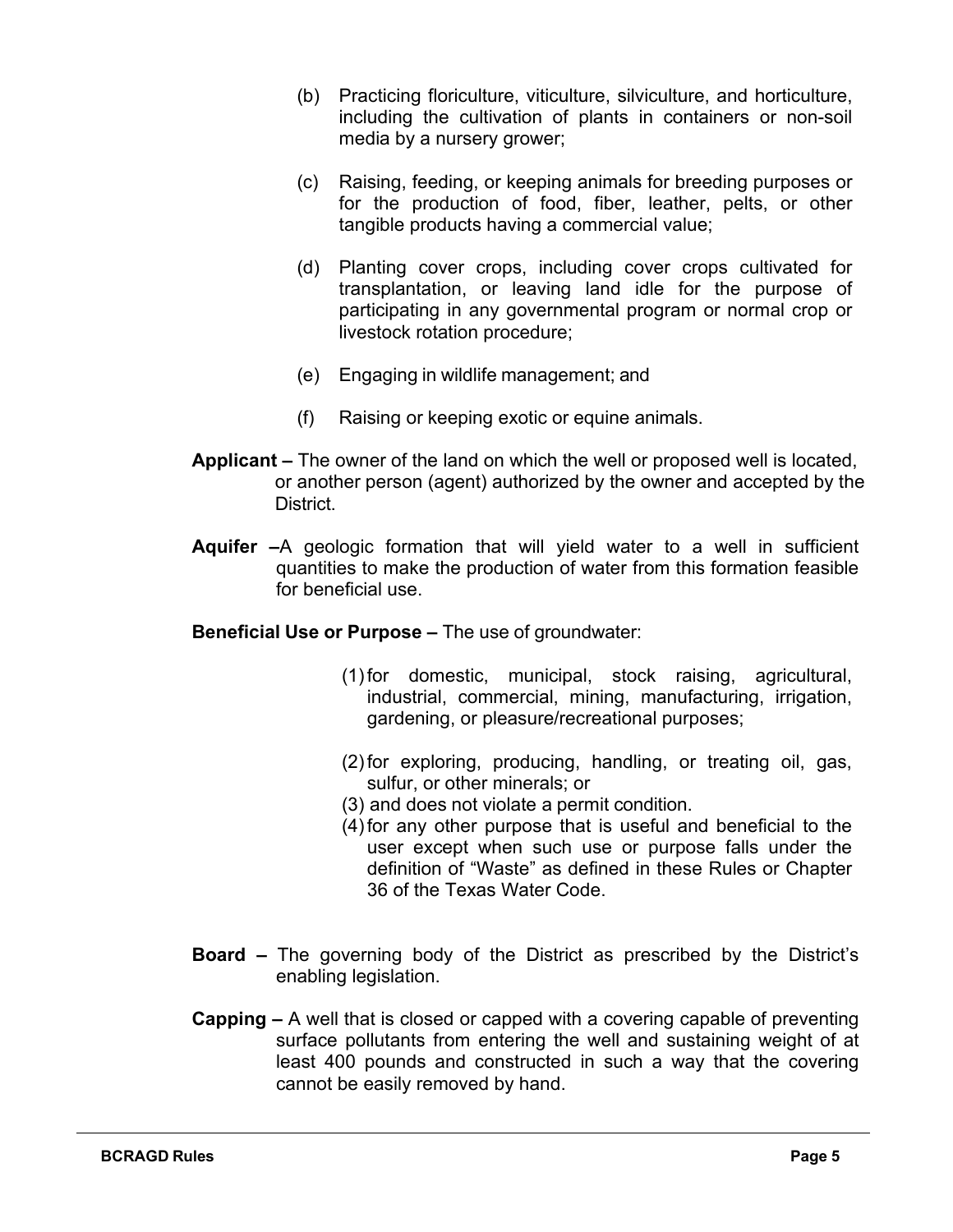- **Casing –** A water-tight pipe which is installed in an excavated or drilled hole, temporarily or permanently, to maintain the hole sidewalls against caving, advance the borehole, and in conjunction with cementing and/or bentonite grouting, to confine the ground waters to their respective zones of origin, and to prevent surface contaminant infiltration.
- **Closed Loop Well –** A vertical closed system well used to circulate water, and other fluids or gasses through the earth as a heat source or heat sink.
- **Commercial Use or Purpose –** The use of groundwater to supply water to properties or establishments that are in business to build, supply or sell products, or provide goods, services or repairs, and that use water in those processes; or to supply water to the business establishment primarily for employee and customer conveniences (i.e. flushing of toilets, sanitary purposes, or limited landscape watering).
- **Conservation –** Practices, techniques, and technologies that will reduce the consumption of water, reduce the loss or waste of water, improve efficiency in the use of water, or increase the recycling and reuse of water so that a water supply is made available for future or alternative uses.
- **Contested Case Hearing –** A case that originates from an appeal of an Administrative Decision made by the District.
- **Deteriorated Well –** A well that, because of its condition, will cause or is likely to cause pollution or degradation of any groundwater or cause a public nuisance.
- **Dewatering Well –** A well that is constructed to produce groundwater to lower the water table or potentiometric surface.
- **Director –** An elected or appointed member of the Board of Directors of the District.
- **District –** The Bandera County River Authority and Groundwater District or one of its authorized representatives.
- **District Management Plan –** A management plan developed by the District pursuant to Texas Water Code, Section 36.1071.
- **Domestic Use or Purpose –** The use of groundwater by a residence (not a business or other commercial structure) to support essential domestic activity, including but not limited to: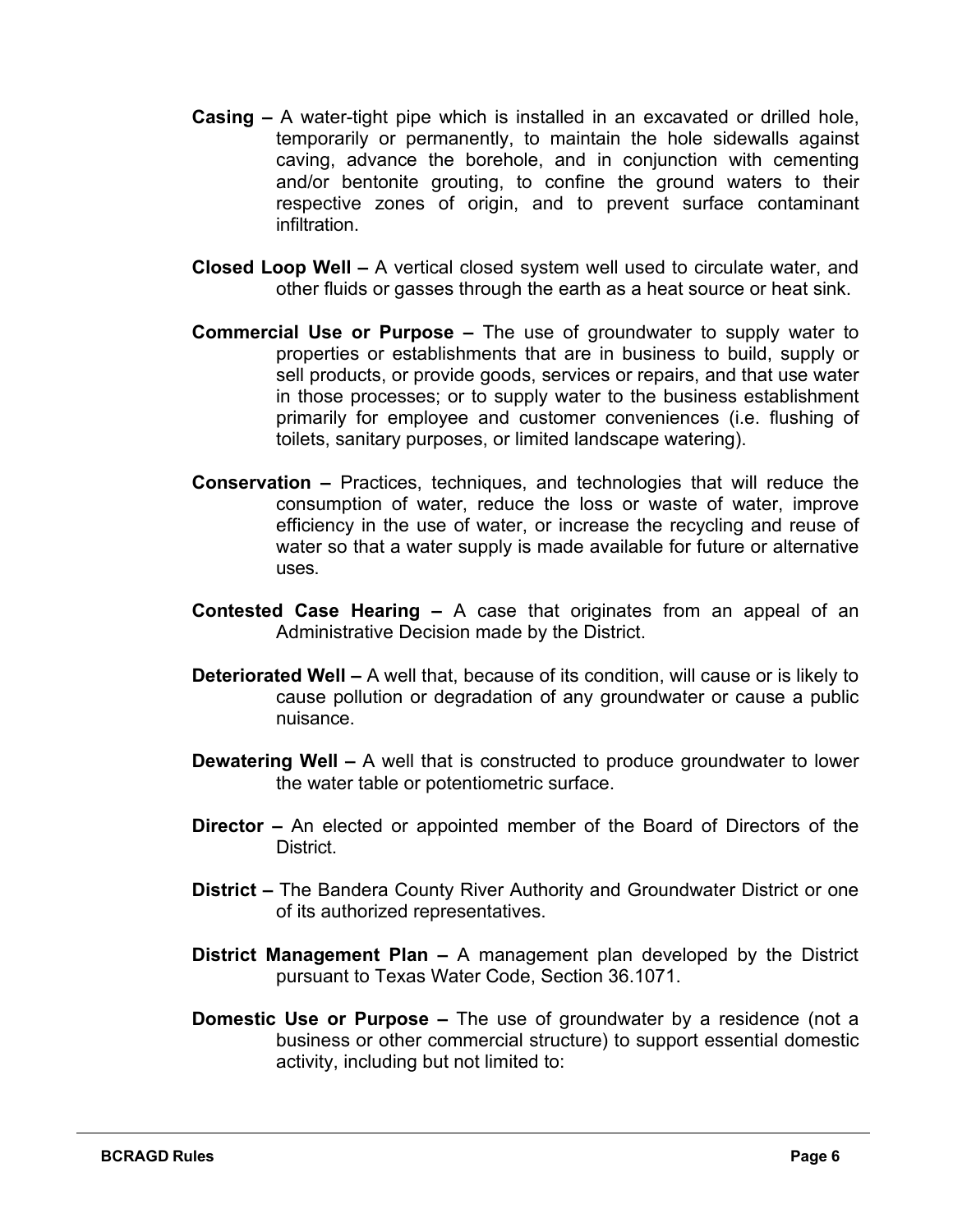- (a) uses inside the residence;
- (b) irrigation of lawns, flower beds, shrubs, and trees shading the residence, or of a garden or orchard that produces vegetables and fruit for consumption within the residence and not for sale;
- (c) protection of foundations; and/or
- (d) non-commercial recreation associated with the residence.
- **Edwards Formation -** Cretaceous limestone overlying the Glen Rose Formation which may cap hills in Bandera County and in some areas continuous with the Edwards Plateau to the west of Bandera County.
- **Enabling Legislation –** Special law enactments that created the District by the legislature.
- **Existing Well –** Any well within the District that existed prior to 1991.
- **Geophysical Logs (also called Wire Line Logs or Electric Logs) –** Continuous recording or point measurement of physical properties of rocks and fluids in a bore-hole by means of a specialized probe lowered into the hole by a wireline or cable. For purposes of these rules, geophysical logs used for groundwater investigation may include gamma-ray logs (natural-gamma logs); electric logs (resistivity logs, spontaneous-potential logs, single-point-resistance logs, temperature logs, caliper logs, or other special purpose downhole logs.
- **GPM Gallons per minute**.- An instantaneous rate of pumping. Not an authorized annual amount of groundwater production.
- **Groundwater –** Water percolating away from or stored beneath the earth's surface.
- **Groundwater Reservoir –** A specific, subsurface, water-bearing formation having ascertainable boundaries and containing groundwater.
- **Industrial Use or Purpose –** Use of groundwater primarily in the building, production, manufacturing, or alteration of a product or goods; or to wash, cleanse, cool, or heat such goods or products.
- **Injection Well –** A well utilized to inject or flow fluids into a subsurface formation.
- **Irrigation Use or Purpose –** Use of groundwater to supply water for application to plants or land in order to promote growth of plants, turf, or trees other than for domestic use or purpose.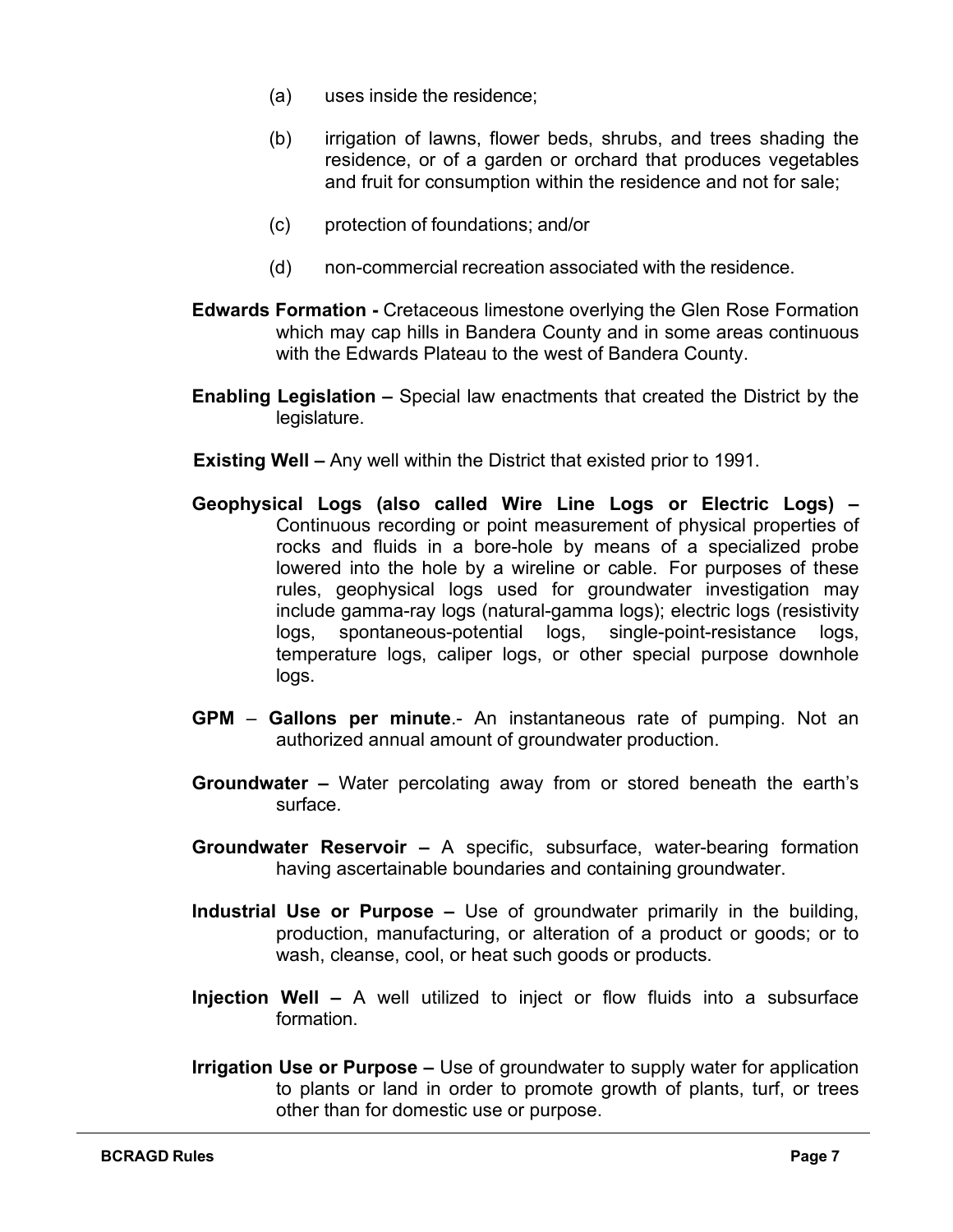- **Licensed Water Well Driller -** Any person who holds a current license issued by the State of Texas pursuant to the provisions of the Texas Water Well Drillers Act and the substantive rules of the Texas Department of Licensing and Regulation's Water Well Drillers and Pump Installers Program**.**
- **Livestock Use or Livestock Purpose –** Domesticated horses, cattle, goats, sheep, swine, poultry, ostriches, emus, rheas, exotic deer and antelope, and other similar animals involved in farming or ranching operations. Animals typically kept as pets (i.e., dogs, cats, birds, fish, reptiles, small mammals, potbellied pigs, or other small mammals)are not considered livestock.
- **Managerial Extension –** An extension of the expiration date on well permit applications and well registrations that may be granted by the District General Manager.
- **Modify –** To alter the physical or mechanical characteristics of a well, its equipment, or production capacity; Modification can also mean an alteration in the designated Purpose, Use, or location of intended use. Modification does not include repair of well equipment, well houses or enclosures, or replacement with comparable equipment. .
- **Monitoring Well –**A well that is constructed to measure or monitor the water level, quality and/or quantity, or movement of water beneath the surface of the ground.
- **Notice of Violation –** Written correspondence from the District notifying any well owner that they are in violation of laws or in violation of District Rules, order, or policy.
- **Observation Well –** A well for observing water level changes during an aquifer test.
- **Owner –** Any person, partnership, firm, corporation or government entity who has the right to produce groundwater.
- **Permit –** Subject to conditions, as stated in the Permit, Authorization by the District for the land owner to drill, complete and operate water well.

**Permit Amendment –** A District-approved change in a permit.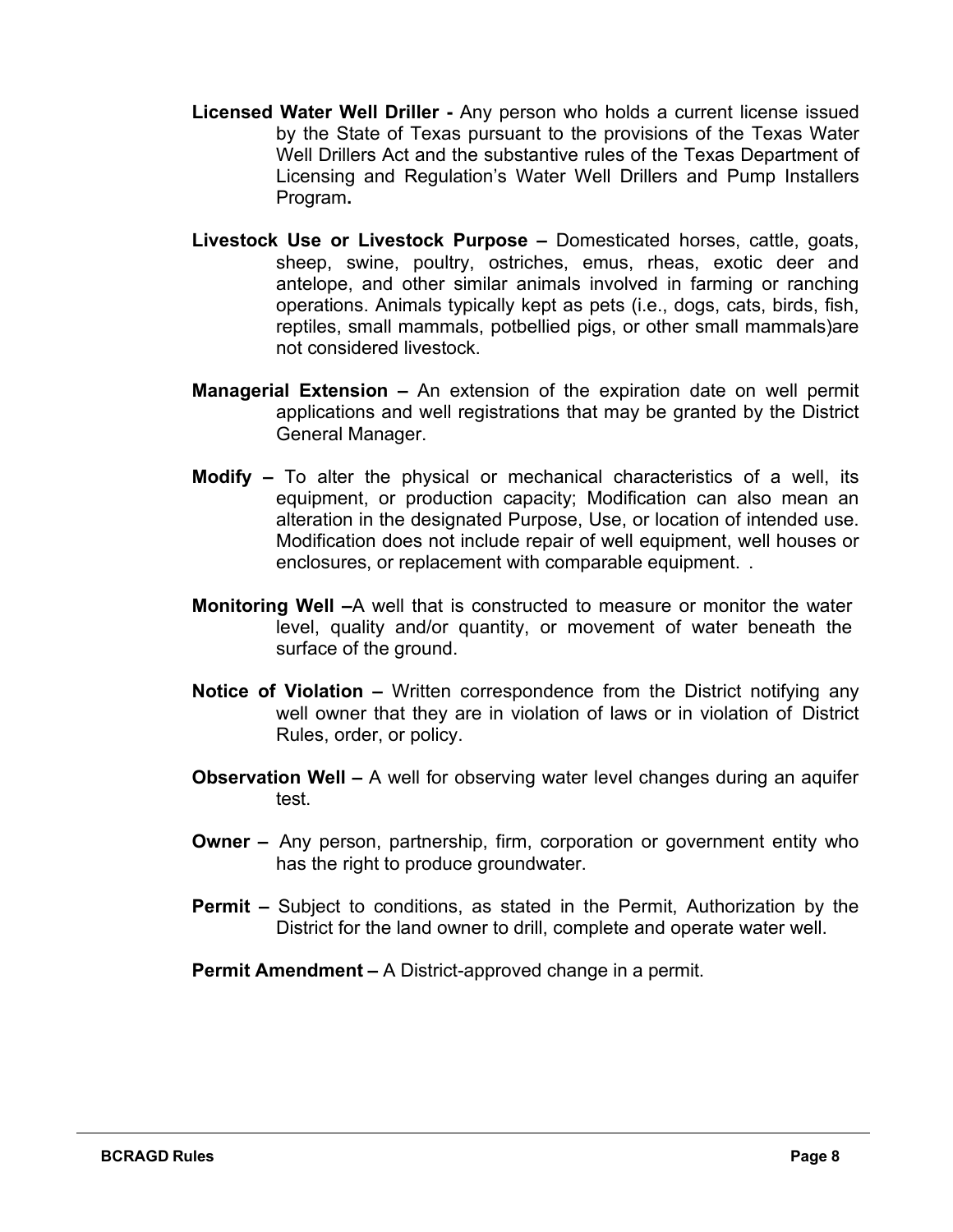- **Person or Persons –** Includes a corporation, individual, organization, cooperative, government, governmental subdivision or agency, business trust, estate, trust, partnership, association, or any other legal entity.
- **Pollution –** The alteration of the physical, thermal, chemical, or biological quality of, or the contamination of any water in the District that renders the water harmful, detrimental or injurious to humans, animal life, vegetation, or property, or to public health, safety, or welfare, or impairs the usefulness of the water for any lawful or reasonable purpose.
- **Production Capabilities –** The volume of water a well can produce as determined by either the rated pumping capability of the installed pump or as measured by the District.
- **Public Water System –** A system that provides water for human consumption through pipes or other constructed conveyances, which include all uses described under the TCEQ's definition for drinking water. Such a system must have at least 15 connections or serve at least 25 individuals at least 60 days out of the year. This term includes community water systems, non-transient non-community water systems, and transient non-community water systems, which maintain and operate collection, treatment, storage, and distribution facilities for providing potable water.
- **Registered Well –** A well that meets the requirements for exemption from permitting, and is assigned a registered well number, and registered by the District.
- **Replacement Well –** A new well which replaces an existing well located on the same tract of land.
- **Rules –** The rules of the District compiled in this document and as may be supplemented or amended from time to time by a process articulated in this document.
- **Seal** An official seal, tag, or label placed on a well or its equipment; or the act of placing such a tag or label, to indicate that further pumping of groundwater, or operation of the well, or continuing with other District regulated activities not permitted by the District, shall be in violation of District Rules, and may subject the well owner to civil suit and/or penalties.

**Special Provisions –** Conditions and/or requirements added to a permit.

**Subdivision –** A division of land platted and approved by Bandera County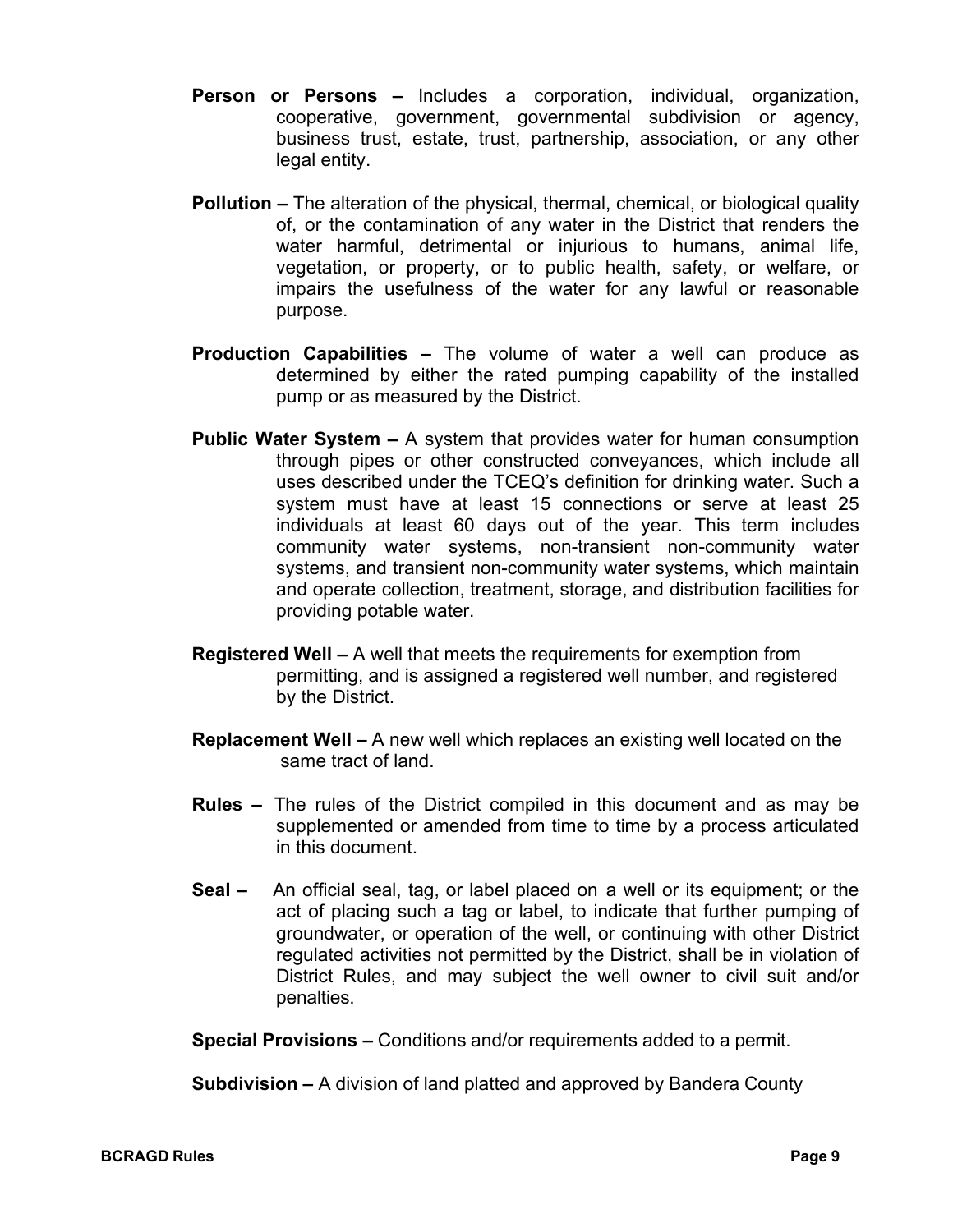Commissioner's Court.

- **Substantial Modification of a Well –** To change the physical or mechanical characteristics of a Well or its equipment, or increase Production Capabilities of a Well to more than its authorized production, or the Purpose or location of Use of the water produced in a way that may impact whether a Permit or Amendment to a Permit is required. This does not include maintenance or repair of Well equipment, Well houses or enclosures, or replacement with comparable equipment, or equipping Capped Wells that are Permitted by the District if the Production Capabilities are not more than its authorized production.
- **TCEQ –** Texas Commission on Environmental Quality or predecessor or successor agencies.

**TDLR –** Texas Department of Licensing & Regulation or predecessor or successor agencies.

- **Test Well –** An artificial excavation or well created from drilling, boring, or coring for the exploration for groundwater and/or testing aquifer conditions for pump tests.
- **Uncontested Case Hearings –** Any application or other matters heard before the Board that is not originating from an appeal of a Board Decision.
- **Undesirable Water -** Water that has a TDS (Total Dissolved Solids) reading of 1200 or more or contains other concentrated constituents that are harmful to human health.
- **Variance –** An authorized exception to requirements or provisions of the Rules granted by the District.
- **Waste –** Any one or more of the following:
	- (a) The withdrawal of groundwater from a groundwater reservoir at a rate and in an amount that causes or threatens to cause intrusion into the reservoir of water unsuitable for agricultural, gardening, domestic, or stock raising purposes;
	- (b) The flowing or producing of wells from a groundwater reservoir if the water produced is not used for a beneficial purpose;
	- (c) The escape of groundwater from a groundwater reservoir to any other reservoir or geologic strata that does not contain groundwater;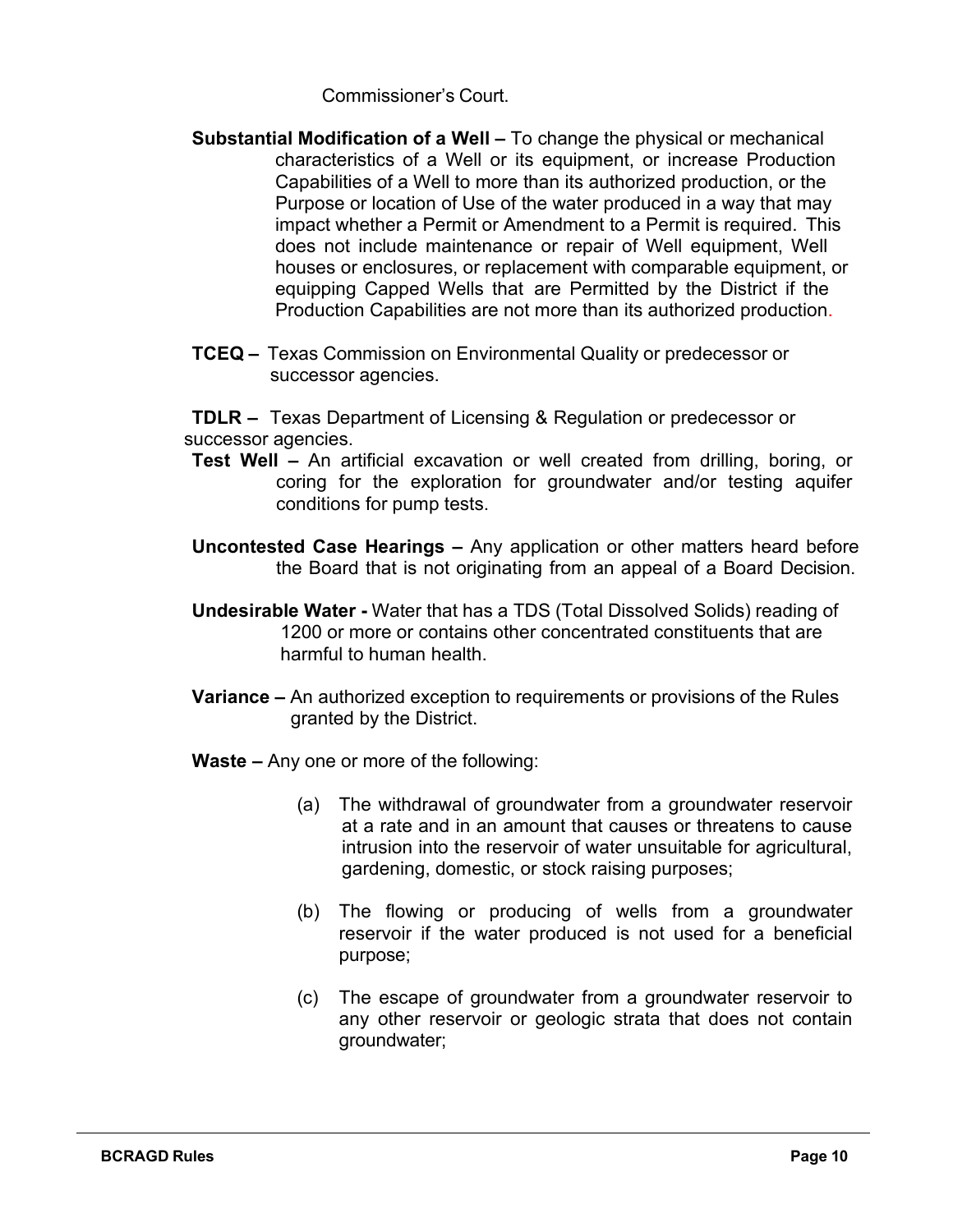- (d) The pollution or harmful alteration of groundwater in a groundwater reservoir by saltwater or by other deleterious matter admitted from another stratum or from the surface of the ground;
- (e) Willfully or negligently causing suffering, or allowing groundwater to flow into any river, creek, natural watercourse, depression, lake, reservoir, drain, sewer, street, highway, road, or road ditch, or onto any land other than that of the owner of the well unless such discharge is authorized by permit, rule, or order issued by the TCEQ under Texas Water Code, Chapter 26, "Water Quality Control";
- (f) Groundwater pumped for irrigation that escapes as irrigation tail water onto land other than that of the owner of the well unless permission has been granted by the occupant of the land receiving the discharge;
- (g) Water from an artesian well not used for a purpose and in a manner in which it may be lawfully used on the owner's land or water which is caused or knowingly permitted to run off the owner's land or to percolate through the stratum above which the water is found;
- (h) Water from a well without a required permit or water from a well in excess of the rate approved for the well;
- (i) Groundwater pumped into ponds, lakes, tanks, reservoirs, water courses, or other surface impoundments for holding water, except as provided in District Rules or unless such discharge is authorized by permit, rule, or order issued by the TCEQ under Texas Water Code, Chapter 26; or
- (j) Groundwater pumped for industrial use in excess of the quantity, if any, recognized by the industry according to its Standard Industrial Code classification to be the maximum amount of water necessary to efficiently meet the demands for the particular use or application in question.
- **Water Table –** The upper boundary of the saturated zone in an unconfined aquifer.
- **Water Well Driller –** Any person who holds a current license issued by the State of Texas pursuant to the provisions of the Texas Water Well Drillers Act and the substantive rules of the Texas Department of Licensing and Regulation's Water Well Drillers and Pump Installers Program. A property owner may drill a well on his own property without a license as long as all State and District rules are followed.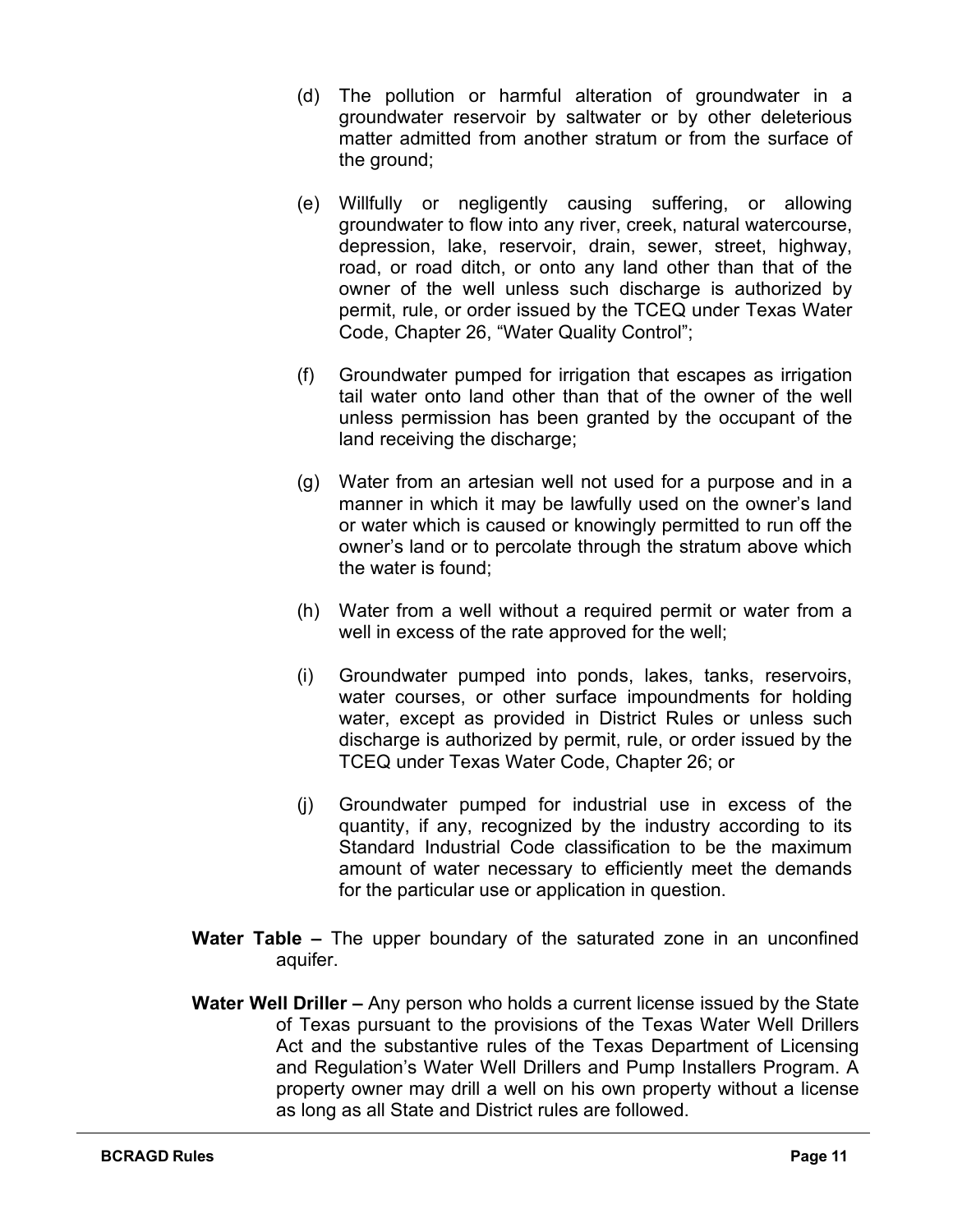- **Water Well Pump Installer -** Any person who holds a license issued by the State of Texas pursuant to the provisions of HB 1648, 72nd Texas Legislative Session and the substantive rules of the Texas Department of Licensing and Regulation's Water Well Drillers and Pump Installers Program.
- **Well –** A water well, test well, injection well, dewatering well, monitoring well, closed loop geothermal well, piezometer well, observation well, or recovery well. An excavation drilled or dug into the ground that may intercept or penetrate a water-bearing stratum or formation.
- **Well Log or Report**  The report that every well driller who drills, deepens, or modifies a well is required to complete under the Texas Department of Licensing and Regulation Rules, including any special purpose geophysical well log that may be available for any given well, such as a gamma ray log, a temperature log, an electric log, or a caliper log.
- **Well Use or Purpose of Use**  The use of the well or the purpose for which water from the well will be used.
- **Withdraw or Withdrawal –** The act of extracting groundwater by pumping or any other method, other than the discharge of natural springs.

#### <span id="page-12-0"></span>**Creation:**

#### **Bandera County River Authority**

In 1971, the 62nd Texas Legislature created the Bandera County River Authority under House Bill 988. It was created as a conservation and reclamation district under and pursuant to Article XVI, Section 59, of the Texas Constitution. As defined by Article 8280-526, Vernon's Texas Civil Statutes, the River Authority encompassed all of the territory contained in Bandera County except the territory included in the Bandera County Fresh Water Supply District No.1 (Pebble Beach) and the Bandera County Water Control and Improvement District No.1 (City of Bandera).

According to the provisions of the legislation, the Bandera County River Authority shall have and exercise and is hereby vested with, all of the rights, powers, privileges, authority and duties conferred and imposed by the general laws of this state now in force or hereafter enacted, applicable to water control and improvement districts created under authority of Article XVI, Section 59 of the Texas Constitution; but to the extent that the Provisions of any such general laws may be in conflict or inconsistent with the provisions of this Act, the provisions of this Act shall prevail. All such general laws are hereby adopted and incorporated by reference with the same effect as if incorporated in full in this Act.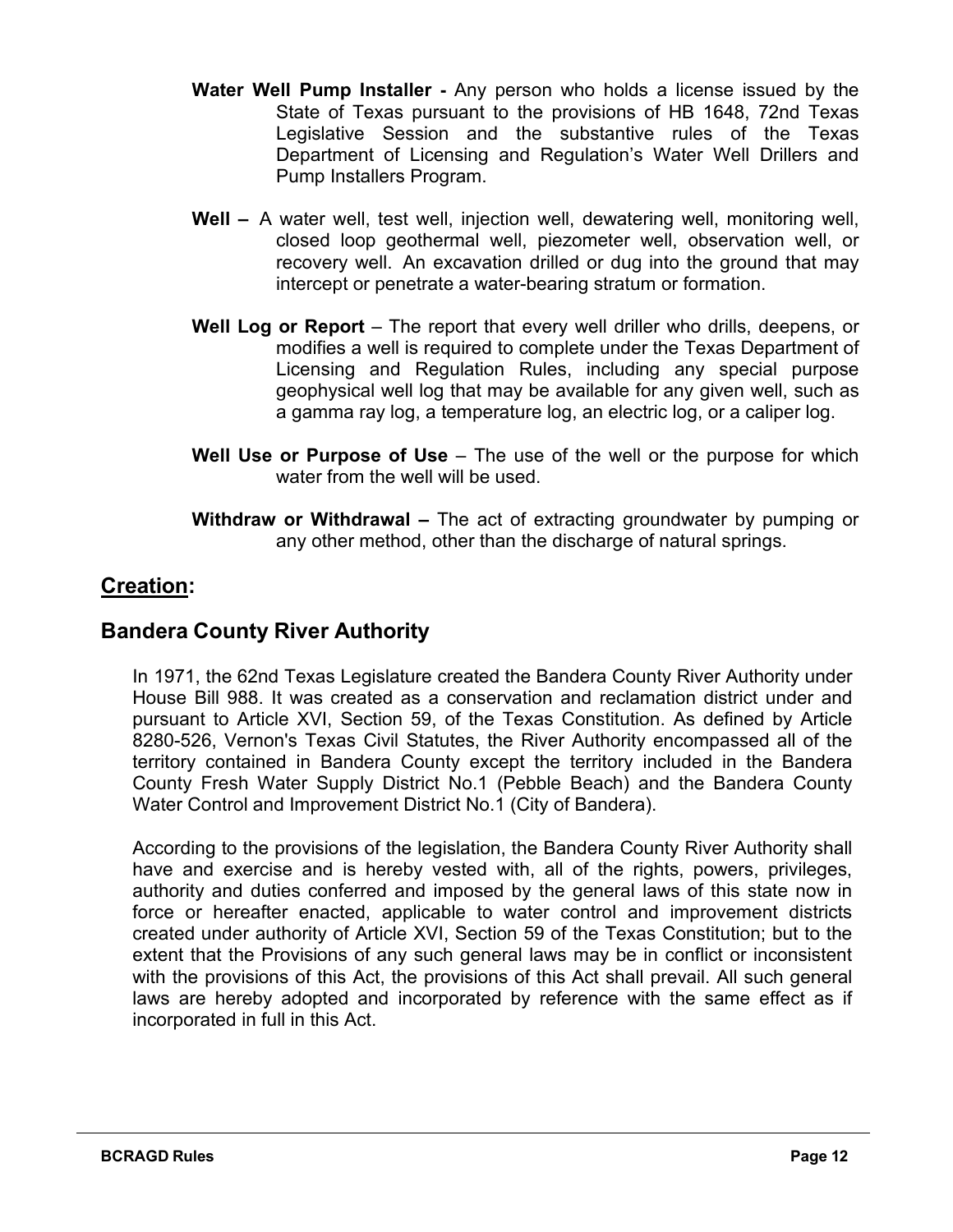#### **Springhills Water Management District**

The Bandera County River Authority was a springboard for the creation of the joint surface and groundwater district. Beginning with the reorganization of the River Authority Board of Directors in 1985, the Directors began working with State and local officials, and concerned citizens to determine the most advantageous method to manage groundwater in Bandera County. After numerous public meetings the decision was made to pursue legislation creating a joint surface and groundwater district in Bandera County. The result was the creation and confirmation of the Springhills Water Management District.

Springhills Water Management District was created under Senate Bill 1636. The District's enabling legislation, appearing as Act of June 17,1989, Ch. 654,1989, Tex. Gen. Laws 2155 (Vernon), granted the District the rights, powers, privileges, authority, functions, and duties provided by Chapters 50 and 52; and the rights, powers, purposes, authority, and functions of the Bandera County River Authority. The legislation defines the District's boundaries as all of the territory contained within Bandera County.The legislation further stipulates that the Board of Directors will be composed of nine (9) directors.The directors will be elected from commissioner precincts with one director at large.

The Springhills Water Management District continued all of the programs and activities initiated by the River Authority, and implemented the programs required of a groundwater conservation district.

#### **Bandera County River Authority and Groundwater District**



On April 10, 2003, the TCEQ authorized changing the District's name to Bandera County River Authority and Groundwater District. The BCRAGD continues all the programs and activities of Springhills Water Management. The District has all of the rights, powers, privileges, authority, functions, and duties now provided by Chapter 36 of the Texas Water Code.

# <span id="page-13-0"></span>**RULE 2. GENERAL PROVISIONS**

#### **2.1 Authority to Promulgate Rules**

**A.** The Bandera County River Authority and Ground Water District is a dual powers political subdivision of the State of Texas. In 1971, the 62nd Texas Legislature created the Bandera County River Authority under House Bill 988. It was created as a conservation and reclamation district under and pursuant to Article XVI, Section 59, of the Texas Constitution. The groundwater conservation district was merged with the original Bandera County River Authority and created as the Springhills Water Management District Act, 62<sup>nd</sup> Legislature, Regular Session, 1989. The name of the District was changed from Springhills Water Management District to Bandera County River Authority and Ground Water District by TCEQ order on April 10, 2003.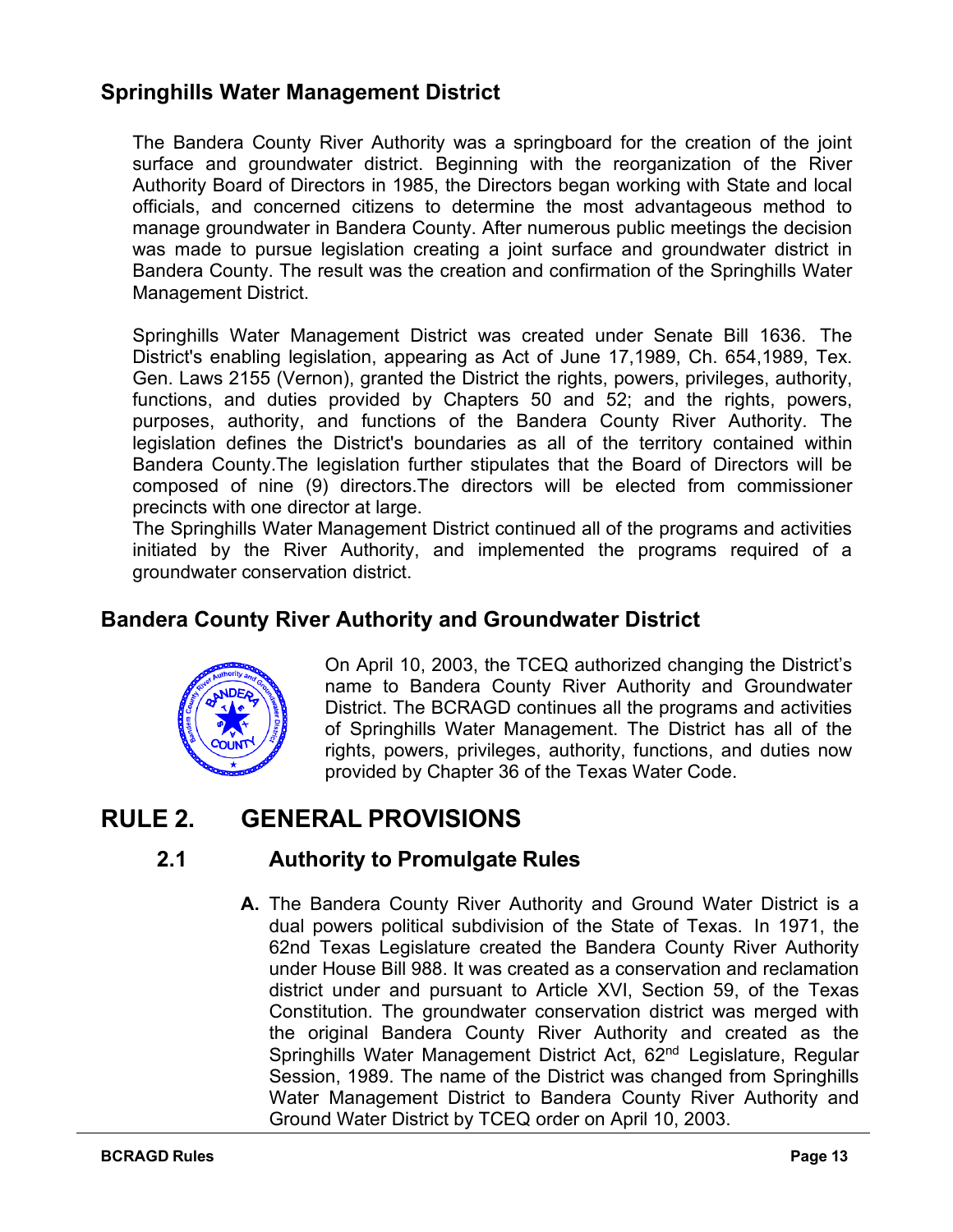- **B.** As a duly created groundwater conservation district and water control and improvement district, the District may exercise any and all statutory authority or power conferred by its enabling legislation, Section 59 article 16 of the Texas Constituition, and Chapter 36 of the Texas Water Code Section 36.101, Rule Making Power.
- **C.** The District is located within the boundaries of Bandera County and within the Groundwater Management Area 9. The District is part of Region J Regional Planning Group and located within the Hill Country Priority Groundwater Management Area.

#### <span id="page-14-0"></span>**2.2 Purpose of Rules**

**A.** These Rules are promulgated to make and enforce rules to provide for the conservation, preservation and protection of aquifers within the District under the authority given by Chapter 36 of the Texas Water Code.

#### <span id="page-14-1"></span>**2.3 Ownership of Groundwater**

**A.** The ownership and rights of the owners of the land and their lessees and assigns in groundwater are hereby recognized, and nothing in this code shall be construed as depriving or divesting the owners or their lessees and assigns of the ownership or rights, except as those rights may be limited or altered by rules promulgated by the District as authorized by Chapter 36 of the Texas Water Code.

#### **2.4 Regulatory Compliance**

<span id="page-14-2"></span>**A.** The District wells and well owners shall comply with all applicable Rules, orders, regulations, requirements, resolutions, policies, directives, standards, guidelines, or any other regulatory measures implemented by the District. The Board may issue policies to supplement these rules.

#### <span id="page-14-3"></span>**2.5 Amending of Rules**

- **A.** The Board may, following the procedures of notice and hearing, amend these rules or any part of these rules or adopt new rules from time to time, as the Board deems necessary.
- **B.** The Board may adopt an emergency rule with an abbreviated notice and hearing according to Rule7.2.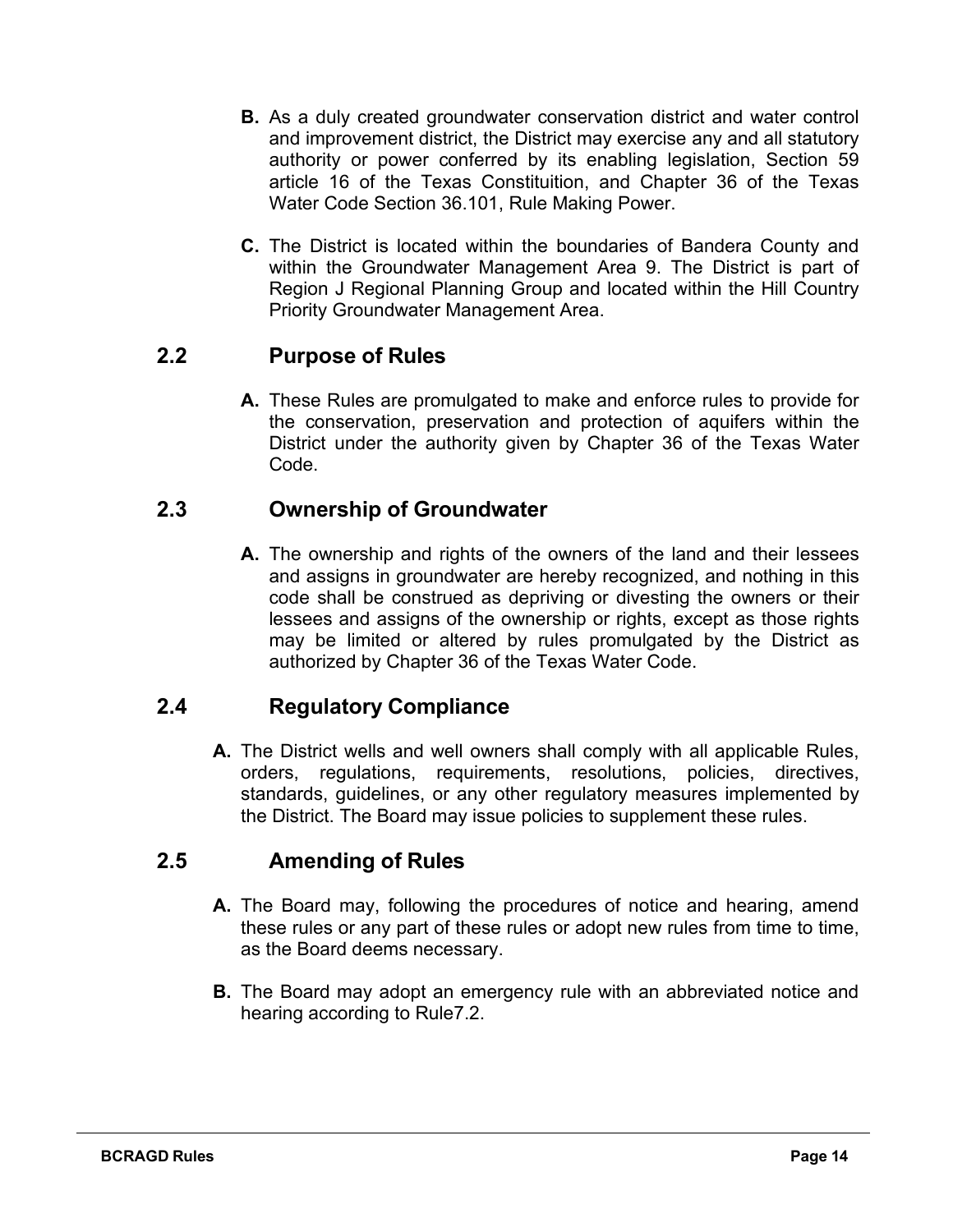#### <span id="page-15-0"></span>**2.6 Savings Clause**

**A.** If any section, sentence, paragraph, clause, or part of these rules and regulations should be held or declared invalid for any reason by a final judgment of the courts of this state or of the United States, such decision or holding shall not affect the validity of the remaining portions of these rules; and the Board of Directors does hereby declare that it would have adopted and promulgated such remaining portions of such rules irrespective of the fact that any other sentence, section, paragraph, clause, or part thereof may be declared invalid.

#### <span id="page-15-1"></span>**2.7 Variances**

**A.** The General Manager shall consider any exceptions or variances to these rules on a case-by-case basis. The applicant may request a hearing to appeal the General Manager's decision or to submit the request for variance to the Board for a hearing before the Board.

# <span id="page-15-3"></span><span id="page-15-2"></span>**RULE 3. REGISTERING AND PERMITTING OF WELLS**

#### **3.1 General Provisions**

- **A.** All wells located in Bandera County shall be registered or permitted with the District before drilling. Based on the registration information or other information, certain water wells will require permits to be issued by the District. Wells not exempt as provided in Ch. 36 of The Texas Water Code and these rules shall be permitted by the District. All exempt wells shall be registered with the District.
- **B.** All registrations and permits issued by the District shall be subject to District Rules, terms and conditions regarding the drilling, equipping, completion, usage, or modification of wells or pumps.
- **C.** The District reserves the authority, to the extent allowed by law, to adopt, revise, and supersede its Rules and approve policies.
- **D.** The District may conduct well and well site inspections during the registration process, permitting process, drilling operations, completion, and after completion to inspect, confirm well location, test water quality, status, completion, usage, adherence to District and State, rules, laws, policies, or other well-related investigations deemed necessary by the District.
- **E.** No permits will be issued for wells completed in the Edwards Formation. All wells drilled through the Edwards Formation must be cased and cemented or grouted from below the Edwards Formation to the surface. This provision does not prohibit exempt wells from being registered in the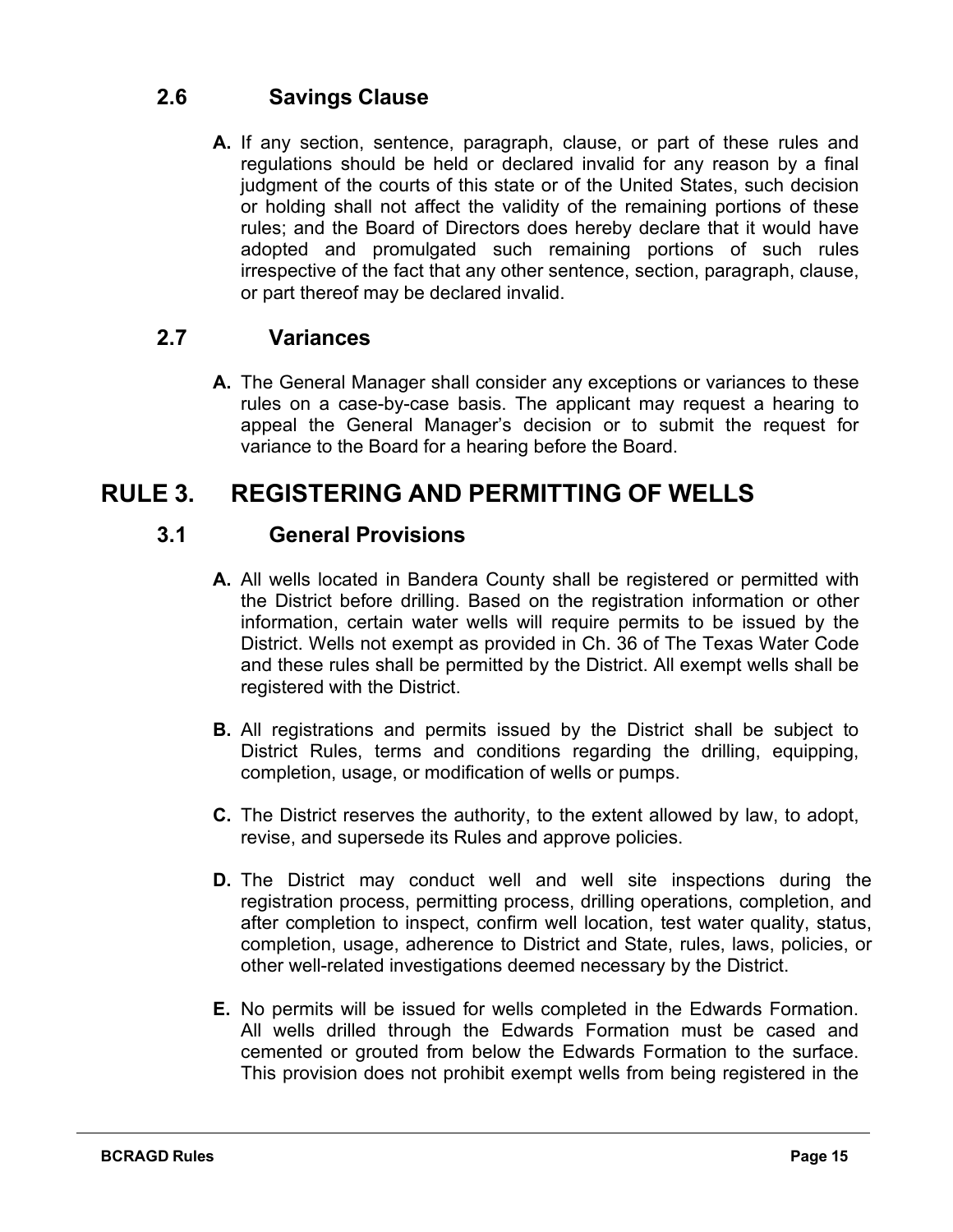Edwards Formation. Exempt wells completed in the Edwards formation must be registered with the District.

- **F.** All fees for permitting and registration shall be set by the Board. The General Manager may wave the fee for tax exempt, government and for reissuance of a permit or registration that does not require reprocessing of the application.
- **G.** No person shall rework, re-drill, or re-equip a well that would increase the maximum rate of production of water beyond any previous rate of production, if the production from such well will be greater than 25,000 gallons per day or 17.36 gallons per minute, without first having obtained a permit from the District.

#### <span id="page-16-0"></span>**3.2 Wells Exempt from Permitting**

As defined in the Texas Water Code Ch. 36, the following wells must be registered, but are exempt from permitting. The following exemptions, exceptions and limitations apply to registered wells only:

- **A.**The District will not require a permit for drilling or producing from a well so long as the well is one of the following:
	- (a) For a new well located on a tract of land, in Bandera County, platted before September 1, 2002;
		- (1) Setback distances must be adhered to,
		- (2) Wells must adhere to all spacing and construction requirements mandated by both State and District rules, policies, and requirements,
		- (3) Used solely for domestic use or for providing water for livestock or poultry,
		- (4) Drilled, completed, or equipped so that it is incapable of producing more than 25,000 gallons of groundwater a day,
		- (5) The tract of land shall not have an existing working well,
		- (6) If the tract contains an abandoned well that well must be plugged to District and TDLR rules or specifications
	- (b) For a new well located on a tract of land, in Bandera County, platted on or between September 1, 2002, and August 31, 2022;
		- (1) The tract of land shall be 5 acres or more,
		- (2) Used solely for domestic use or for providing water for livestock or poultry,
		- (3) Drilled, completed, or equipped so that it is incapable of producing more than 25,000 gallons of groundwater a day,
		- (4) The tract of land shall not have an existing working well,
		- (5) For multiple water wells on the same tract of land over  $5$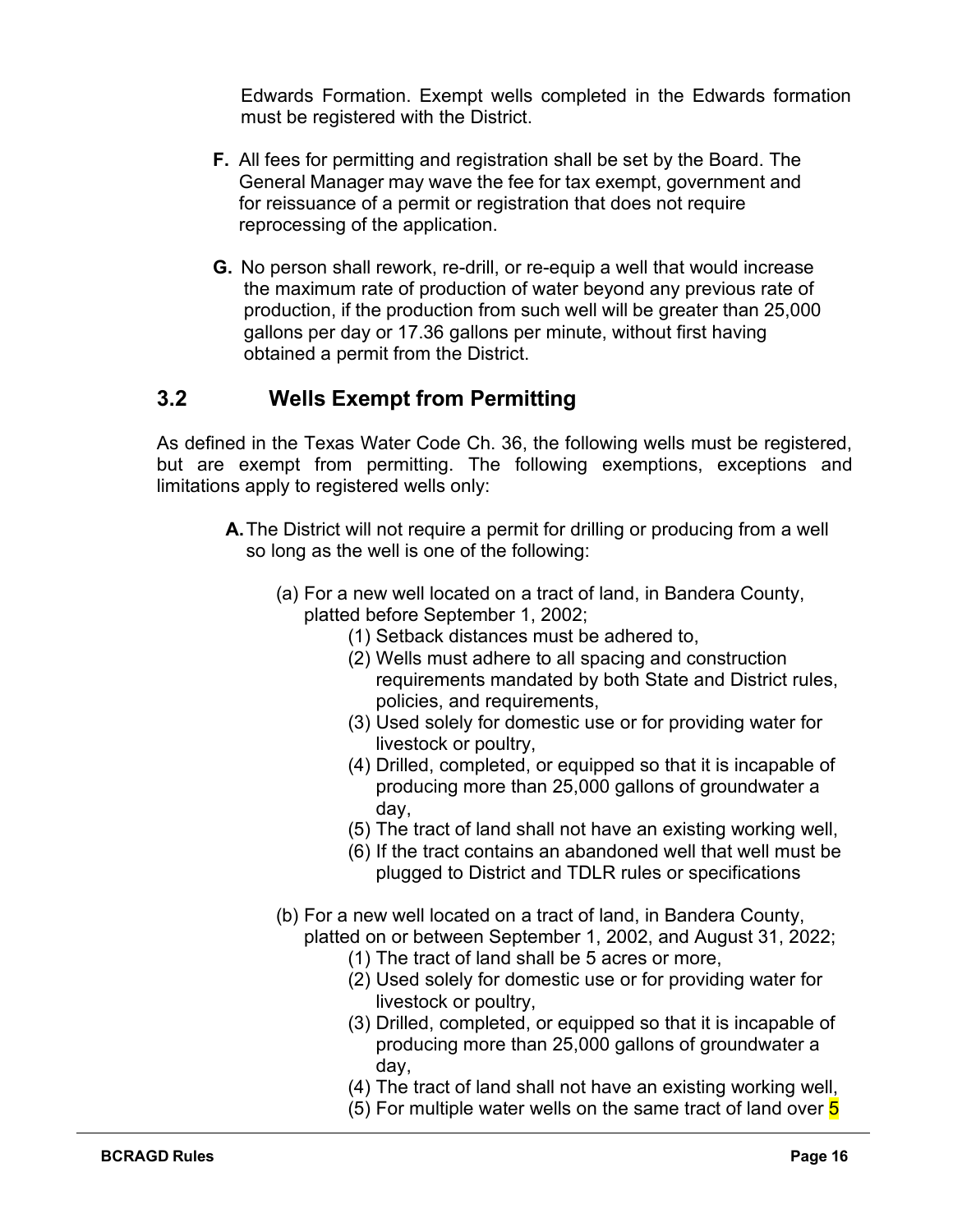acres there shall be a minimum of  $5$  acres per well to help ensure the wells will still be considered as exempt /registered wells, and

- (6) If the tract contains an abandoned well that well must be plugged to District and TDLR rules or specifications.
- (c) For a new well located on a tract of land, in Bandera County, platted on or after September 1, 2022;
	- (1) The tract of land shall be 10 acres or more,
	- (2) Used solely for domestic use or for providing water for livestock or poultry,
	- (3) Drilled, completed, or equipped so that it is incapable of producing more than 25,000 gallons of groundwater a day,
	- (4) The tract of land shall not have an existing working well,
	- (5) For multiple water wells on the same tract of land over  $10$ acres there shall be a minimum of 10 acres per well to help ensure the wells will still be considered as exempt /registered wells, and
	- (6) If the tract contains an abandoned well that well must be plugged to District and TDLR rules or specifications.
	- (d) Wells with more than 5 and less than 15 residential connections, and are not considered public water supplies, must be permitted by the District as a Community Shared Well.
	- (e) A well used solely to supply water for a rig that is actively engaged in drilling or exploration operations for an oil or gas well permitted by the Railroad Commission of Texas, or it's successors, provided that the person holding the permit is responsible for drilling and operating the water well, and that the well is located on the same lease or field associated with the drilling rig. The well must be registered and comply with all Rules of the District for construction and reporting of volumes pumped.
	- (f) A water well authorized under a permit issued by the Railroad Commission of Texas, or it's successors, under Chapter 134, Natural Resources Code, or for production from such a well to the extent that the withdrawals are required for mining activities regardless of any subsequent use of the water.
	- (g) Wells must adhere to all spacing, construction, and usage requirements mandated by both State and District rules, policies, and requirements.
- **B.** At any time, the production of a well exempt by subsection (3.2 (A)) is used for purposes other than those stated in subsection  $(3.2 \text{ (A)})$ , the well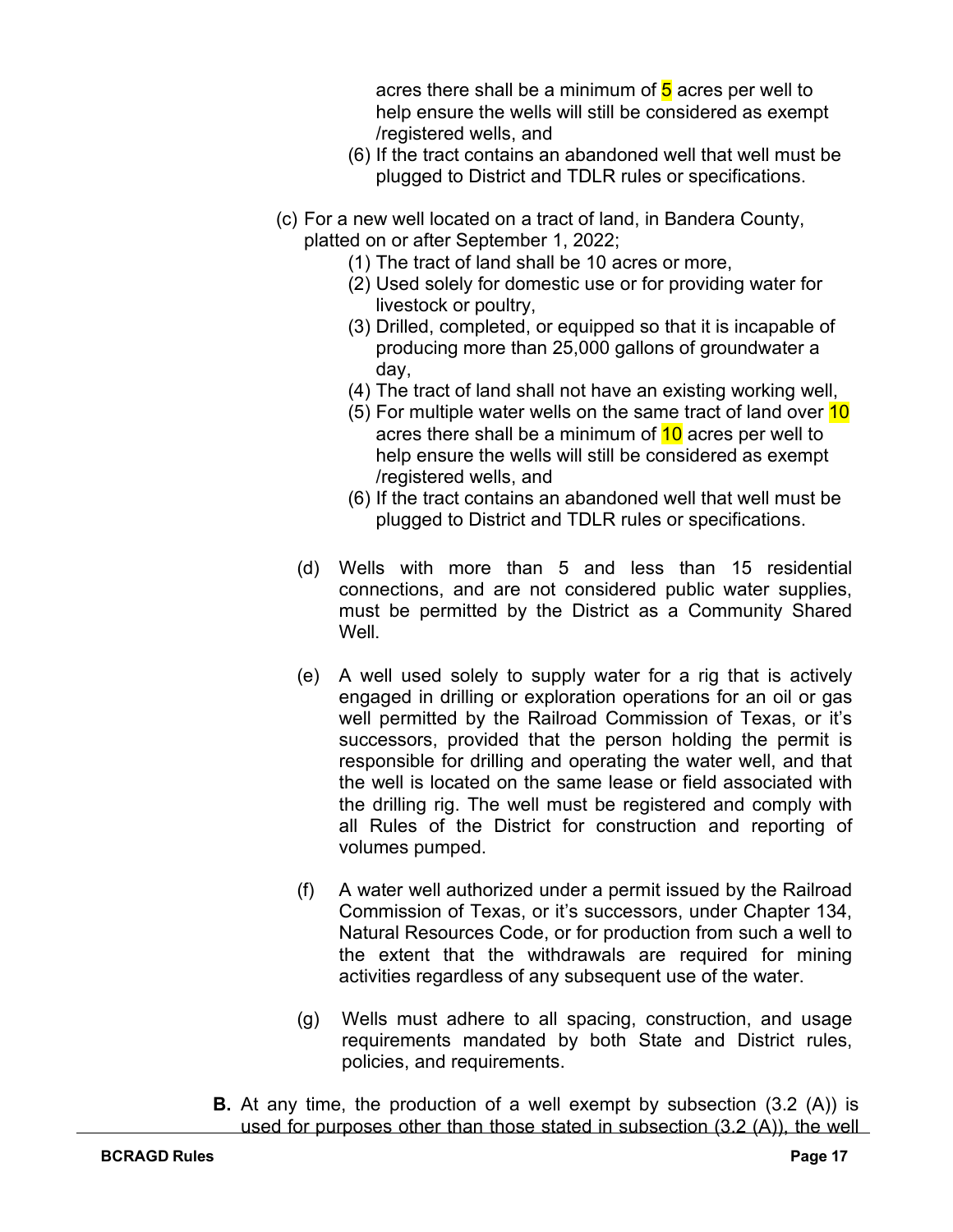is no longer exempt, and an application must be made for a permit.

- **C.** The District shall require all wells exempt under this section to be registered with the District before drilling. Water wells exempt under this section shall be equipped and maintained so as to conform to the District's rules requiring installation of casing, pipe and fittings to prevent the escape of ground water from a ground water reservoir to any reservoir not containing ground water, and to prevent the pollution or harmful alteration from any source of the character of the water in any ground water reservoir.
- **D.** A well to supply water for a subdivision of land for which a plat approval is required by law is not exempted under this section (Ch.36.117 (j); Texas Water Code).

# **3.3 Registration of Exempt Wells**

- <span id="page-18-0"></span>**A.** As provided for in Ch. 36 of the Texas Water Code, no person, firm, or corporation may begin to drill, equip, complete, or substantially alter the size of a well or pump in the District.
- **B.** As provided for in Ch. 36 of the Texas Water Code, drilling or operating a well which will produce less than 25,000 gallons of ground water per day, must first complete an "Application of Intent to Drill or Alter a Well" or a "Well Registration" form from the District, gaining District approval for the application and paying a fee set by the Board.
- **C.** No person may begin to drill, complete, or alter a well to produce less than 25,000 gallons per day without having first filed a Bandera County River Authority and Groundwater District water well driller TDLR license certification form and gained authorization from the District.
- **D.** Registration must be applied for and filed with the District on forms promulgated by the District, in the name of the owner. The Registration application requires the Bandera County Appraisal District Parcel Number of the Well site and a copy of the current deed for the Well site.
- **E.** It is the responsibility of the owner or agent to supply all necessary information required for a registered well. It is the responsibility of the owner or agent to ensure access to the well for inspections. The owner shall be responsible for furnishing the water well driller with the proper and correct locations of items needed to meet minimum separation distances from wastewater facilities, property lines etc.
- **F.** An administrative fee set by the Board must accompany an application for registration.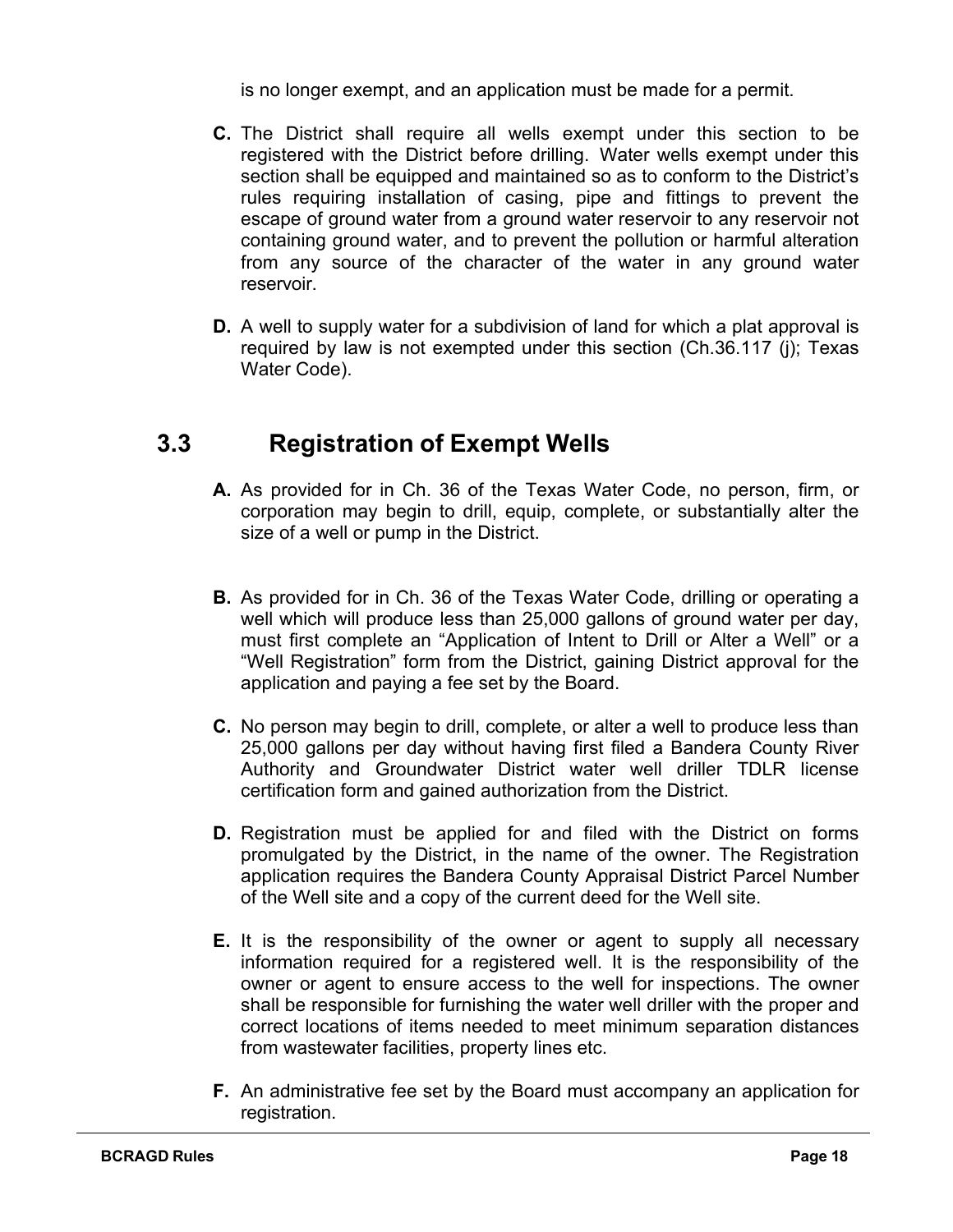- **G.** The District will act on each registration request within five working days after receiving the completed application and fee.
- **H.** The General Manager may rely on any credible means, including a site inspection, to establish a well's exempt status. A Well Registration may be issued if the General Manager determines, from the information submitted, that the application meets the requirements of an Exempt Well. The Exempt Well and its proposed usage and construction must be compatible with both District and State rules and requirements.
- **I.** The General Manager has the authority to rescind a well registration during the registration and or drilling process for just cause.
- **J.** If a Well Registration application, permit application, or permit amendment decided by the General Manager is denied or rescinded, the applicant shall be entitled to a hearing before the Board. A written request for such a hearing must be filed with the District within 30 days of the General Managers Decision. The District shall decide if the hearing should be conducted under the Permit Hearing Provisions or the Enforcement Hearings Provisions of these Rules. The District shall give notice of such hearing and shall proceed to conduct such hearing as provided for in these rules.
- **K.** An approved Well Registration Application is valid for period of 90 days and may be extended upon approval from the District. A managerial extension may be obtained from the District for up to an additional 90 days.
- **L.** Upon completion of the Well, the Driller must furnish to the Owner and the District a copy of the required State Well log and well Completion Paperwork and any other applicable information. The Water Well Driller shall have a maximum of 60 days from the Well completion date or cessation of drilling to submit the required Completion Paperwork and well log to the Owner and the District.
- **M.** Inspection of the well location, drilling operations**,** and completion of a well by the District requires access to the well before, during, and after drilling operations and completion. The owner/agent shall ensure access to the well site and well for inspection.
- **N.** A registered well may be converted to a permitted well after drilling and completion, if the required permit application is completed and additional fees are paid. Any well conversion from a registered well to a permitted well would be subject to District approval.
- **O.** All wells existing, not registered with the District, which are producing or equipped to produce less than 25,000 gallons per day (17.36 gal/min), should be registered on a voluntary basis with the District on a form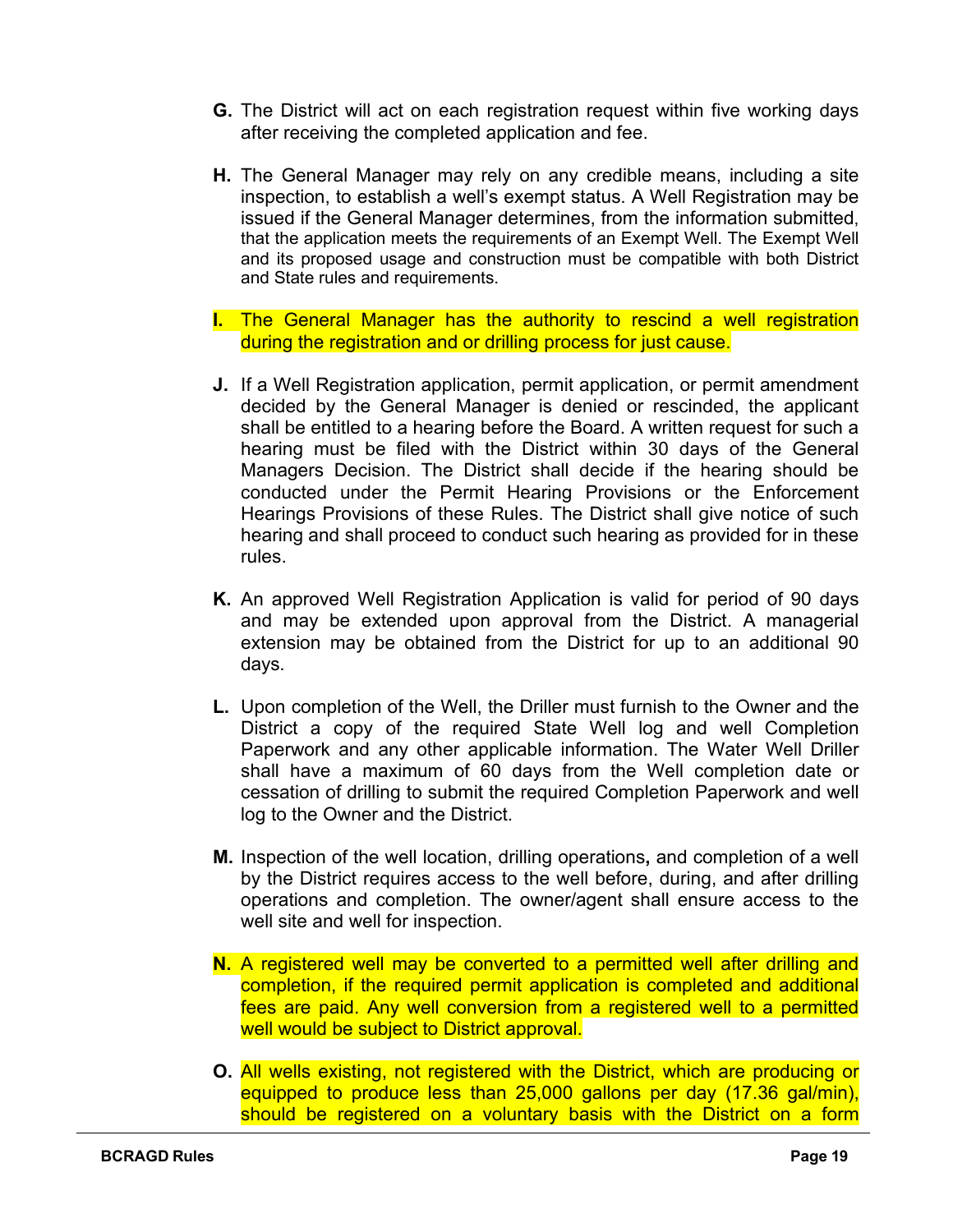promulgated by the District. The District will waive the administrative fee.

#### <span id="page-20-0"></span>**3.4 Permitting of Non-Exempt Wells**

- **A.** A permit shall be required for all wells drilled or existing in the District that do not meet exempt wells regulations (outlined in section 3.2) must be permitted by the District. Also, all existing wells in the County which do not meet the requirements of an Exempt well must be permitted.
- **B.** All permits, whether existing or permits that will be issued by the District, shall have an acre-foot annual production limit and an instantaneous pumping rate assigned by the District. Any existing permit that does not have both an instantaneous rate in gallons per minute and an annual pumping limit in acre-feet shall be amended administratively by the General Manager and brought up to current District Rules, policies, resolutions, or requirements.
- **C.** A domestic and livestock well to be drilled on tracts of land platted on or between September 1, 2002, and August 31, 2022 that are less than 5 acres will require a permit.
- **D.** A domestic and livestock well to be drilled on tracts of land platted on or after September 1, 2022 that <mark>are less than 10 acres will require a permit.</mark>
- **E.** Permits must be applied for and filed with the District on forms promulgated by the District.
- **F.** An application for a new well permit must be accompanied by an administrative fee set by the District.
- **G.** No driller or drilling company may begin to drill any well or alter a well to produce 25,000 gallons or more per day without having first filed and have approved by the District a Bandera County River Authority and Groundwater District water well TDLR license certification form with the District.
- **H.** Except as provided by exemption, perception, and limitations of the Texas Water Code Ch 36 or by these rules, no person, firm, or corporation may begin to drill, equip, complete or substantially alter the size of a well or pump in the District without first obtaining a permit from the District.
- **I.** All administratively complete permit applications shall be referred to the Board for administrative action at the next Board Meeting.
- **J.** If an application is denied, the applicant shall be entitled to a hearing before the board of directors. A written request for such a hearing must be filed with the District. The District shall give notice of such hearing and shall proceed to conduct such hearing as provided for in these rules.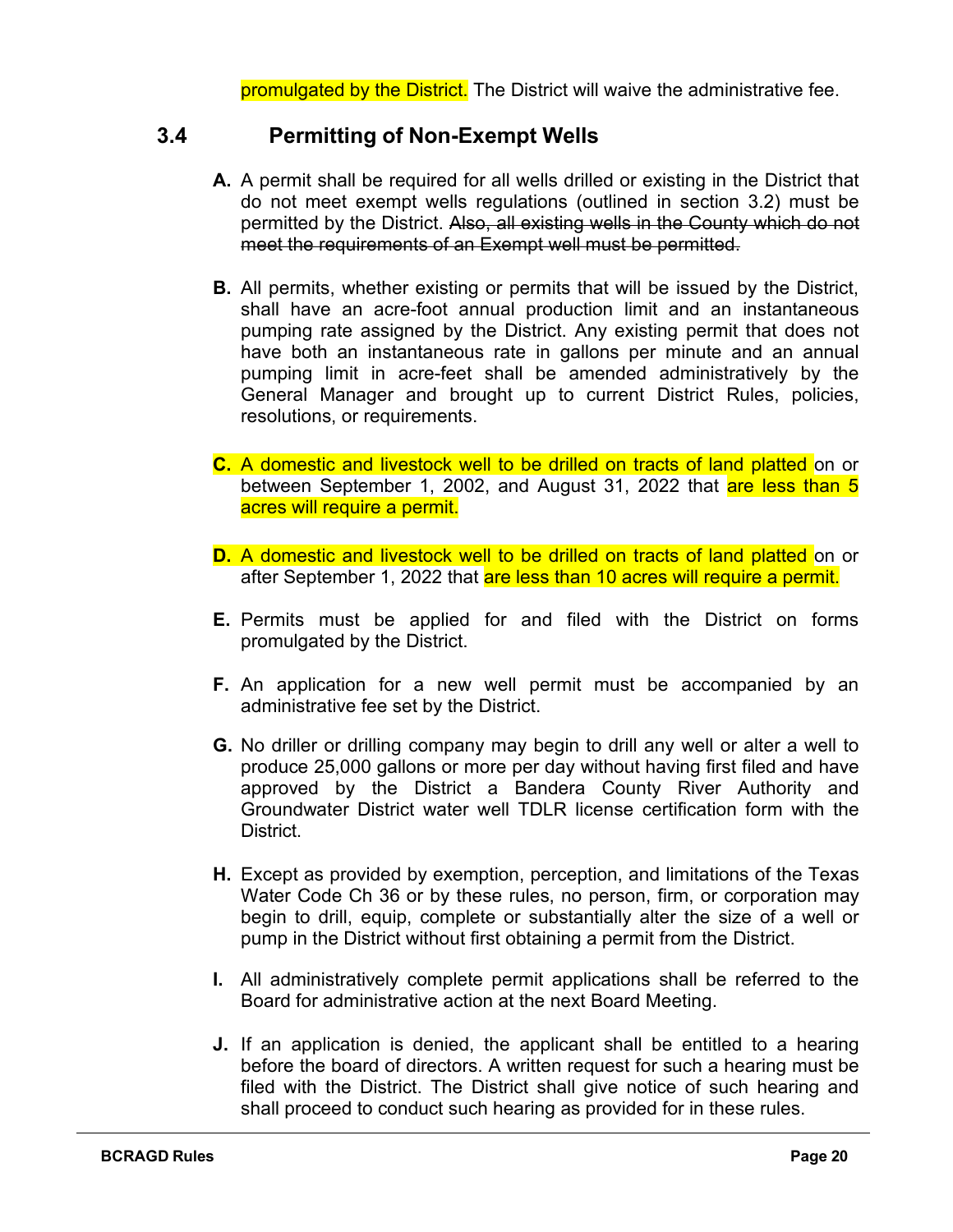- **K.** Drilling of a permitted well must commence within 120 days of issuance of the permit application. A managerial extension may be obtained from the District for up to an additional 180 days.
- **L.** Inspection by the District of the well location, drilling operations, and completion of a well requires access to the well before, during, and after drilling operations and completion. The owner/agent Shall ensure access to the well site and well after completion for District inspection.
- **M.** The water well driller shall have a maximum of sixty (60) days from the well completion date or cessation of drilling to submit the driller's log, District well completion report, and anything else required to the District.
- **N.** If the permit is denied or revoked by the District, or cancelled by the landowner, the permit fee will not be refunded.
- **O.** Within 30 days of Permit approval, the Permittee shall provide to the District proof that they have filed in the Real Property Records of Bandera County, an Affidavit to the Public on a District form, the purpose of which is to notify subsequent purchasers that a Permit has been issued for production of Groundwater from a Well on the property.
- **P.** To reduce the interference between wells during pumping, the following spacing is required between the wells: Wells that produce more than 25,000 gal / day must be a minimum of 200 ft. from any existing permitted wells in the same producing intervals. A well permitted to produce more than  $72,000$  gpd,  $(72,000$  gpd = 50 gpm) must have a minimum of  $1,000$ feet from existing wells completed in the same producing formation. A variance by the Board may be made if the applicant submits sufficient acceptable data to show insignificant impact on existing wells.
- **Q.** Production Limits:
	- (a) The annual production limit for each permitted well can be set up to 1 acre foot per acre per year, times the total number of acres in the tract of land owned by the permit applicant and identified in the permit application as associated with the well. Any existing wells on the tract being utilized for the new well must be taken into account when setting the production limit.
	- (b) The total annual production for a tract with multiple wells is limited in the aggregate to one (1) acre-foot per year times the number of acres in the tract.
	- (c) For a Community Water System or Retail Public Water Utility that utilizes Groundwater as a source of supply, production limits shall be based on the service area and number of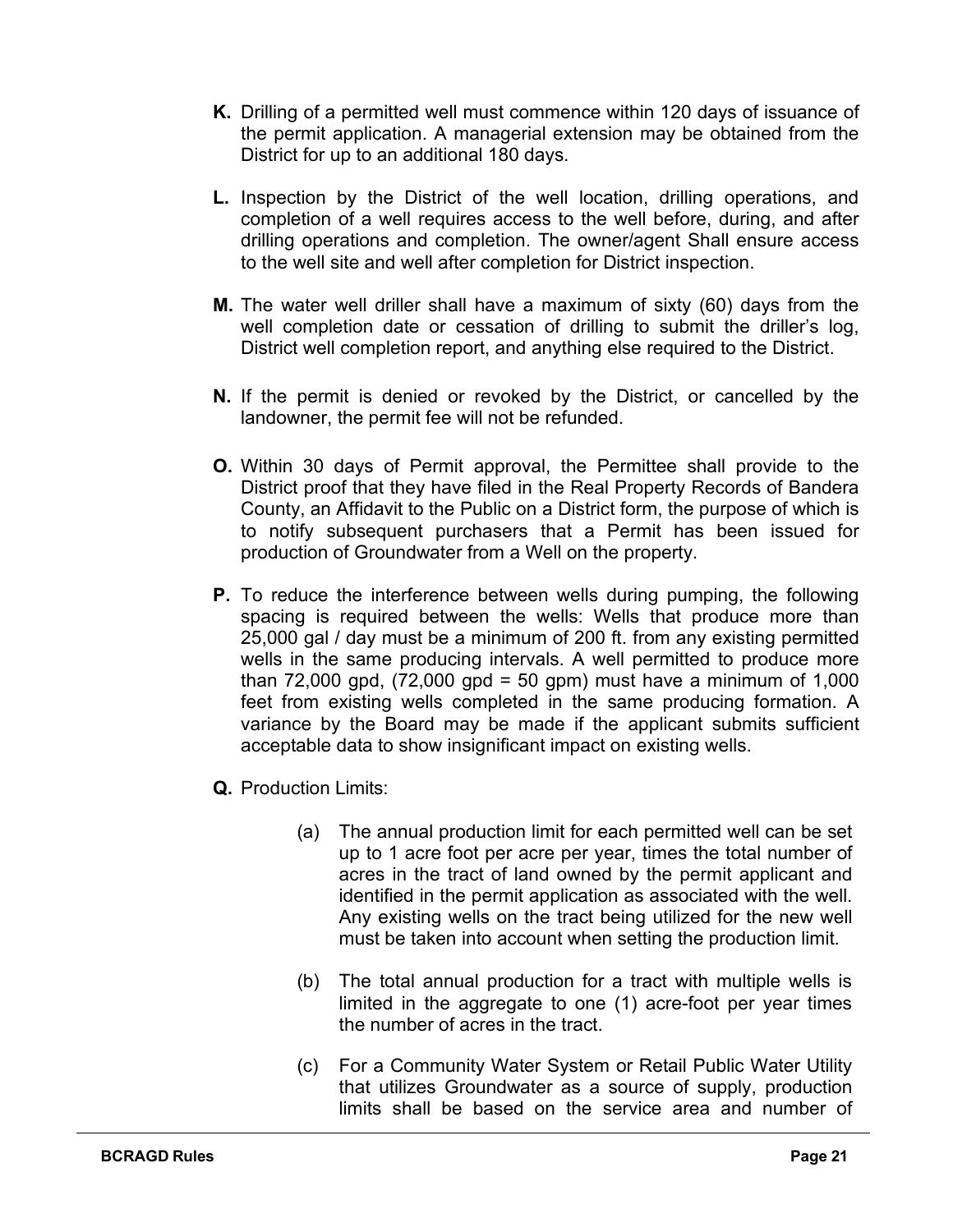connections served instead of ownership of acreage. Once a Permit is issued containing a Production Limit based on this Rule 3.4 , any expansion of the service area requires a Permit Amendment.

- (d) If multiple tracts are being utilized to justify production amounts, an affidavit to the public must be filed and recorded with the Bandera County Court Clerk. This affidavit must indicate that the tracts cannot be sold separately while the well permit is in effect.
- (e) A lower production limit may be set in areas where water availability studies indicate insufficient water is available for permitting.
- (f) A variance to the production limits outlined by Rule 3.4 can be considered by the Board. The applicant shall produce documentation showing the beneficial use and documented need for the higher amount of groundwater production. The Board can require water availability studies with test wells, a geological survey outlining the impact to neighboring properties and aquifer conditions, or any other relevant data.
- **R.** The following conditions or terms shall be included in a well permit:
	- (a) The permitted annual production amount stated in acre-feet;
	- (b) The maximum instantaneous production rate stated in gallons per minute;
	- (c) Permit review date;
	- (d) The permitted uses of produced groundwater;
	- (e) Production meter and reporting requirement;
	- (f) Drought restrictions;
	- (g) District's right to inspect the well and well records to ensure compliance with District and State rules and requirements;
	- (h) Date of expiration if no permit is drilled; and
	- (i) Other conditions or restrictions required by the District.
- **S.** The District may prohibit, reassess, or restrict production as set out in the Drought Management Plan.
- **T.** Changes in ownership of permitted wells shall be reported to the District in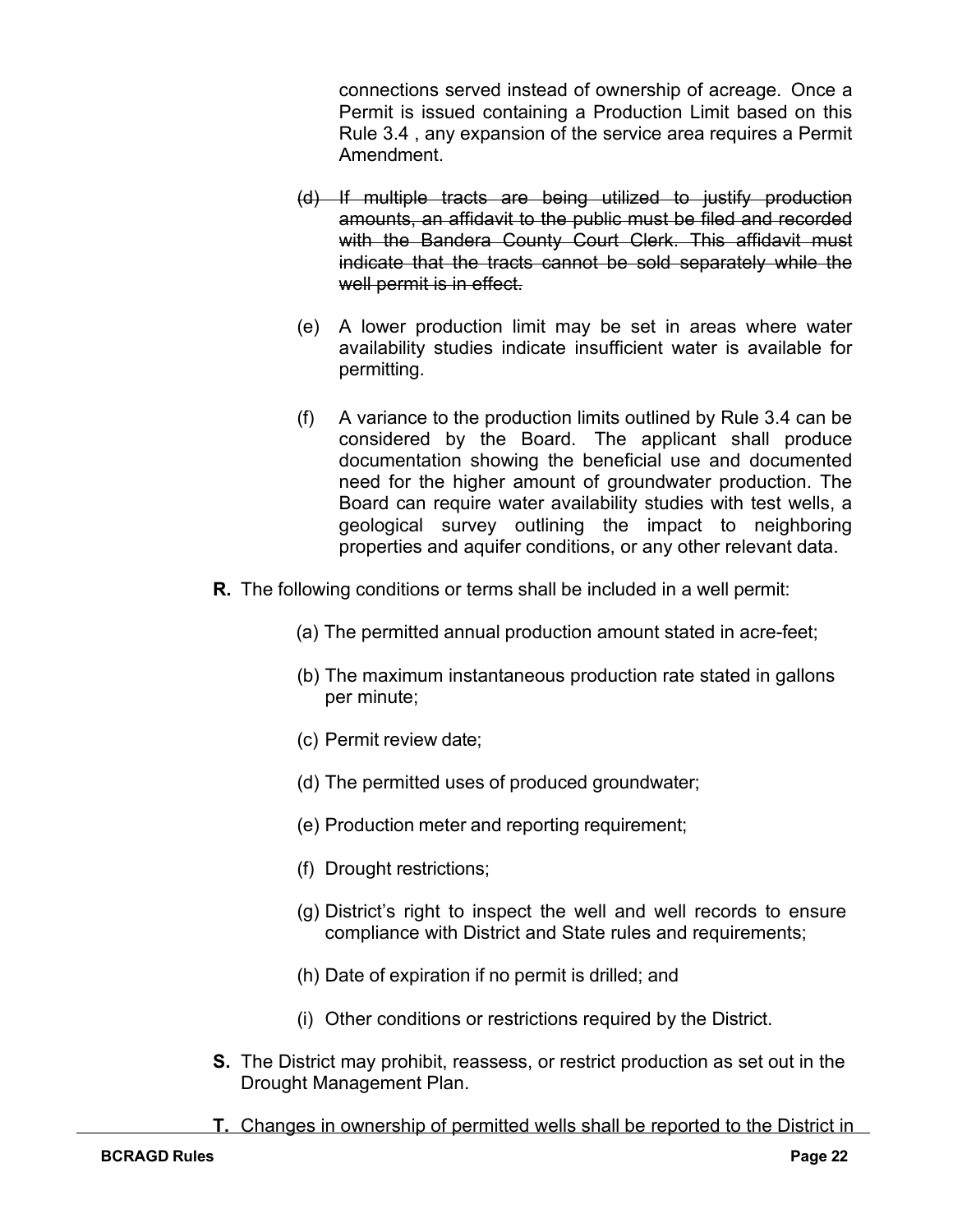writing and shall include:

- (a) The permit number.
- (b) The new owner's name and address.
- (c) The new owner's telephone numbers.
- (d) Copy of the deed to establish ownership.
- (e) Use of well.
- (f) A statement from the owner acknowledging and intention to comply with any permit conditions and reporting requirements.
- (g) A statement from the owner acknowledging receipt of the District's rules and Drought Management Plan.
- (h) A statement from the owner acknowledging the well can be inspected by District personnel to ensure compliance with District and State rules and requirements.
- **U.** The District may review the amount of water authorized to be pumped under a permit to reestablish pumping limits every 5 years.
- **V.** A change in operation or usage of a permitted well from those conditions specified in the existing permit is prohibited without approval of an application for an amended permit. If Permittee requests a change in permit conditions, the District will consider such request on the same basis as the District considers an application for a new permit.

#### <span id="page-23-0"></span>**3.5 Public Water Supply Wells**

- **A.** After any Public Water Supply well is completed, a pump test shall be conducted, and the District must receive a copy of the final pump test data and report before the well is placed in operation. The District must be notified of any subsequent pump test performed on the well. The water level shall be monitored during the test to determine specific yield and estimated transmissibility of the well.
- **B.** All public water supply wells must run and submit, to the District, copies of the geophysical logs run on the well. The logs shall include at a minimum, gamma ray and resistivity data for the entire depth.

#### <span id="page-23-1"></span>**3.6 Community Wells or Shared Wells**

**A.** This rule applies to new wells that supply more than five (5) and less than fifteen (15) connections. Wells that can be classified as a public water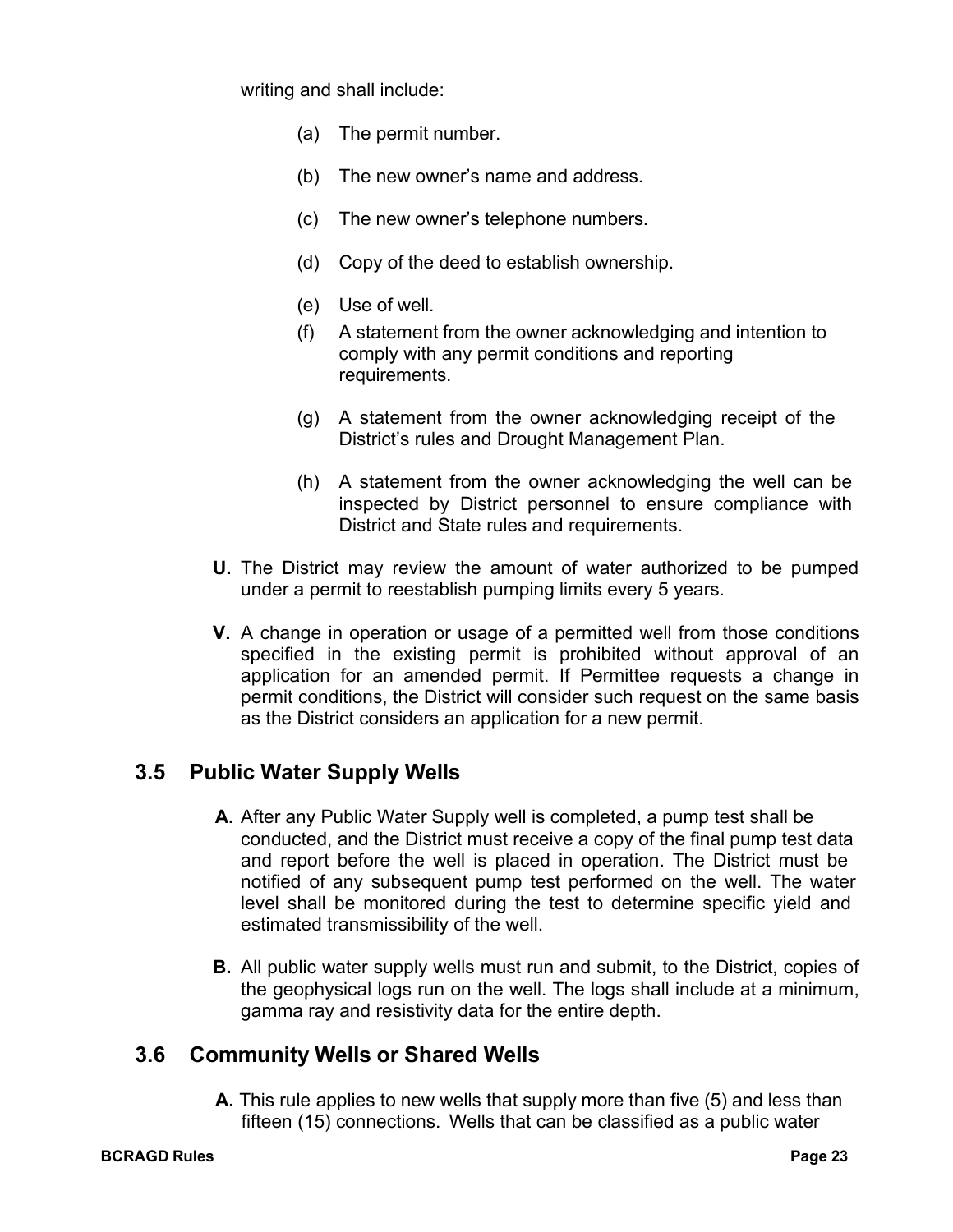supply are regulated and permitted by the Texas Commission on Environmental Quality (TCEQ) and are not included in this rule.

- **B.** Water wells covered by this rule shall be permitted with the District and supply the following information:
	- (a) The name, address and phone number of the owner and operator of the well or wells, deed of well property, parcel ID.
	- (b) The number of households or connections served.
	- (c) A copy of the recorded well covenant and demonstrate ability to make repairs to the system.
	- (d) Map showing well and service area.
	- (e) Drought management plan.
	- (f) Affidavit to the public depicting service area.
- **C.** Water wells permitted by this rule shall have the system recorded by the **District.**
- **D.** All State and District rules, policies, requirements, and resolutions must be followed.
- **E.** The operator shall utilize a meter and record the volume pumped on a monthly basis and shall report the amounts to the District by January 15<sup>th</sup> of each calendar year on a form promulgated by the District.
- **F.** The operator shall obtain from a lab, a negative bacterial test for the system at least once a year. Results are due with the annual pumping reports on January 15 of each year.

#### <span id="page-24-0"></span>**3.7 Permit Application for a New Non-Exempt Well**

- **A.** The permit application provided for herein must be filed with the District on the form or forms promulgated by the District. A permit must be obtained from the District prior to the drilling of water well.
- **B.** The permit application for a new well must be accompanied by an application fee set by the Board which shall be used to cover the cost of considering and processing the application.
- **C.** A permit application for a well must include the following requirements unless waived by the General Manager: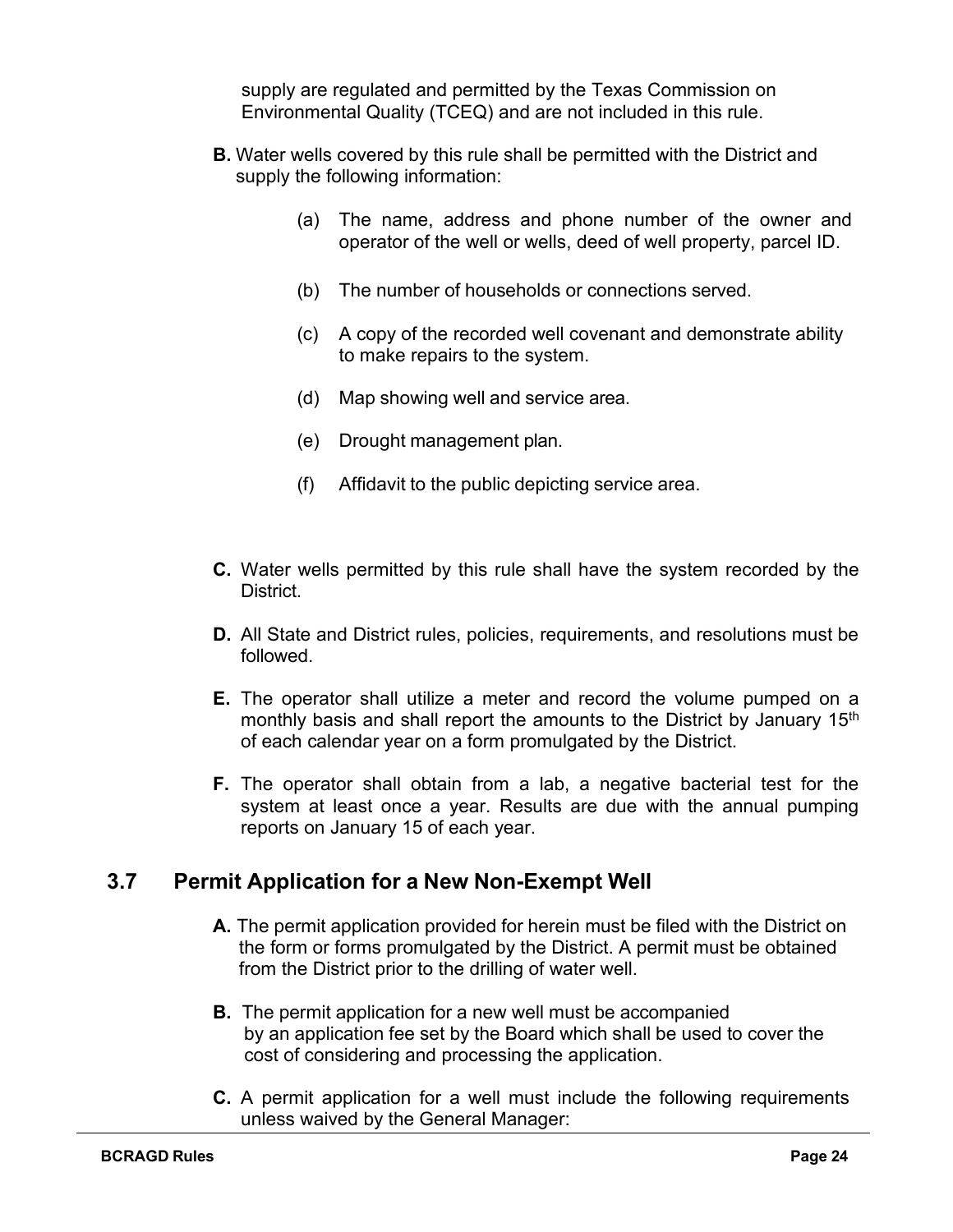(a) The signature of the land owner;

The well owner's name, mailing address, physical address or principal office address of the applicant, phone number, email address, a contact person (if different from the well owner), and the same information for the well operator (if different from the well owner**)**;

- (b) Documentation establishing the applicable authority of a applicant other than the owner to construct and operate a well for the proposed use;
- (c) A current deed of the property;
- (d) The physical address and GPS location of the well;
- (e) Identification of the actual or anticipated location, pump size, and instantaneous production rate in gallons per minute and annual pumping amount in acre-feet of the well from which the water is to be produced;
- (f) A statement of the nature and purpose of the proposed use;
- (g) A statement of the anticipated time period within which the proposed construction or alteration is to begin;
- (h) A statement of the anticipated duration of time required for the proposed use of the water;
- (i) The proposed depth and geological name of the waterbearing formation;
- (j) A map showing the proposed new well and all existing wells within a quarter mile of new well;
- (k) Information showing what water conservation measures the Permittee has adopted, what water conservation goals the Permittee has established, and what measures and time frames are necessary to achieve the permittee's established water conservation goals;
- (l) If the water is to be resold to others, the applicant must provide:
	- (1)A description of the permittee's CCN service area in acres/sq. ft., etc.,
	- (2)A description of the permittee's metering and leak detection repair program for its water storage, delivery and distribution system,
	- (3) A copy of the drought management plan,
	- (4) Information on each customer's water demands, including population and customer data, water use data, water supply system data, wastewater data, water conservation measures and goals, and the means for implementation and enforcement;
- (m) Information, including a hydro-geological study with test wells, showing water availability and the projected effect of the proposed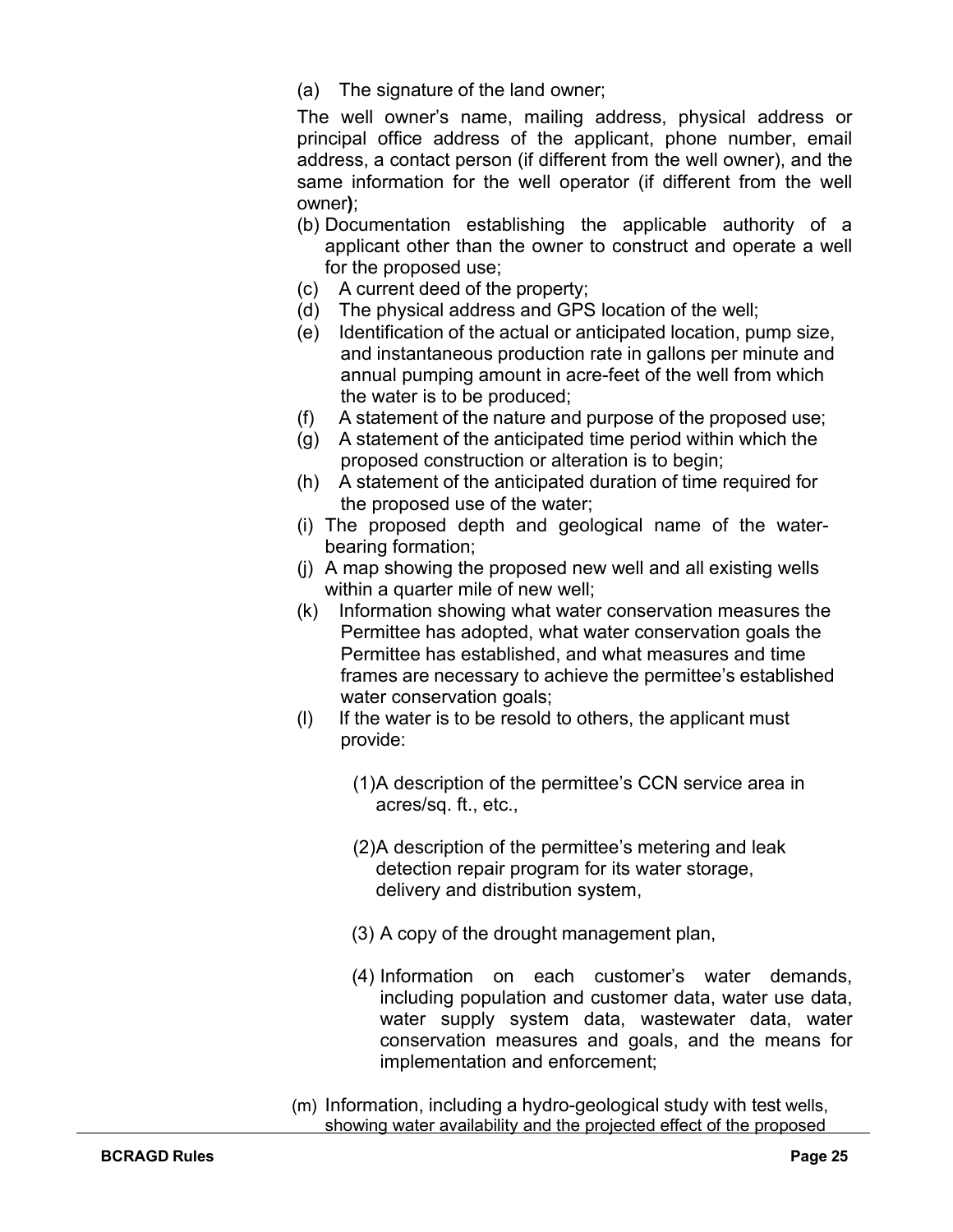pumping on aquifer conditions or depletion and on existing permit holders or other groundwater users in the District;

- (n) A drought management plan or a letter stating that the permittee will abide by the Districts Drought Management Plan;
- (o) For a public water supply well, a copy of the Certificate of Convenience and Necessity from the TCEQ and any other documentation related to the public water supply wells;
- (p) Identification of well(s) within one-quarter (1/4) mile of the proposed well producing from the same formation.
- (q) A well closure plan or a declaration that the applicant will comply with the well plugging guidelines and will report closure to the commission;
- (r) Water quality testing for the following parameters: Conductivity, Temperature, Alkalinity (Total), total Hardness, Calcium, pH, Magnesium, Iron, Fluoride, Chloride, Sulfate, Nitrate/Nitrite, Lead, Mercury, Boron, Strontium, Potassium, Sodium, Aluminum, Antimony, Arsenic, Barium, Beryllium, Bromide, Cadmium, Chromium, Cobalt, Copper, Lithium, Manganese, Molybdenum, Phosphorus, Selenium, Silica, Silver, Thallium, Uranium, Vanadium, Zinc, Radium, Radon Gas, Gross Alpha Radiation, Gross Beta Radiation, Pesticide Screening, Organic Screening, Bacteria Screening, including Total Coliform and Fecal Coliform;
- **D.** The District shall determine whether the application, maps and other materials comply with the requirements of this rule. The District may require amendment of the application, maps or other materials to achieve necessary compliance.
- **E.** Wherever special provisions or policies are inconsistent with other provisions or District Rules, the special provisions or policies shall prevail.

# <span id="page-26-0"></span>**3.8 Permit Application for Existing Wells that Require a Permit**

- **A.** The permit application must be filed with the District on forms promulgated by the District for non-exempt wells.
- **B.** The application must be on forms provided by the District and must include the following:
	- (a) Owner's name, mailing address and address of residence;
	- (b) The physical address and GPS location of the well;
	- (c) Production capacity of the well;
	- (d) Use of the water produced;
	- (e)Instantaneous Rate in Gallons per Minute (gpm) requested;
	- (f) Annual volume of water produced in acre-feet;
	- (g) Well log and construction detail, if known;
	- (h) If the water is sold to others, the applicant must provide: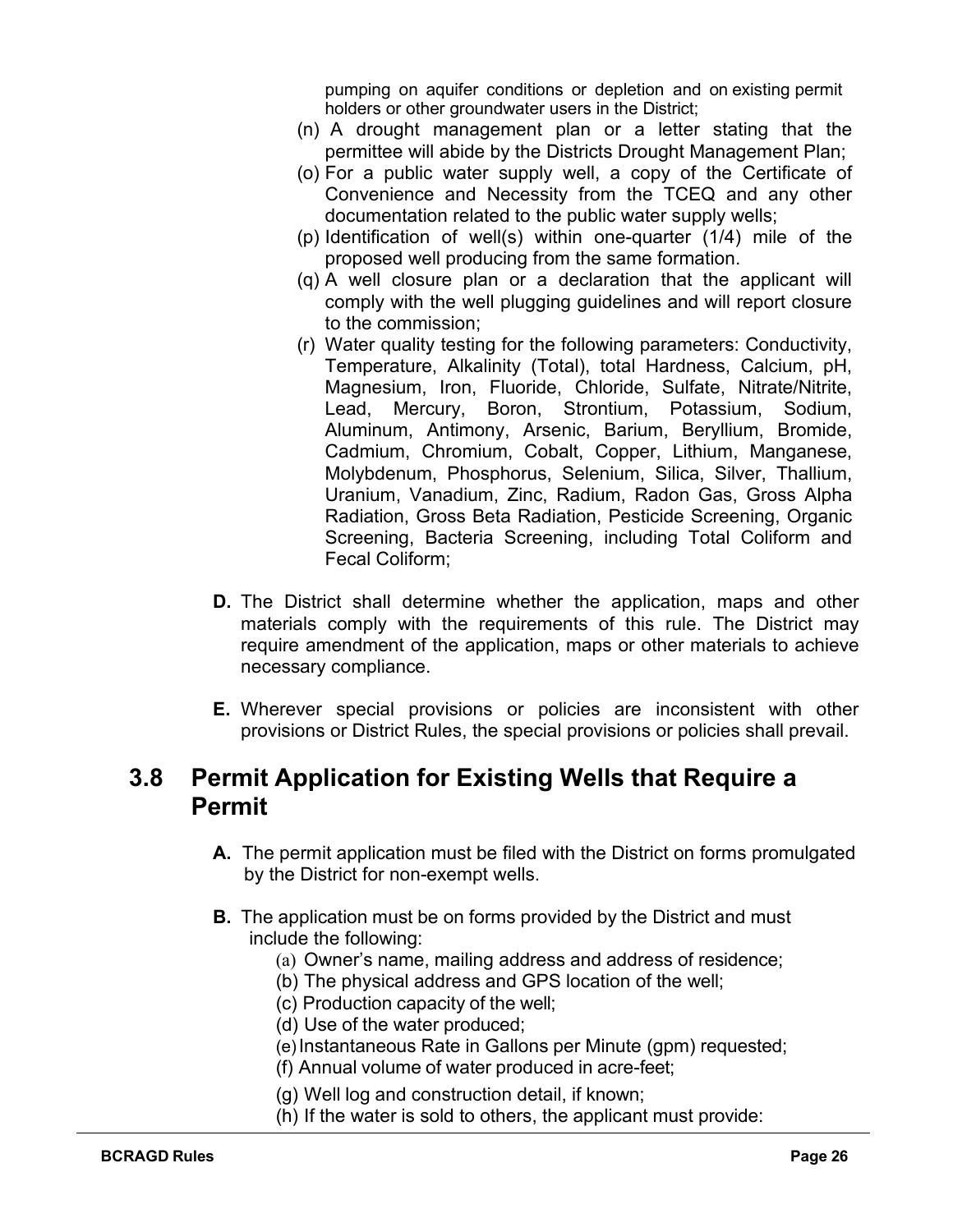- (1) permittee's service area in acres (map of CCN if applicable)
- (2) a map of the water storage, well and distribution system
- (3) a copy of drought management plan
- (4) statement of water conservation measures
- (5) population served and number of connections in the system
- (6) other information the District may need to process the Application

# <span id="page-27-0"></span>**3.9 Change in Well Usage, Permit Review, Amendment**

#### **A. Change in Ownership of Permit**

Any change in Ownership of a permitted well shall be reported to the District by the purchaser on a District form within 30 days after the change. If there are unpaid fees at the time of transfer, the new Owner shall become responsible for payment of such fees. Failure to timely notify the District may result in the Permit being revoked. All transferred permits shall be brought into compliance with current District rules and policies before they are re-issued. Permit transfers can be approved by the General Manager as long as the new permit will be issued with the same conditions and same or lower usage, pumping amounts, and rates as the original permit. Permits that do not met that criteria shall be reviewed by the Board for consideration at the next regularly scheduled meeting. The General Manager has the authority to refer any change in ownership request to the Board for consideration.

#### **B. District Review of Permits**

The District shall review the Permit at the end of each Permit term to ensure compliance with District or State Rules, Policies, or Permit Conditions. In the event of noncompliance or delinquent fees, the District shall notify the Permit Holder of the conditions preventing the automatic renewal of the Permit and allow the Permit Holder an opportunity to correct any noncompliance or pay delinquent fees. Failure of the Permit Holder to correct any noncompliance or pay delinquent fees within 30 days may result in referral to the Board for Enforcement action and possible revocation of the permit.

#### **C. Permit Amendment**

An amendment to a Permit is required for any Substantial Modification or Alteration of the operation, use, or condition of a Well, including changing the Production Limit, instantaneous rate, the type of Use of the Well, the place of use of the water produced from the Well, the size or depth of a Well, a Well pump, or its pumping volume. An application for an Amendment, on a form obtained from the District shall be submitted at least 90 days prior to the date the change is to take place. No amendment application shall be deemed administratively complete if the applicant has unpaid fees or has unresolved compliance issues with the District. Within 30 days after the date a Permit Amendment application is determined to be Administratively Complete, the application shall be acted on by the General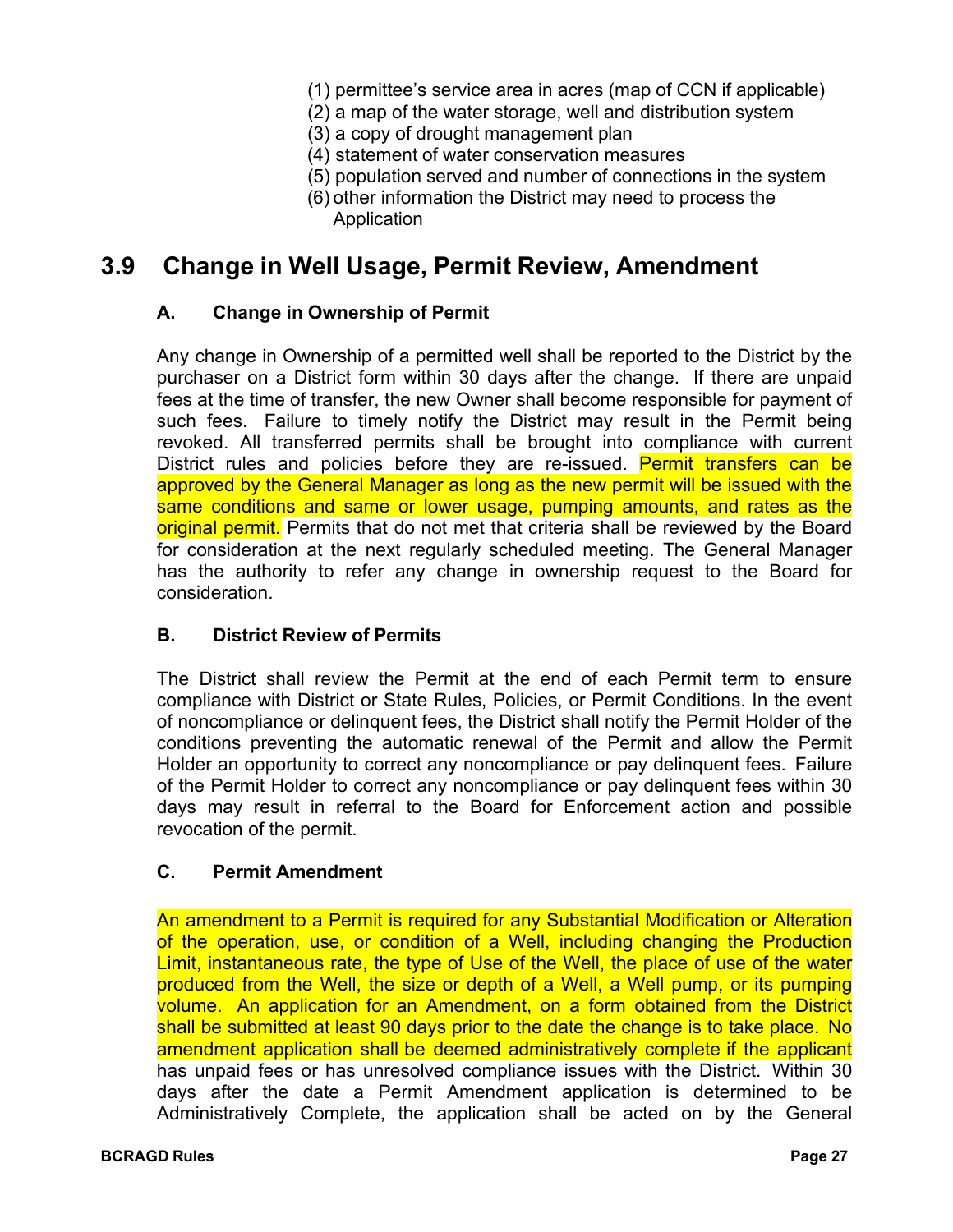Manager or referred to the Board.

# <span id="page-28-0"></span>**3.10 Reporting**

- **A.** All Permittees shall keep monthly records of the amount of groundwater produced and the purpose of the production; such as records shall be available for inspection by District representatives. Immediate written notice must be given to the District in the event production exceeds the quantity authorized by this permit, or if the well is either polluted or causing pollution of the aquifer.
	- **B.** Permittees authorized to produce water shall file with the District annual reports containing monthly water production and usage amounts. Such report shall be filed on the appropriate form(s) following the commencement of production of water, and within fifteen (15) days of January  $1<sup>st</sup>$  of each year.
- **C.** The general manager may exempt from reporting annual pumping by any non-public water supply permitted well that is authorized to produce under

0.25 acre-feet per year.

#### <span id="page-28-1"></span>**3.11 Monitoring Devices**

**A.** Unless exempted under Rule 3.10.C, all wells permitted shall be equipped with production monitoring devices approved by the District and available for District inspection at any time during normal business hours.

# <span id="page-28-2"></span>**3.12 Injection Wells**

**A.** All injection well permits, including those permitted by the TCEQ and the Railroad Commission of Texas, or their successors must be submitted and reviewed by the District.

# <span id="page-28-3"></span>**3.13 Replacement Wells**

- **A.** A new well which replaces an existing exempt well shall be registered with the District, provided that after replacement, the existing well is permanently removed from service by plugging in accordance with current District Rules and State Rules, and registration of the new exempt well is complete and found to be in compliance with District rules and requirements.
- **B.** A new well which replaces an existing permitted well in the same aquifer need not apply for a new permit if the permittee of the existing well opts to transfer the permit of the existing well to the new replacement well, and if, after replacement, the existing well is permanently removed from service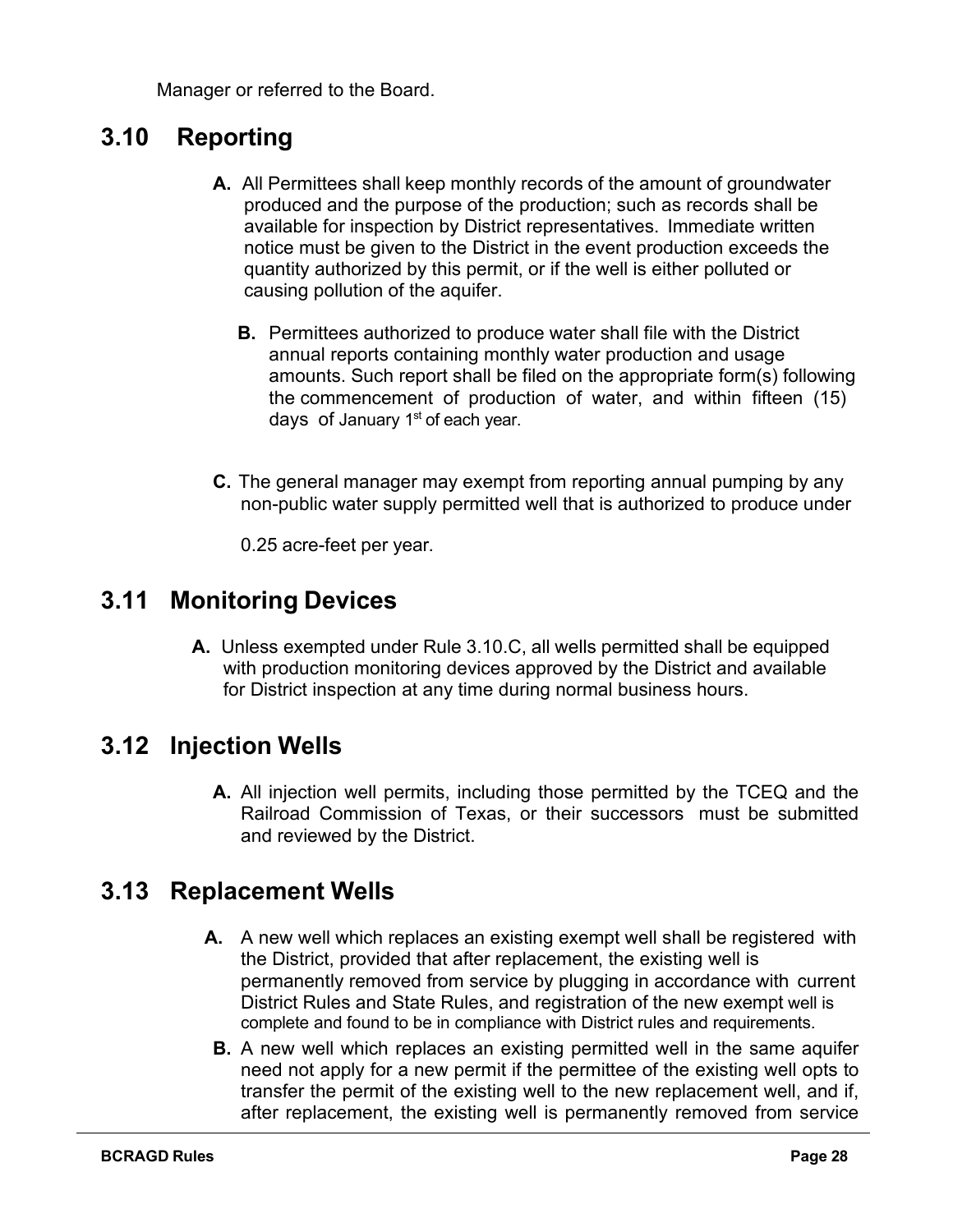by plugging in accordance with current District and TDLR rules. The request to transfer the permit shall be in writing to the District and shall be accompanied by the permit fee for a new permitted well. The new well will be subject to current District rules and requirements regarding well construction, inspections, and usage.

# <span id="page-29-0"></span>**RULE 4. REGISTRATION OF AQUIFER PENETRATIONS OTHER THAN DOMESTIC AND PERMITTED WATER WELLS**

#### <span id="page-29-1"></span>**4.1 Registration of Other Aquifer Penetrations**

- **A.** All drilling and exploration wells shall be registered with the District on a form promulgated by the District. This requirement will include, but is not limited to, closed loop geothermal, seismic shotholes, cathodic protection, oil drilling rigs, and water wells.
- **B.** All penetrations shall be plugged or completed to comply with the District's construction standards as described in these rules. Copies of the TDLR (Texas Department of Licensing and Regulation) plugging reports shall be submitted to the District.
- **C.** In addition to the information provided in the registration application, accurate driller's logs and records of equipping and completion of wells shall be kept, including any electric logs made, pump test data, water level data, water quality data or any data pertinent to the well. Such data shall be filed in the District office in Bandera, Texas, within 60 days of completion of the well. Failure to do so may invoke action to cap the well.

#### **4.2 Geothermal Wells**

- **A.** Geothermal Vertical Loop Systems- Wells drilled for a vertical loop system shall be registered by the District. The registration may be by individual well or by an area registration. Details and plans must be provided to the District to include the following:
	- (a) Well construction method completion and depth
	- (b) Well (s) location and spacing (plat)
	- (c) Owner, owner's address, phone number, and legal description
	- (d) Contractors, addresses, and phone numbers
- **B.** Water Well Loop System- Geothermal system designed to use well water on the surface are prohibited in Bandera County. Geothermal systems designed to use well water that are re-injected back into an aquifer must be registered by its District. Provided policy is adopted by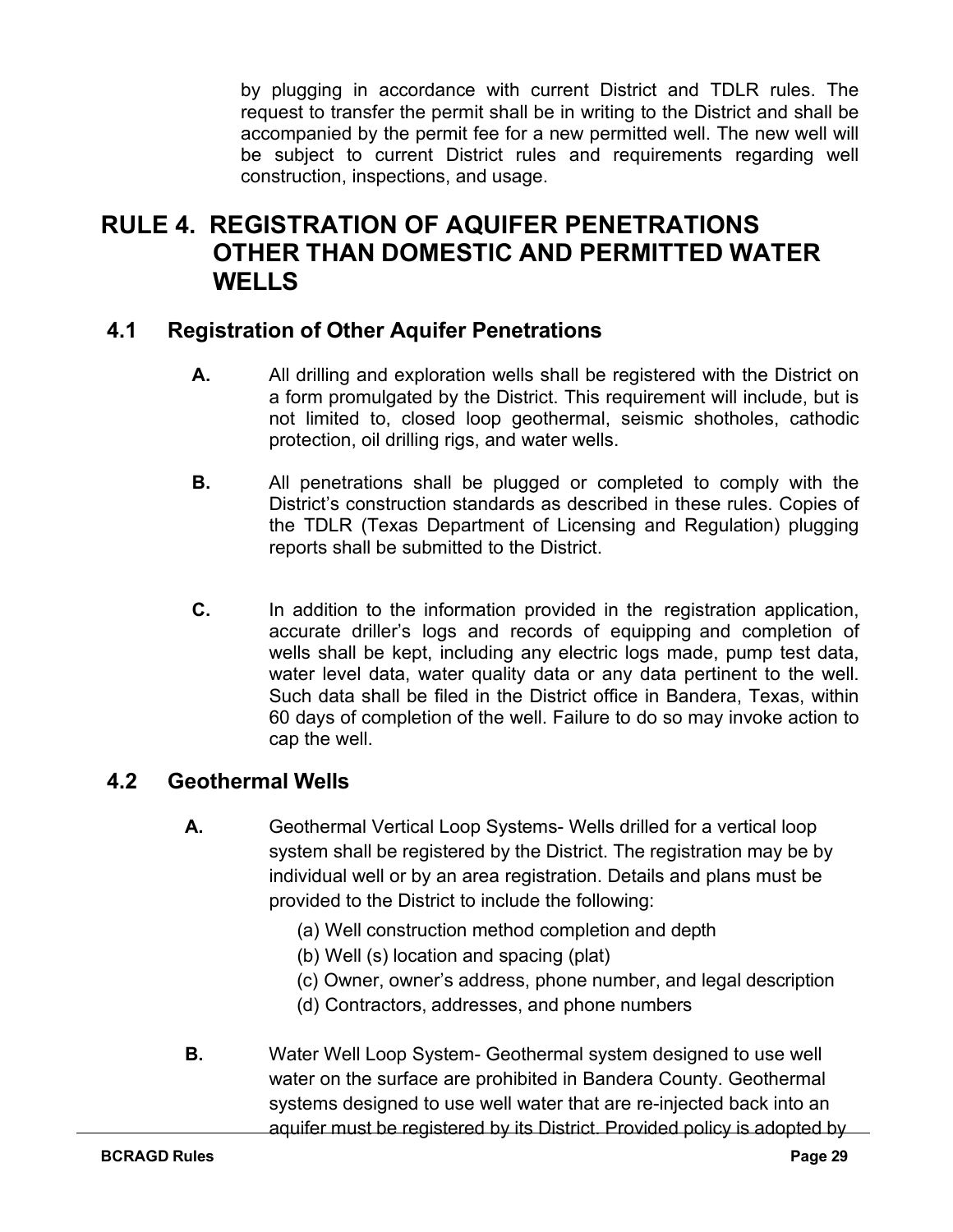the District rules and provided in a Class 5 permit is obtained by TCEQ or its subsequent agency.

# <span id="page-30-1"></span><span id="page-30-0"></span>**RULE 5. EXPORT OF GROUNDWATER OUT OF THE DISTRICT**

# **5.1 Export Permit**

- **A.** Permits are required for a well if water from the well will be used outside the District, regardless of when it was drilled and completed, and regardless of its size or purpose. Additionally, an export permit is required under this rule.
- **B.** For property located on the county line, no export permit is required to produce groundwater from a well located within the District, for use on the same property but in the adjacent county.

# <span id="page-30-2"></span>**5.2 Export Permit Application**

- **A.** In addition to the permit for a well or wells, the export permit application shall include the following:
	- (a) A legal description of the land on which the well is located;
	- (b) The exact location of the well, latitude and longitude;
	- (c) Non-refundable export permit application fee, which will be in addition to the well permit application fee. The export permit application fee shall be calculated in the same manner as the permit fee, to reflect the administrative costs of the District for the additional review and processing required by an export project, as authorized by Texas Water Code §36.122(d);
	- (d) A description, as specifically as is feasible, of the transportation facilities;
	- (e) Information, including a hydro geological study with test wells, showing water availability and the projected effect of the proposed export on aquifer conditions or depletion, and on existing permit holders or other groundwater users in the District;
	- (f) Information showing the availability of water in the District and in the proposed receiving area during the period for which the water supply is requested;
	- (g) Information showing that the project is consistent with the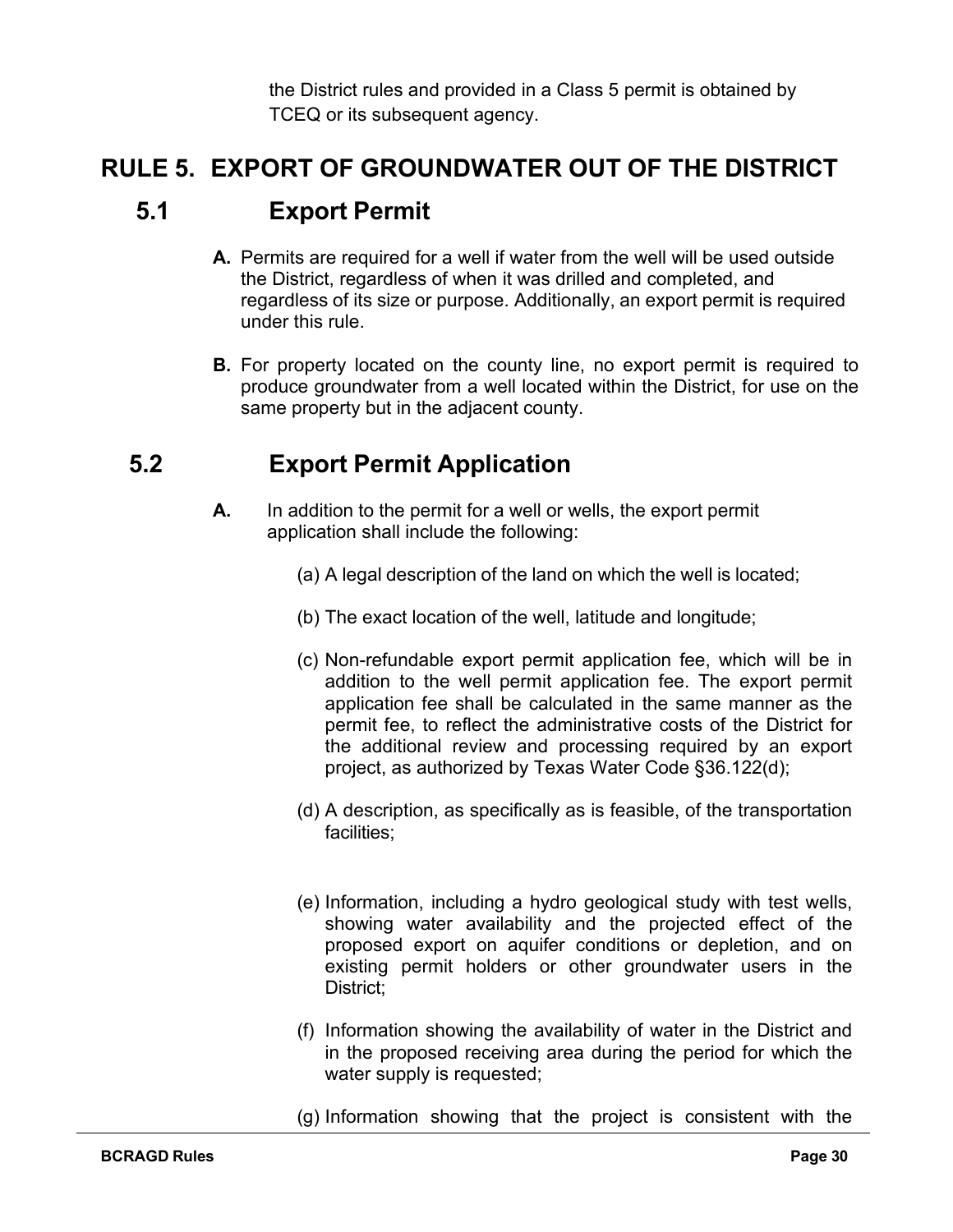approved Regional Water Plan and certified District Management Plan;

- (h) A map or plat, as required by these rules, which includes the location of the meter and of the water transportation facilities;
- **B.** The application must be administratively complete;
- **C.** The District shall also consider the following for the export permit:
	- (a) The availability of water in the District and in the proposed receiving area during the period for which the water supply is requested.
	- (b) The projected effect of the proposed export on aquifer conditions and depletions.
	- (c) The effects on existing permit holders or other groundwater users within the District.
	- (d) Whether the project is consistent with the approved Regional Water Plan and Certified District Management Plan.
- **D.** The following conditions or terms shall be included in an export permit, in addition to the conditions or terms required in a well permit:
	- (a) Payment of a reasonable fee or surcharge (export fee) at a rate per volume of water exported not to exceed the maximum rate stipulated by state law;
	- (b) The amount of water that may be exported outside the District;
	- (c) The period during which the water may be exported, but not less than the minimum period stipulated by state law.
- <span id="page-31-0"></span>**E.** The District may periodically review the amount of water authorized to be exported under an export permit, and may limit the amount if the factors warrant the limitation, as long as such restrictions are no more restrictive than those imposed on non-export operating permits in the area. Such periodic review may take place upon permit renewal or may be undertaken because of a change in well conditions or operations, or as a permit renewal, amendment, or revocation.

# **5.3 Export Facility and Equipment Requirements**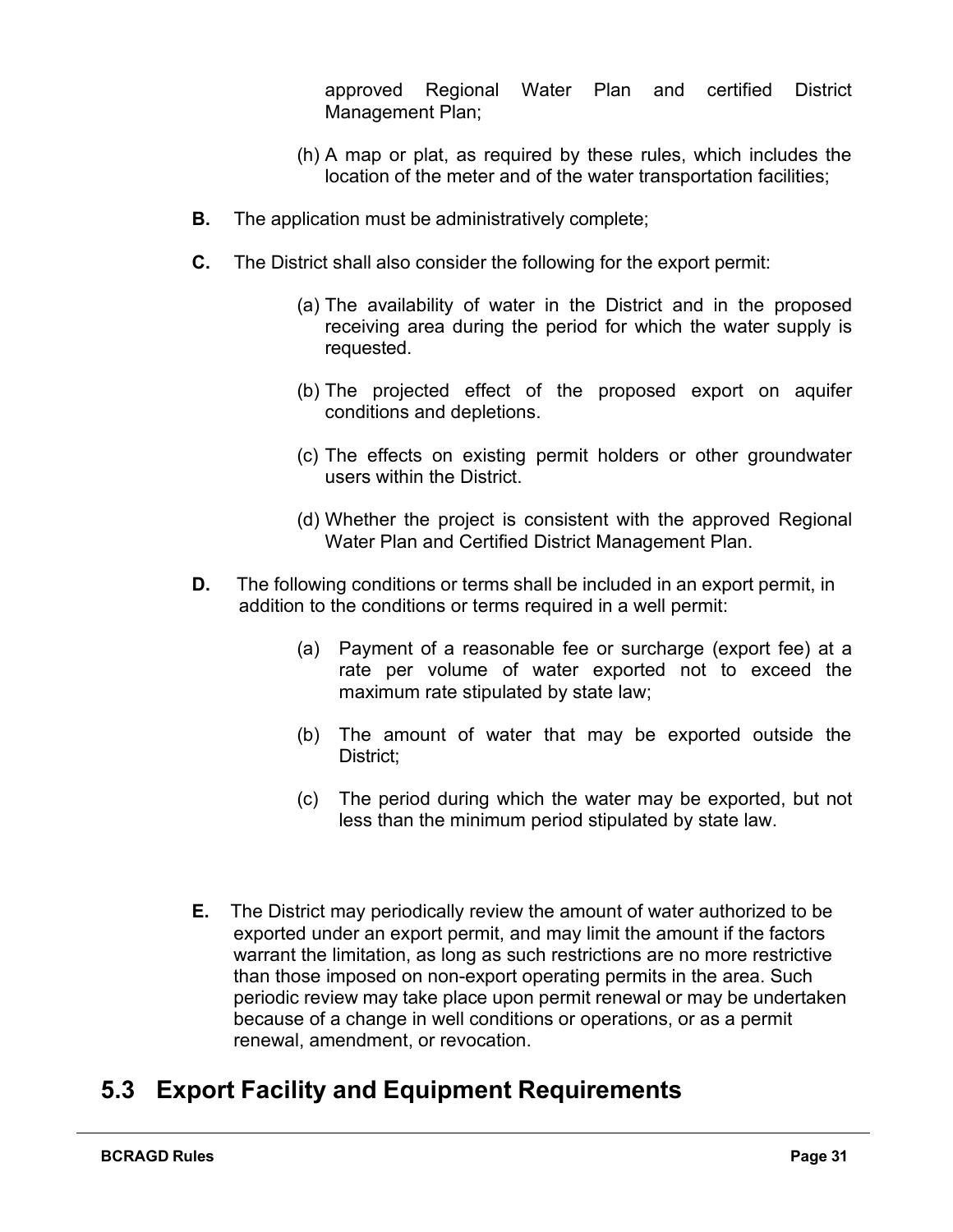- **A.** Facilities and equipment shall comply with the following guidelines:
	- (a) Installation of water quality and or quantity monitoring wells may be required as a condition of issuance of an export permit.
	- (b) Well(s) producing water for export shall be equipped with a meter approved by the District, and the device shall be available for District inspection.
	- (c) A facility for the transport of water for export shall be equipped with a flow monitoring device approved by the District and the device shall be available for District inspection.

# <span id="page-32-0"></span>**5.4 Reporting Requirements**

- **A.** The holder of an export permit shall:
	- (a) File quarterly reports with the District, describing the amount of water exported and used for the permitted purpose. Such report shall be filed on the appropriate form obtained from the District, on the 15<sup>th</sup> day following each quarter, and will include information for the quarter just ended. Filing deadlines are January 15, April 15, July 15, and October 15.
	- (b) If a monitoring well is required, file with the District a Water Quality Analysis report from the well, semi-annually. Filing deadlines are January 15<sup>th</sup> and July 15<sup>th</sup>.
	- (c) File with the District within 30 days of the annual report, copies of all water quality analyses performed on the permitted well or in connection with the export project.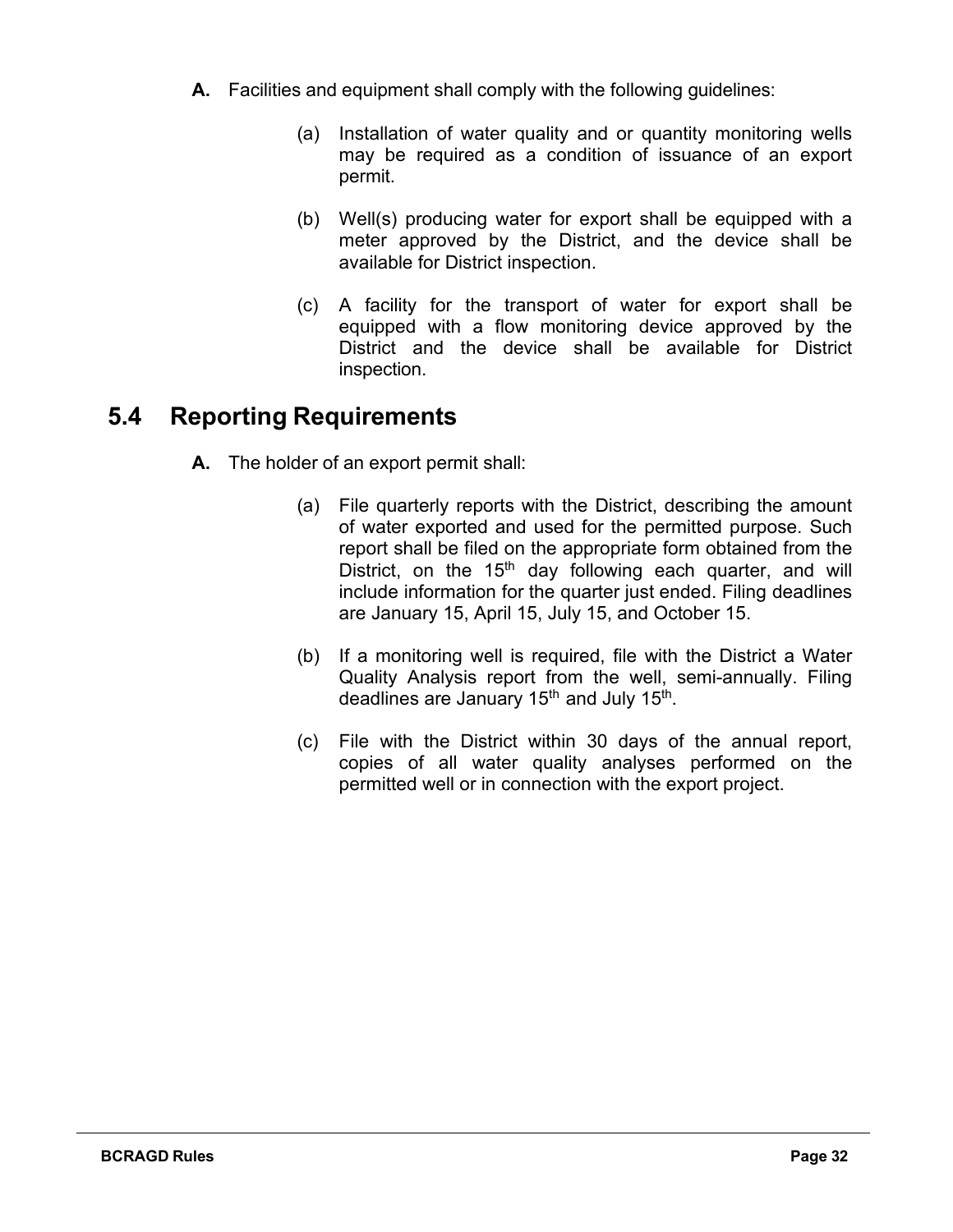#### <span id="page-33-0"></span>**5.5 Compliance with District Rules**

**A.** A well utilized to produce water for export is subject to all District and State Rules, policies, and resolutions applicable to wells and groundwater production.

# <span id="page-33-2"></span><span id="page-33-1"></span>**RULE 6. CONSTRUCTION STANDARDS FOR WELLS**

## **6.1 Construction Standards**

- **A.** No person may begin to drill, complete, or otherwise alter a well unless a Bandera County River Authority and Groundwater District Driller Certification form has been filed with and approved by the District.
- **B.** A TDLR licensed water well driller shall be present during active drilling operations. This includes when casing is set, and the well is grouted. This driller shall be the same driller that signs the well log. The only exception is when a property owner is drilling his own well. However, all State and District rules must still be followed.
- **C.** All wells shall be drilled, equipped, and completed so as to comply with the standards set by the Texas Department of Health, Texas Commission on Environmental Quality, Texas Department of Licensing and Regulation, and additional rules established by this District.
- **D.** All wells must be completed so that any waters from the Fredericksburg Group (Edwards) does not commingle with the Upper/Middle Trinity aquifer (Glen Rose) and the Middle Trinity aquifers (Cow Creek). The Upper/Middle Trinity aquifer (Glen Rose) and the Middle Trinity aquifers (Cow Creek) shall not commingle with the Lower Trinity aquifers.
- **E.** All wells must be completed so that the borehole is a minimum of three inches larger in diameter than the outside diameter of the casing used. The well must be cased to the total depth with perforated casing or screen across the producing interval. The general manager may grant a variance for open hole completion provided the casing is grouted or cemented from the top of production zone to the surface.
- **F.** No person may begin to drill without notifying the District so that the District can have an inspector available to inspect different phases of drilling and completion, at Bandera County River Authority and Groundwater District's discretion.
- **G.** The casing annulus for all wells drilled in the lower Trinity aquifers (Hosston Sand) must be filled with cement or other Texas Water Well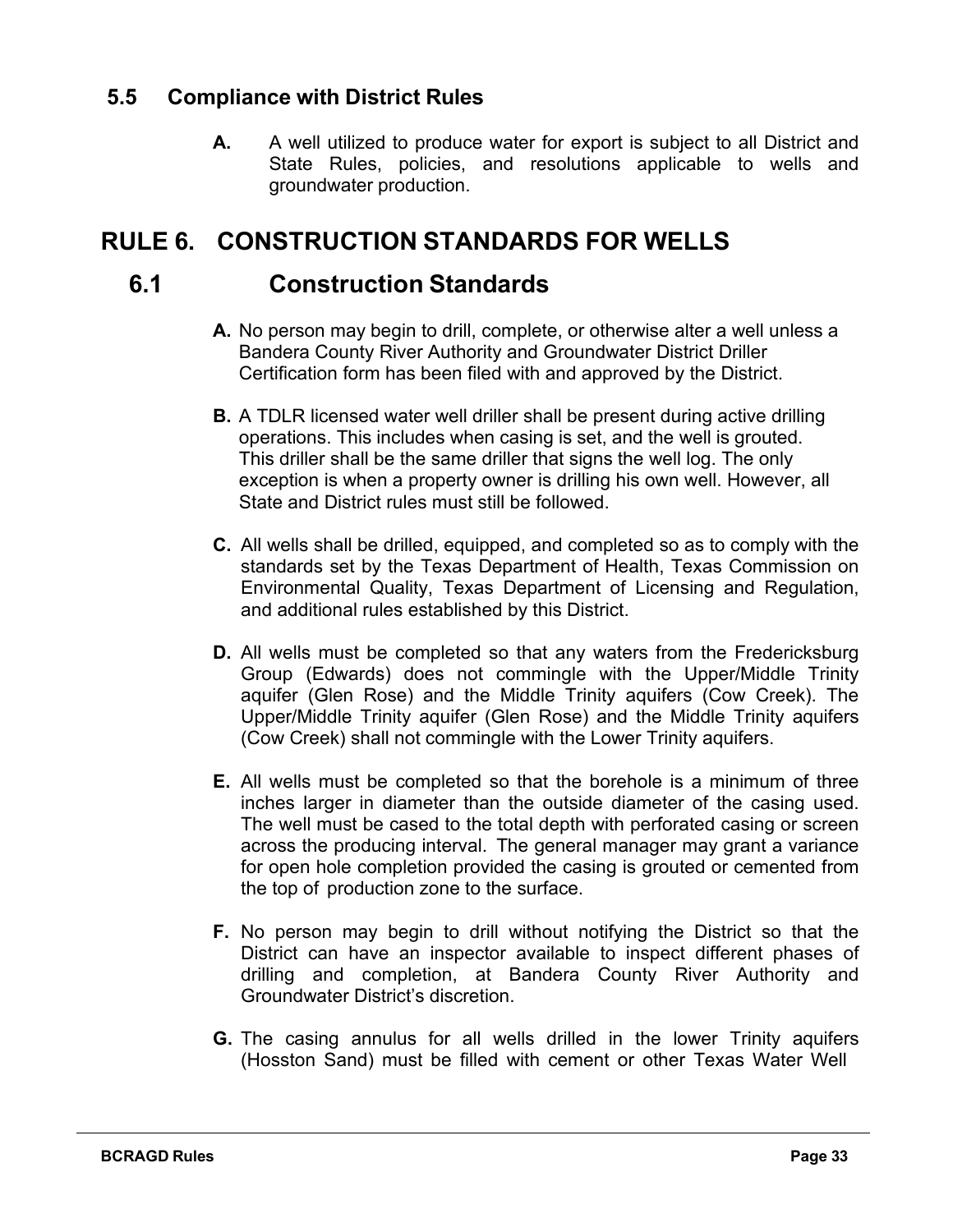Drillers Board-approved material from the lowermost portion of the Hammet Shale to the land surface.

- **H.** The casing annulus for all wells completed in the Fredericksburg Group aquifers, the Upper Trinity aquifer, and the Middle Trinity aquifers must be pressure grouted with cement or other Texas State Regulatory Agency (TSRA)-approved material as close as possible to the top of the producing interval to the land surface.
- **I.** All wells completed in the Hosston Formation must be cased from the land surface to the bottom of the borehole utilizing perforated casing in the production zone as needed**.** The casing annulus must be filled with cement, or other TSRA approved material, from the top of the production zone to the surface. A variance may be granted by the General Manager upon a request by the landowner for an open hole completion in the production zone and if the driller sets and pressure-cements or grouts the casing from the top of the production zone to the surface.
- **J.** An exempt well must be spaced, at a minimum, 50 feet from the property line and 100 feet from existing wells. After a review of the application, the General Manager may grant a variance. A variance must be requested on forms provided by the District and the District may request additional information.
- **K.** All wells are to be completed with a sample valve at or near the well, before the storage tank, and with a  $\frac{1}{2}$  inch access port for measuring the water level in the well. The ½ inch access must be accessible.
- **L.** All wells must have a marker permanently installed in the concrete or concrete slab to identify the well's registration or permit number. The District shall provide the marker.
- **M.** If lost circulation occurs during drilling, the driller must either:
	- (a) Set casing or regain circulation for proper lithological logging of the well, or
	- (b) Pressure-grout the well from the top of the production zone to the surface.

The general manager may grant variances.

**N.** Lithological Logging of the Well - The driller shall collect washed drill cuttings for each 10 foot interval drilled and lay out those cuttings in a suitable area for District inspection during drilling operations and after the well is complete.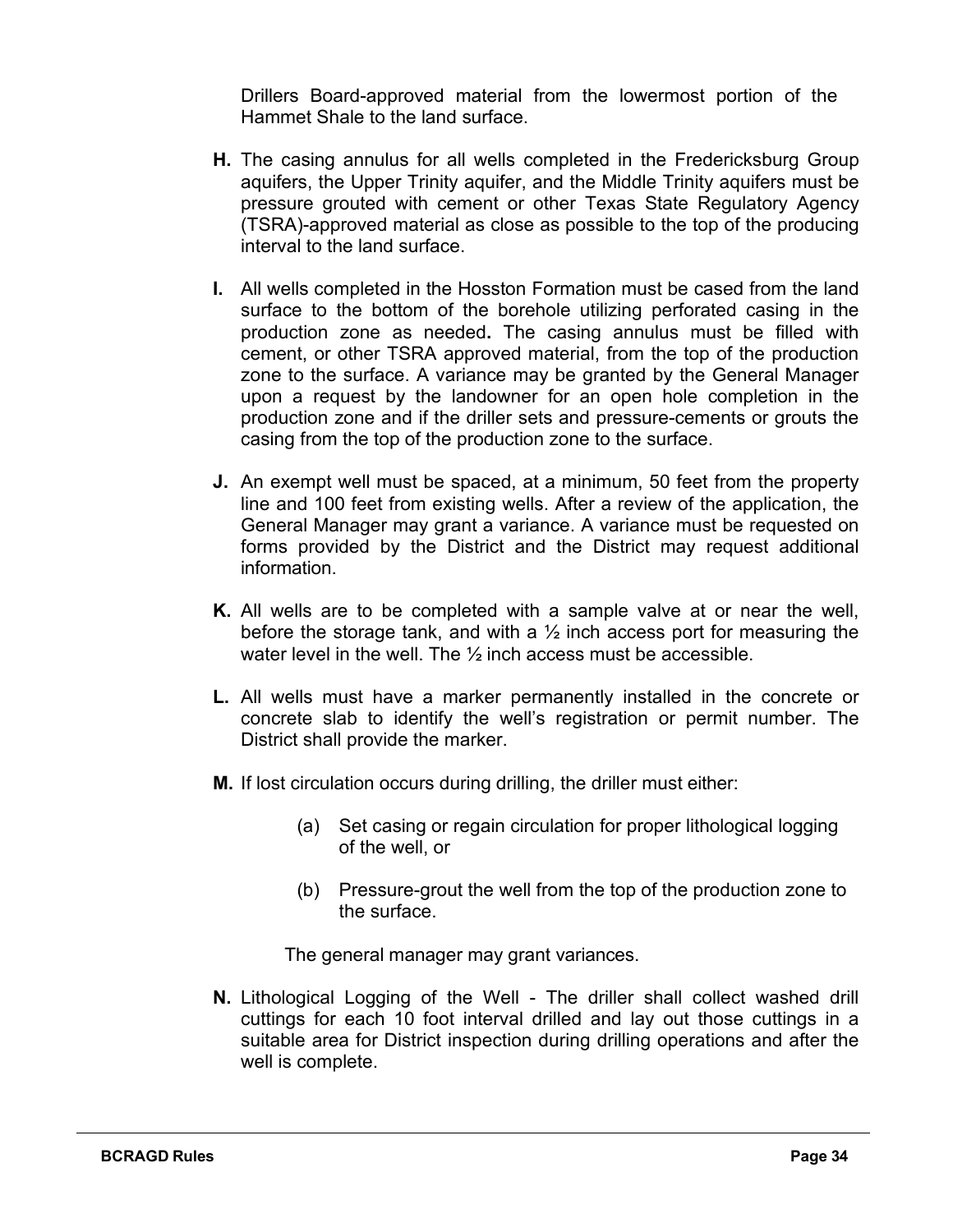- **O.** A pump installer must report to the District on forms provided by the District, any new well completion or the recompletion of a well where a new pump that increases the production rate of the well, has been set. The pump installer shall report the pump data on new wells to the District.
- **P.** Within 15 days of drilling, all wells and test wells must be cased and grouted or sealed to prevent co-mingling between aquifers and contamination from the surface. The District shall be notified if a problem or condition exists to prevent compliance to their rules.
- **Q.** All aquifer test wells require registration unless otherwise exempt by these rules. The test well shall be plugged according to these rules upon completion of testing, unless the well is to be completed as a water well. If the test well is completed as a water well, the District shall be notified and application forms must be completed. A credit will be given for test hole registration fee if the test hole is completed and approved as a permitted well.

# <span id="page-35-0"></span>**RULE 7. HEARINGS**

#### <span id="page-35-1"></span>**7.1 Hearings on Changes to District Rules**

- **A.** Once the District has developed a proposal involving changes to District Rules, the District will decide at which Board meeting the proposal will be considered for action. The Board meeting at which the proposal is considered under this Rule shall be considered the public hearing on the proposal and fulfills the requirement, if any, for a public hearing.
- **B.** Notice required by the Open Meetings Act shall be provided for the meeting.
- **C.** In addition to the notice required by the Open Meetings Act, not later than the  $20<sup>th</sup>$  day before the date of the hearing, Notice shall be provided as follows:
	- (1) Post notice in a place readily accessible to the public at the District office;
	- (2) Provide notice to the county clerk of Bandera County;
	- (3) Publish notice in one or more newspapers of general circulation in Bandera County; and
	- (4) Provide notice by mail, facsimile, or electronic mail to any person who has requested notice under Rule 7.1.G. Failure to provide notice under this Rule 7.1.C(4) does not invalidate an action taken by the District at a hearing under this Rule 7.1.
- **D.** Notice of the hearing on the proposal required by Section 7.1.C shall include: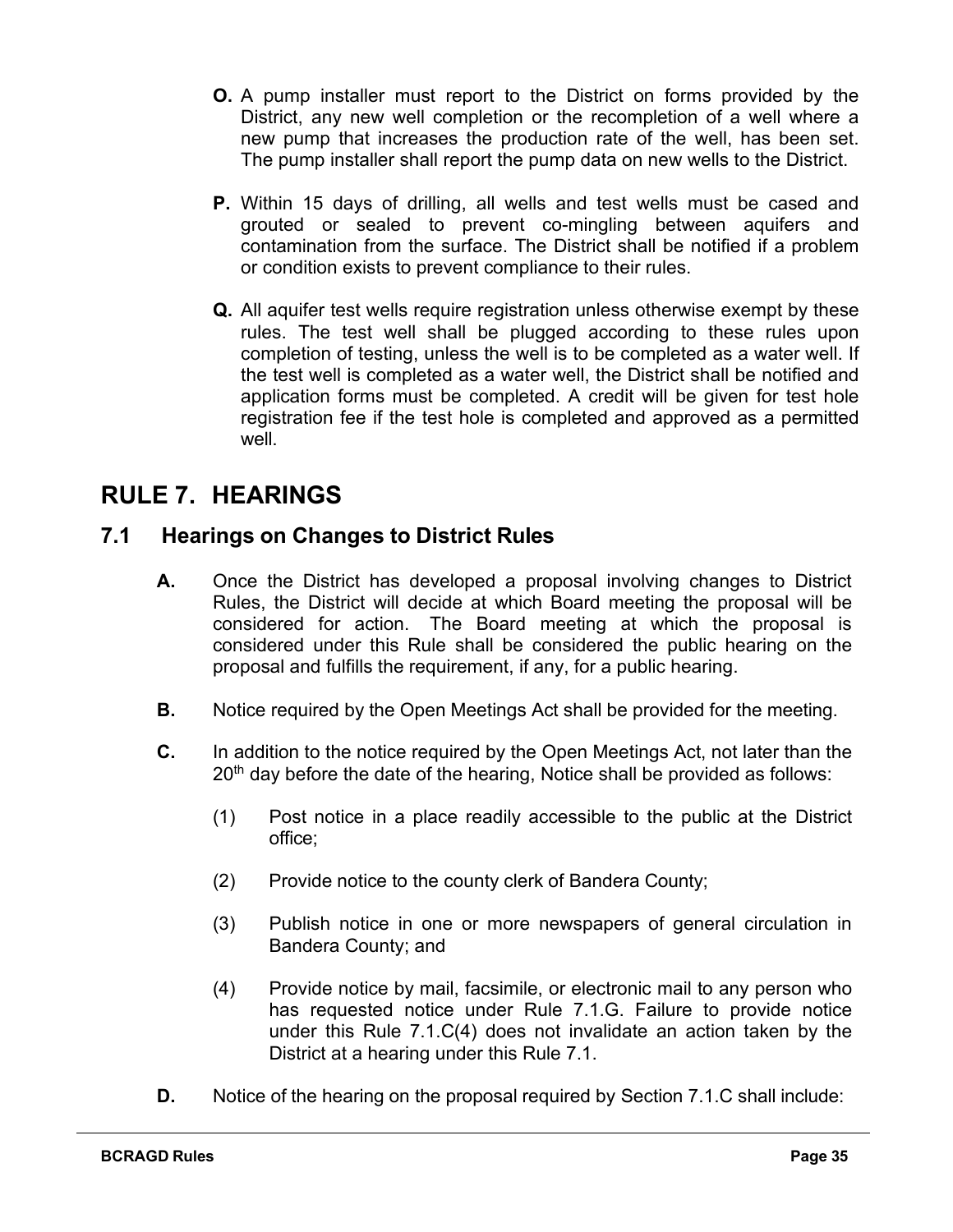- (1) A statement that the District Board of Directors will consider proposed changes to the District Rules at the Board meeting, which will serve as the public hearing on the matter;
- (2) The date, time and location of the hearing;
- (3) The agenda of the hearing;
- (4) A statement that the proposal is available from the District Office prior to the hearing;
- (5) A statement that the District will accept written comments and the deadline for submitting written comments;
- (6) A statement that oral public comment will be taken at the hearing.
- **E.** Not later than the 20<sup>th</sup> day before the date of the hearing, annotated copies of the proposal showing the proposed changes shall be available at the District Office.
- **F.** Anyone interested in the proposal may submit written comments about the proposal to the District at least 5 business days prior to the scheduled meeting at which the Board will consider the proposal.
- **G.** A person may submit to the District a written request for notice of a hearing under Rule 7.1.C(4). A request is effective for the remainder of the calendar year in which the request is received by the District. To receive notice of a hearing in a later year, a person must submit a new request.
- **H.** Anyone interested in the proposal may attend the meeting and make oral comments at the time designated for comments.
- **I.** The District shall make and keep in its files an audio recording of the hearing.
- **J.** The Board shall issue a written order or resolution reflecting its decision and the proposal that the Board approves shall be an attachment to that written order or resolution.
- **K.** The effective date of the written order shall be the date on which the President of the District signs the order or resolution. The order or resolution shall include a statement that the proposal becomes effective and final on that date. Any appeal authorized by the Texas Water Code Chapter 36, Subchapter H shall run from the effective date, because it is the date on which all administrative appeals to the District are final.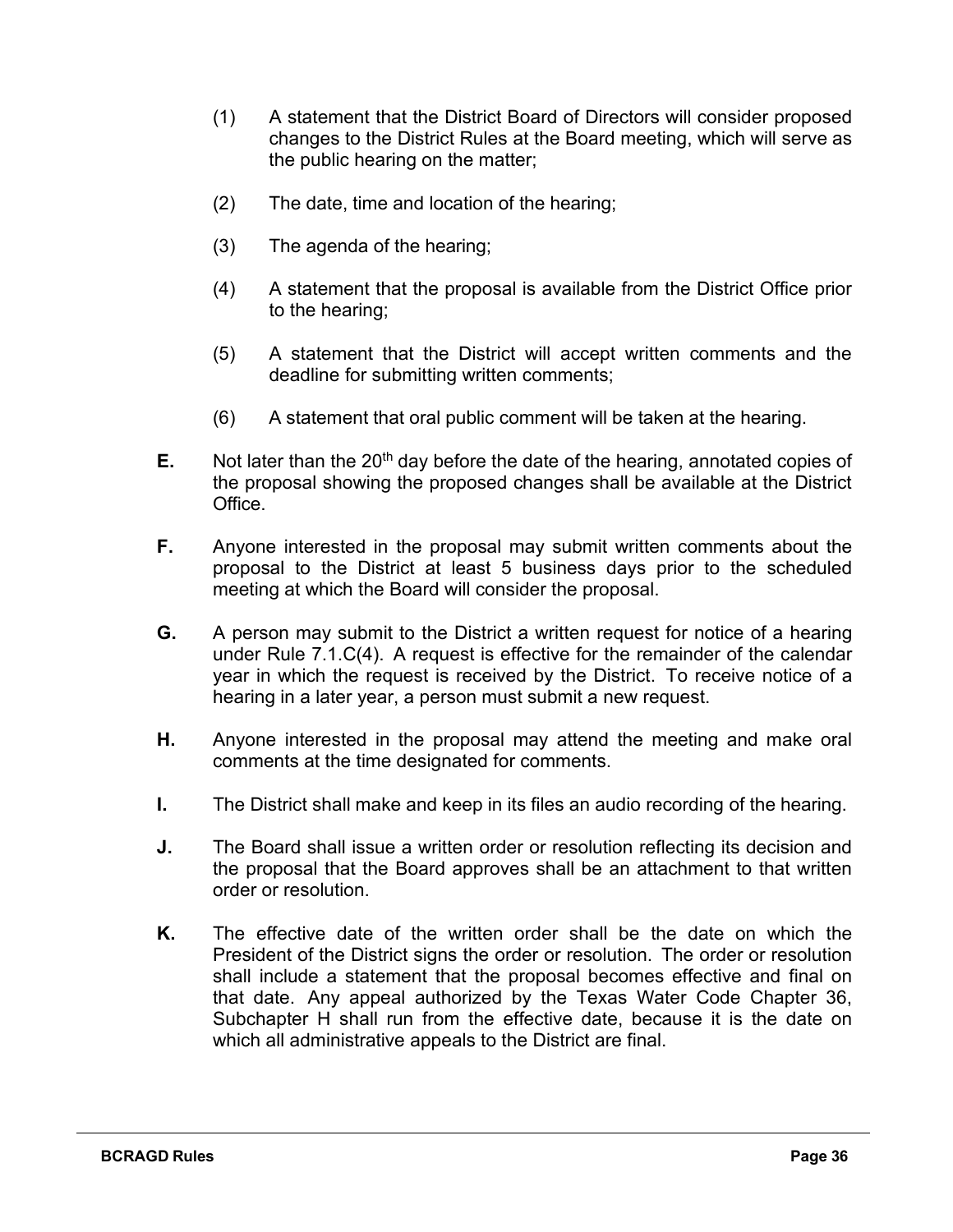**L.** If in the course of deliberation during the meeting, the Board decides it wants to substantially change the proposal, the Board shall "continue" or postpone the matter until a future Board meeting. Prior to consideration of the substantially changed proposal, the District shall provide notice and opportunity for comment and hold a hearing on the substantially changed proposal under this Rule. It is solely within the discretion of the Board what constitutes a substantial change to a proposal under this Rule.

#### <span id="page-37-0"></span>**7.2 Adoption of Emergency Rules**

- **A.** The District may adopt an Emergency Rule without following the notice and hearing provisions of Rule 7.1 if the Board:
	- (1) Finds that a substantial likelihood of imminent peril to the public health, safety, or welfare, or a requirement of state or federal law requires adoption of a Rule on less than 20 days' notice; and
	- (2) Prepares a written statement of the reasons for its finding under Rule 7.2.A(1).
- **B.** An Emergency Rule under this Rule 7.2 must be adopted at a meeting of the Board subject to the requirements of the Open Meetings Act. Notice required by the Open Meetings Act shall be provided.
- **C.** Except as provided by Rule 7.2.D, a Rule adopted under this Rule may not be effective for longer than 90 days.
- **D.** If notice of a hearing under Rule 7.1 is given before the Emergency Rule expires under Rule 7.2.C, the Emergency Rule is effective for an additional 90 days.

#### **7.3 Public Interest Hearings**

**A.** A public hearing may be held on any matter within the jurisdiction of the District Board when the District Board deems a hearing to be in the public interest, or necessary to effectively carry out the duties and responsibilities of the District.

#### **7.4 Contested Case Hearing Procedures**

If any applicant wishes to appeal any action of the District they may request a contested hearing before the Board by giving written request for a Contested Case Hearing within 10 days of the District Action.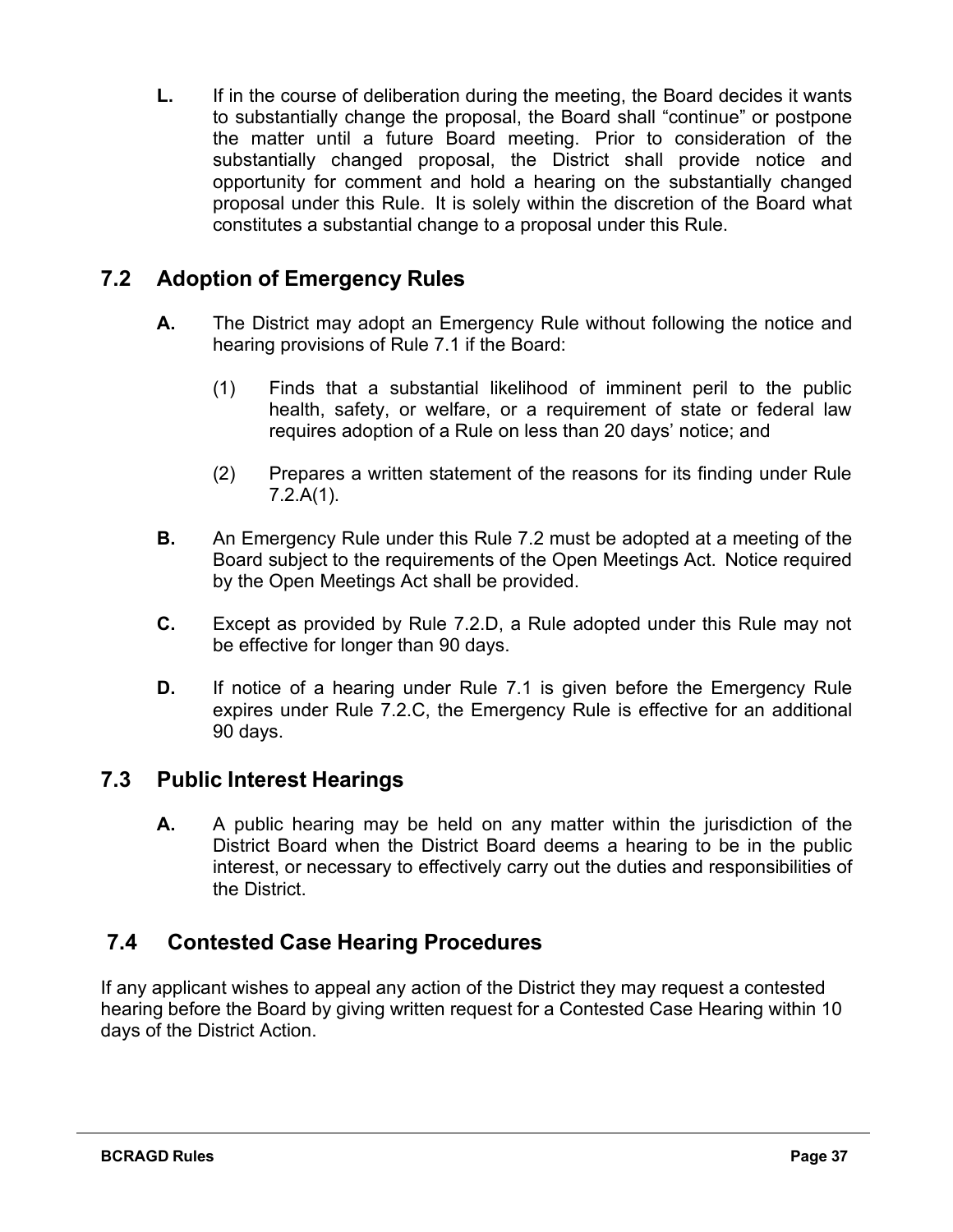#### **A. Scheduling of Hearing**

- (a) The General Manager or Board may schedule a hearing on permit or permit amendment applications received by the District as necessary.
- (b) The General Manager or Board may schedule more than one application for consideration at a hearing.
- (c) A hearing must be held at the District's principal office unless the Board provides for hearings to be held at a different location.
- (d) A hearing may be held in conjunction with a regularly scheduled Board meeting.

#### **B. Notice**

- (a) Not later than the 10th day before the date of the permit hearing, the General Manager or Board shall:
	- (1) post notice in a place readily accessible to the public at the n District's principal office;
	- (2) provide notice to the county clerk of each county in the District; and
	- (3) provide notice by
		- (aa) regular mail to the applicant,
		- (bb) regular mail, facsimile, or electronic mail to any person who has requested notice under Subsection (d); and
		- (cc) regular mail to any other person entitled to receive notice under District rules.
- (b) The notice provided under Subsection (a) must include: (1) the name of the applicant; (2) the address or approximate location of the well or proposed well; (3) a brief explanation of the proposed permit, including any requested amount of groundwater, the purpose of the proposed use, and any change in use; (4) the time, date, and location of the hearing; and (5) any other information the General Manager or Board considers relevant and appropriate.
- (c) Failure to provide notice under Subsection (a)(3)(bb) does not invalidate an action taken by the District at the hearing.
- (d) A person may request notice from the District of a hearing on a permit. The request must be in writing and is effective for the remainder of the calendar year in which the request is received by the District. To receive notice of a hearing in a later year, a person must submit a new request. An affidavit of District personnel establishing attempted service by first class mail, facsimile, or electronic mail to the person in accordance with the information provided by the person is proof that notice was provided by the District.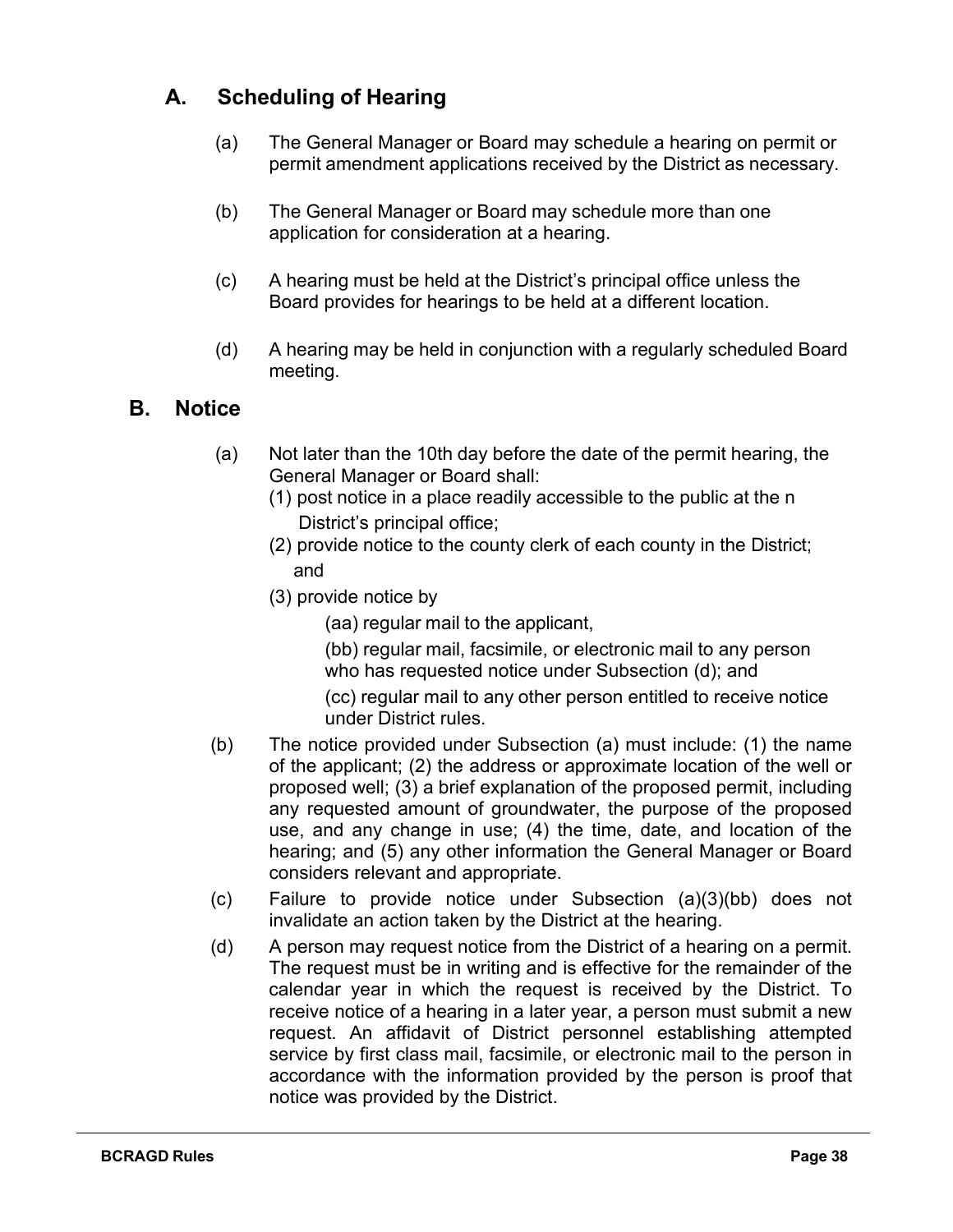#### **C. Hearing Registration**

The District may require each person who participates in a hearing to submit a hearing registration form stating (a) the person's name; (b) the person's address; and (c) whom the person represents, if the person is not there in the person's individual capacity.

#### **D. Hearing Procedures**

- (a) Hearings will be conducted in such manner as the Board deems most suitable to the particular case, and technical rules of legal and court procedure need not be applied. It is the purpose of the Board to obtain all the relevant information and testimony pertaining to the issue before it as conveniently, inexpensively, and expeditiously as possible without prejudicing the rights of either applicants or protestants.
- (b) A hearing must be conducted by: (1) a quorum of the Board; or (2) an individual to whom the Board has delegated in writing the responsibility to preside as a hearings examiner over the hearing or matters related to the hearing.
- (c) Except as provided by Subsection (d), the Board president or the hearings examiner shall serve as the presiding officer at the hearing.
- (d) If the hearing is conducted by a quorum of the Board and the Board president is not present, the directors conducting the hearing may select a director to serve as the presiding officer.
- (e) The presiding officer may: (1) convene the hearing at the time and place specified in the notice; (2) set any necessary additional hearing dates, (3) designate the parties regarding a contested application, (4) establish the order for presentation of evidence, (5) administer oaths to all persons presenting testimony, (6) examine persons presenting testimony, (7) ensure that information and testimony are introduced as conveniently and expeditiously as possible without prejudicing the rights of any party, (8) prescribe reasonable time limits for testimony and the presentation of evidence; (9) limit the number of witnesses appearing whose testimony may be merely cumulative, and (10) exercise the procedural rules related to hearings on permit or permit amendment applications.
- (f) A party in a hearing is: (1) the applicant or (2) is a person who has a personal justiciable interest related to a legal right, duty, privilege, power, or economic interest that is within a district's regulatory authority and affected by a permit or permit amendment application, not including persons who have an interest common to members of the public.
- (g) The District may allow any person, including District personnel, to provide comments at a hearing on an application.
- (h) The presiding officer may allow testimony to be submitted in writing and may require sworn written testimony. On the motion of a party to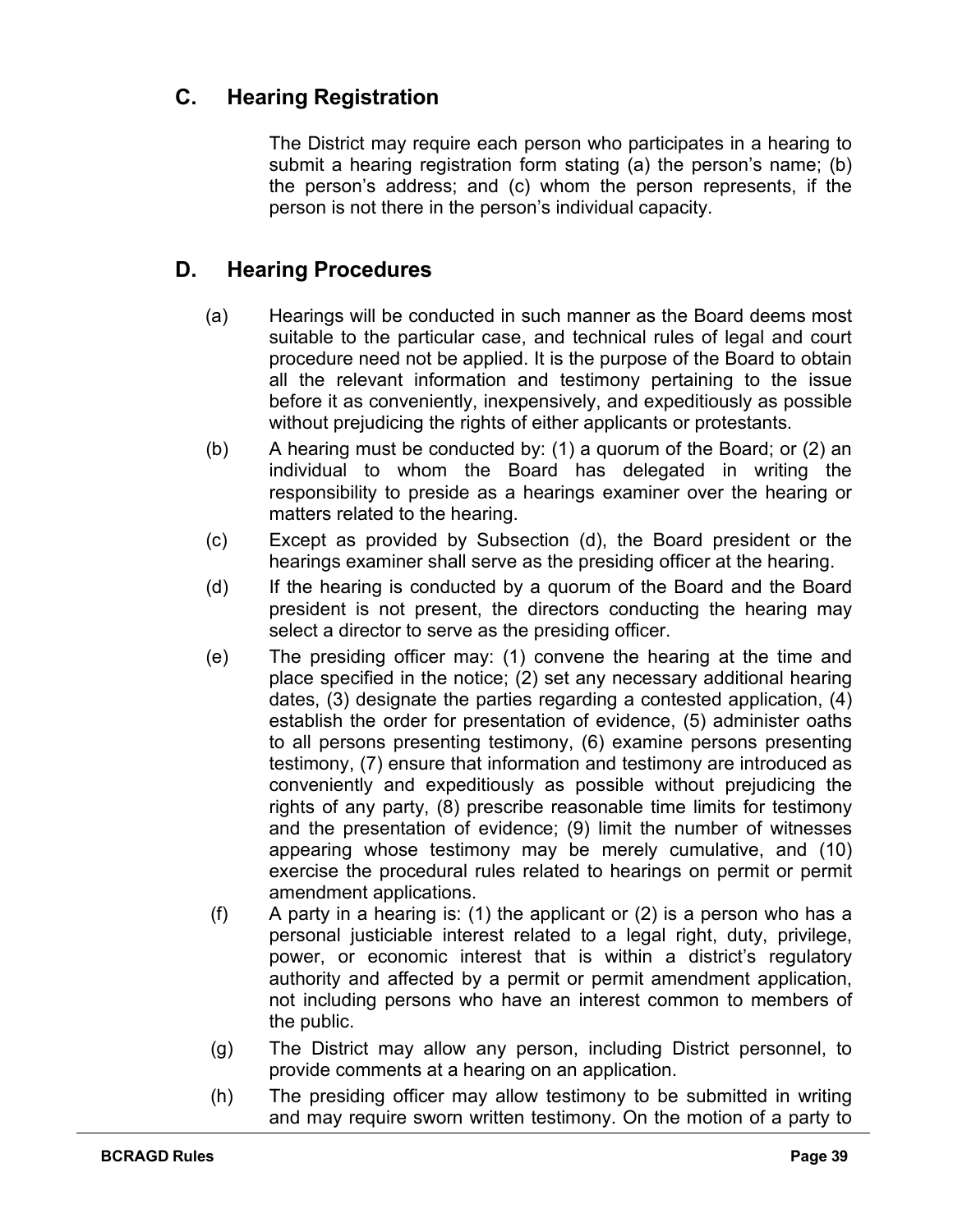the hearing, the presiding officer may exclude written testimony if the person who submits the testimony is not available for crossexamination by phone, a deposition before the hearing, or other reasonable means.

(i) If the Board has not acted on the application, the presiding officer may allow a person who testifies at the hearing to supplement the testimony given at the hearing by filing additional written materials with the presiding officer not later than the 10th day after the hearing. A person who files additional written material with the presiding officer under this section must also provide the material, not later than the 10th day after the date of the hearing, to any person who provided comments on an uncontested application or any party to a contested hearing. A person who receives additional written material under this section may file a response to the material with the presiding officer not later than the 10th day after the date the material was received.

#### **E. Evidence**

- (a) The presiding officer shall admit clear and convincing evidence that is relevant to an issue at the hearing. Evidence will be admitted if it is of that quality upon which reasonable persons are accustomed to relying in the conduct of serious affairs. It is intended that needful and proper evidence shall be conveniently, inexpensively, and expeditiously produced while preserving the substantial rights of the parties to the proceeding.
- (b) The presiding officer may exclude evidence that is irrelevant, immaterial, or unduly repetitious.

#### **F. Recording**

(a) Except as provided by Subsection (b), the presiding officer shall prepare and keep a record of each hearing in the form of an audio or video recording or a court reporter transcription. On the request of a party to a contested hearing, the presiding officer shall have the hearing transcribed by a court reporter. The presiding officer may assess any court reporter transcription costs against the party that requested the transcription or among the parties to the hearing. Except as provided by this subsection, the presiding officer may exclude a party from further participation in a hearing for failure to pay in a timely manner costs assessed against that party under this subsection. The presiding officer may not exclude a party from further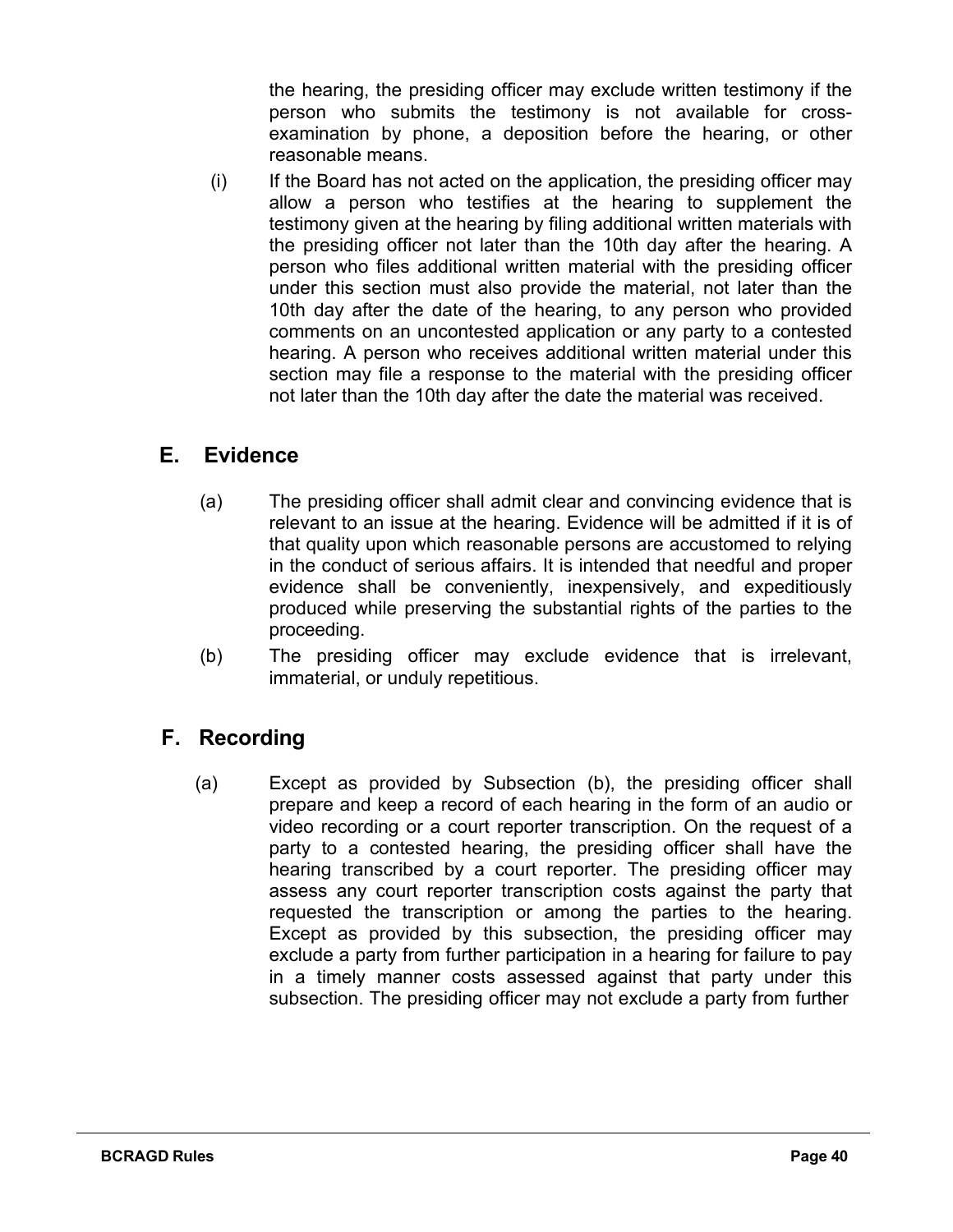participation in a hearing as provided by this subsection if the parties have agreed that the costs assessed against that party will be paid by another party.

(b) If a hearing is uncontested, the presiding officer may substitute minutes or the report for a method of recording the hearing provided by Ch. 36 Texas Water Code.

#### **G. Continuance**

The presiding officer may continue a hearing from time to time and from place to place without providing notice under section 8.2. If the presiding officer continues a hearing without announcing at the hearing the time, date, and location of the continued hearing, the presiding officer must provide notice of the continued hearing by regular mail to the parties.

#### **H. Report**

- (a) Except as provided by Subsection (e), the presiding officer may submit a report to the Board not later than the 30th day after the date a hearing is concluded.
- (b) The report must include: (1) a summary of the subject matter of the hearing, (2) a summary of the evidence or public comments received, and (3) the presiding officer's recommendation for Board action on the subject matter of the hearing.
- (c) The presiding officer or General Manager shall provide a copy of the report to: (1) the applicant and (2) each person who provided comments or each designated party.
- (d) A person who receives a copy of the report under Subsection (c) may submit to the Board written exceptions to the report.
- (e) If the hearing was conducted by a quorum of the Board and if the presiding officer prepared a record of the hearing, the presiding officer shall determine whether to prepare and submit a report to the Board under this section.

#### **I. Board Action**

The Board shall act on a permit application not later than the 60th day after the date the final hearing on the application is concluded.

#### **J. Requests for Rehearing or Findings and Conclusions**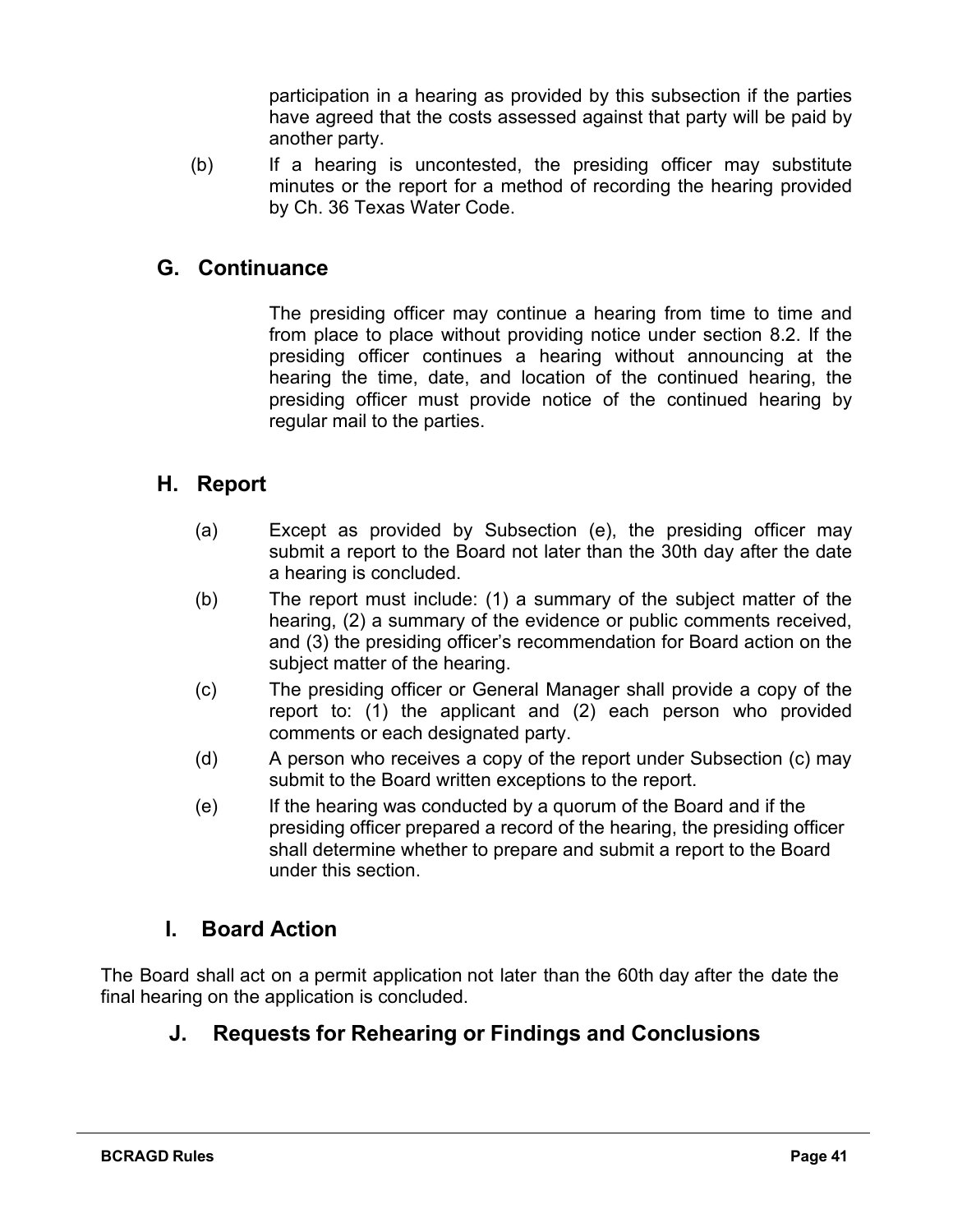- (a) An applicant in a permit or permit amendment hearing or a District recognized party to a hearing may appeal a decision of the Board on a permit application by requesting written findings and conclusions or a rehearing before the Board not later than the 10th day after the date of the Board's decision.
- (b) On receipt of a timely written request, the Board shall make written findings and conclusions regarding a decision of the Board on a permit application. The Board shall provide certified copies of the findings and conclusions to the person who requested them, and to each person who provided comments or each designated party, not later than the 35th day after the date the Board receives the request. A person who requests a certified copy of the findings and conclusions from the Board may request a rehearing before the Board not later than the 10th day after the date the Board issued its desicion.
- (c) A written request for rehearing must be filed in the District's principal office and must state the grounds for the request.
- (d) If the Board grants a request for a rehearing, the Board shall schedule the rehearing not later than the 45th day after the date the request is granted.
- (e) The failure of the Board to grant or deny a request for rehearing before the 91st day after the date the request is submitted is a denial of the request.

## **K. Final Decision**

- (a) A decision on a Well Permit application or Permit Amendment application becomes effective as follows:
	- (1) 10 days after the date on which the President of the District signs the order or resolution, if no request for a rehearing has been received by the District. If a request for rehearing is filed on time,
		- (aa) on the date the Board denies the request for rehearing; or
		- (bb) the Board renders a written decision after rehearing.
- (b) Except as provided by Subsection (c), an applicant or a party to a contested hearing may file a suit against the District under Water Code Section 36.251 to appeal a decision on a permit or permit amendment application not later than the 60th day after the date on which the decision becomes final.
- (c) An applicant or a party to a contested hearing may not file suit against the District under Texas Water Code Section 36.251 if a request for rehearing was not filed on time.

#### **L. Consolidated Hearings**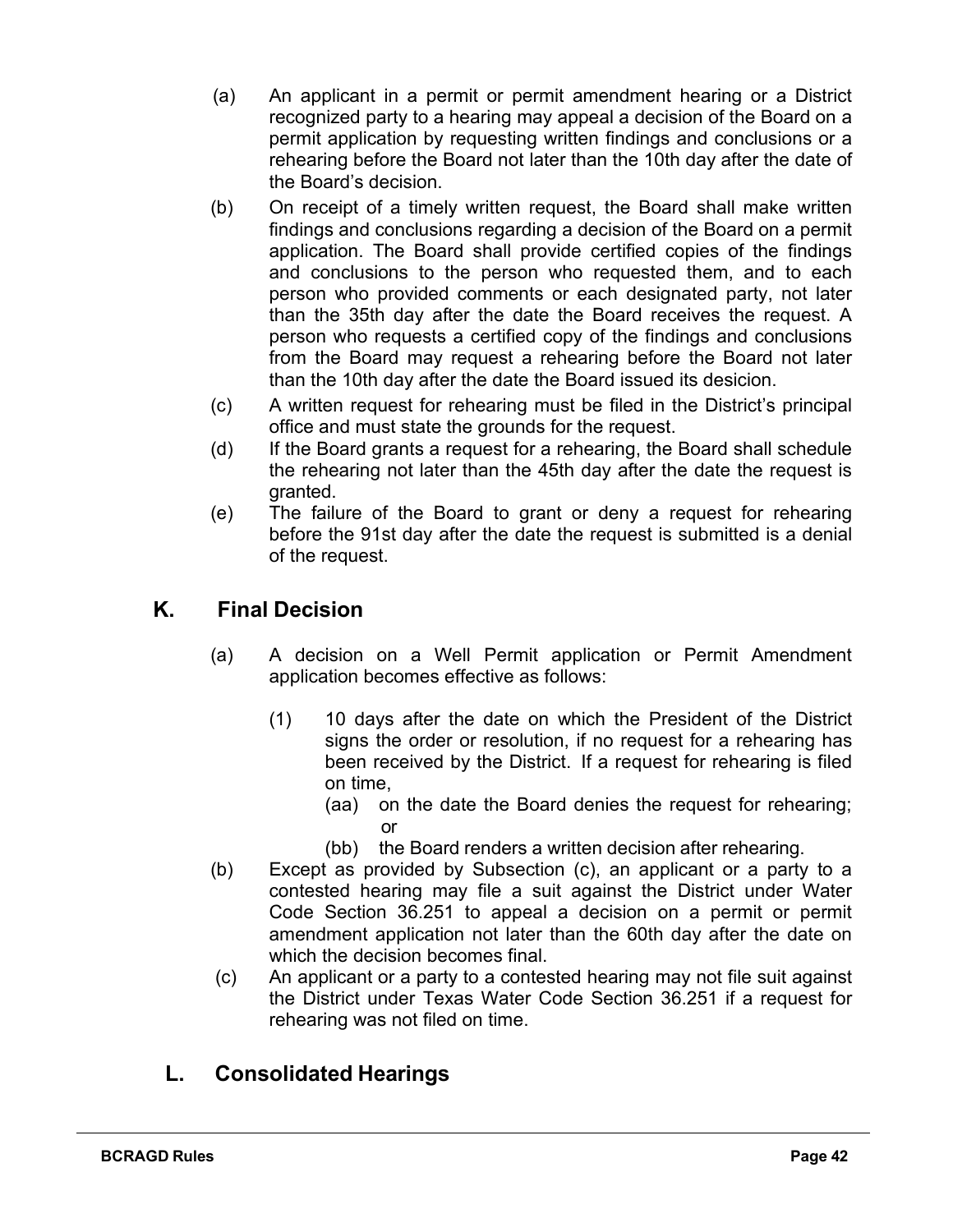- (a) Except as provided by Subsection (b), a District shall process applications from a single applicant under consolidated notice and hearing procedures on written request by the applicant if the District requires a separate permit or permit amendment application for: (1) drilling, equipping, operating, or completing a well or substantially altering the size of a well or well pump under Section 36.113; (2) the spacing of water wells or the production of groundwater under Section 36.116; or (3) transferring groundwater out of a District under Section 36.122.
- (b) A District is not required to use consolidated notice and hearing procedures to process separate permit or permit amendment applications from a single applicant if the Board cannot adequately evaluate one application until it has acted on another application.

#### **7.5 Hearings Conducted by State Office of Administrative Hearings**

- **A.** If the District receives a timely filed request for a contested case hearing, the application shall be set for an evidentiary hearing.
- **B.** Notice required by the Open Meetings Act shall be provided for the hearing if conducted by a quorum of the Board.
- **C.** The evidentiary hearing must be conducted by:
	- a) a quorum of the Board or an individual to whom the Board has delegated in writing the responsibility to preside as a hearings examiner over the hearing or matters related to the hearing. The Board President or the hearings examiner shall serve as the presiding officer at the hearing. If the hearing is conducted by a quorum of the Board and the President is not present, the Directors conducting the hearing may select a Director to serve as the presiding officer.
	- b) Upon request of the applicant or of the protestant, the Board may delegate to the State Office of Administrative Hearings (SOAH) the authority to conduct hearings designated by the Board.
		- i. If the Board refers a contested case hearing to SOAH, then the applicable rules of practice and procedure of SOAH (1 Tex. Admin. Code Ch. 155) govern any contested case hearing of the District, as supplemented by these rules and Chapter 36, Water Code.
		- ii. If the Board refers a contested case hearing to SOAH, the administrative law judge who conducts the contested case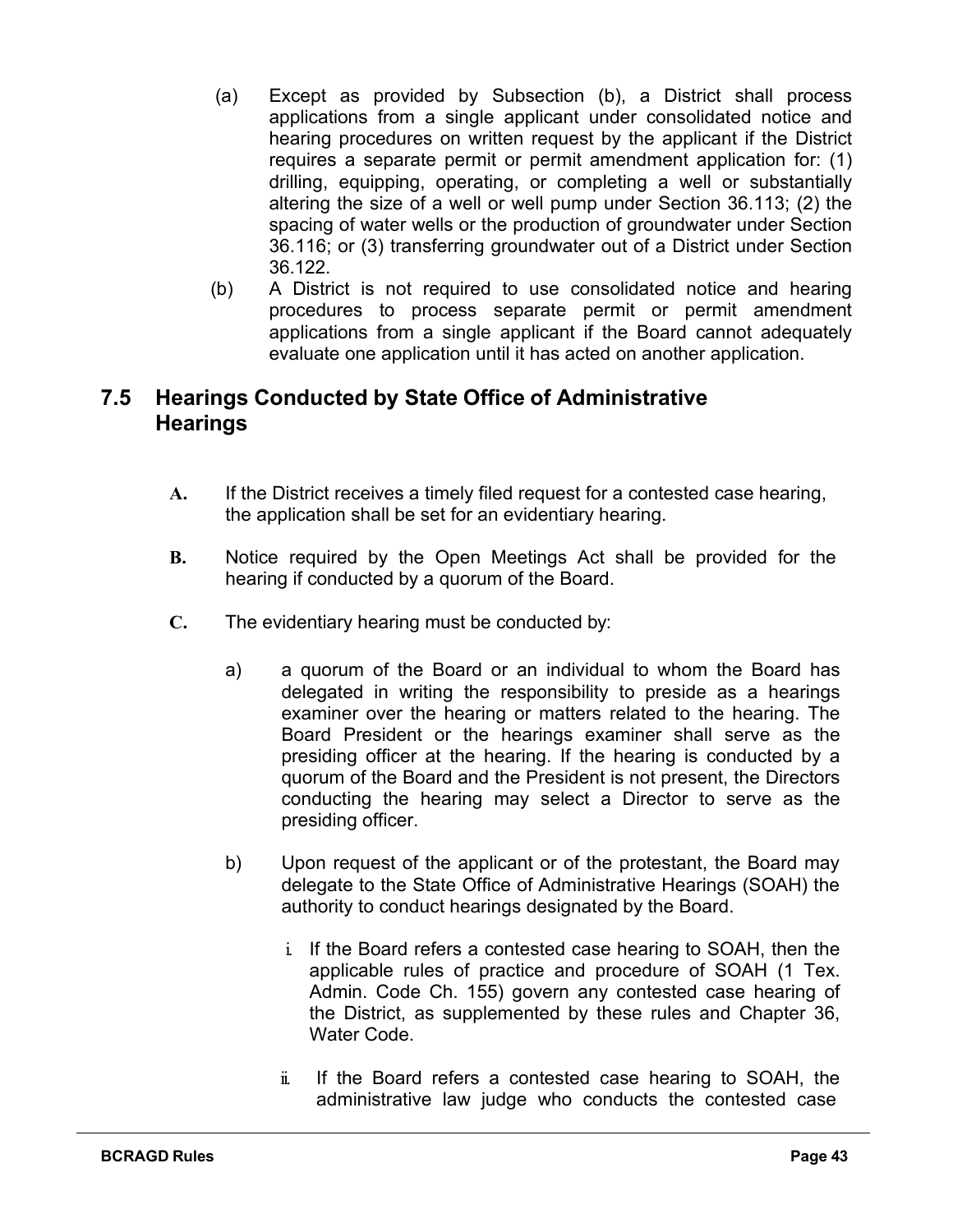hearing shall serve as the hearing examiner and consider applicable District rules and policies in conducting the hearing. However, the District may not supervise the administrative law judge.

- iii. If the Board refers a contested case hearing to SOAH, the District may not attempt to influence the findings of facts or the administrative law judge's application of the law in a contested case hearing except by proper evidence and legal argument.
- iv. If requested by the applicant or other party to a contested case, the District shall contract with the State Office of Administrative Hearings to conduct the hearing. The party must file such a request not later than the fourteenth (14) day before the date the evidentiary hearing is scheduled to begin. The Board order granting the contested case hearing may designate a location for the hearing inside the boundaries of the District or in Travis County at a location designated by SOAH. The party requesting the hearing before the SOAH shall pay all costs associated with the contract for the hearing and shall, five business days before the hearing begins, deposit with the District an amount sufficient to pay the contract amount. At the conclusion of the hearing, the District shall refund any excess money to the paying party.
- **D.** The presiding officer has the following authority and obligations:
	- a) May convene the hearing at the time and place specified in the notice;
	- b) May set any necessary additional hearing dates;
	- c) May designate the parties regarding a contested application;
	- d) May establish the order for presentation of evidence;
	- e) May administer oaths to all persons presenting testimony;
	- f) May examine persons presenting testimony;
	- g) May ensure that information and testimony are introduced as conveniently and expeditiously as possible without prejudicing the rights of any party;
	- h) Shall admit relevant evidence and may exclude evidence that is irrelevant, immaterial, or unduly repetitious;
	- i) May prescribe reasonable time limits for testimony and the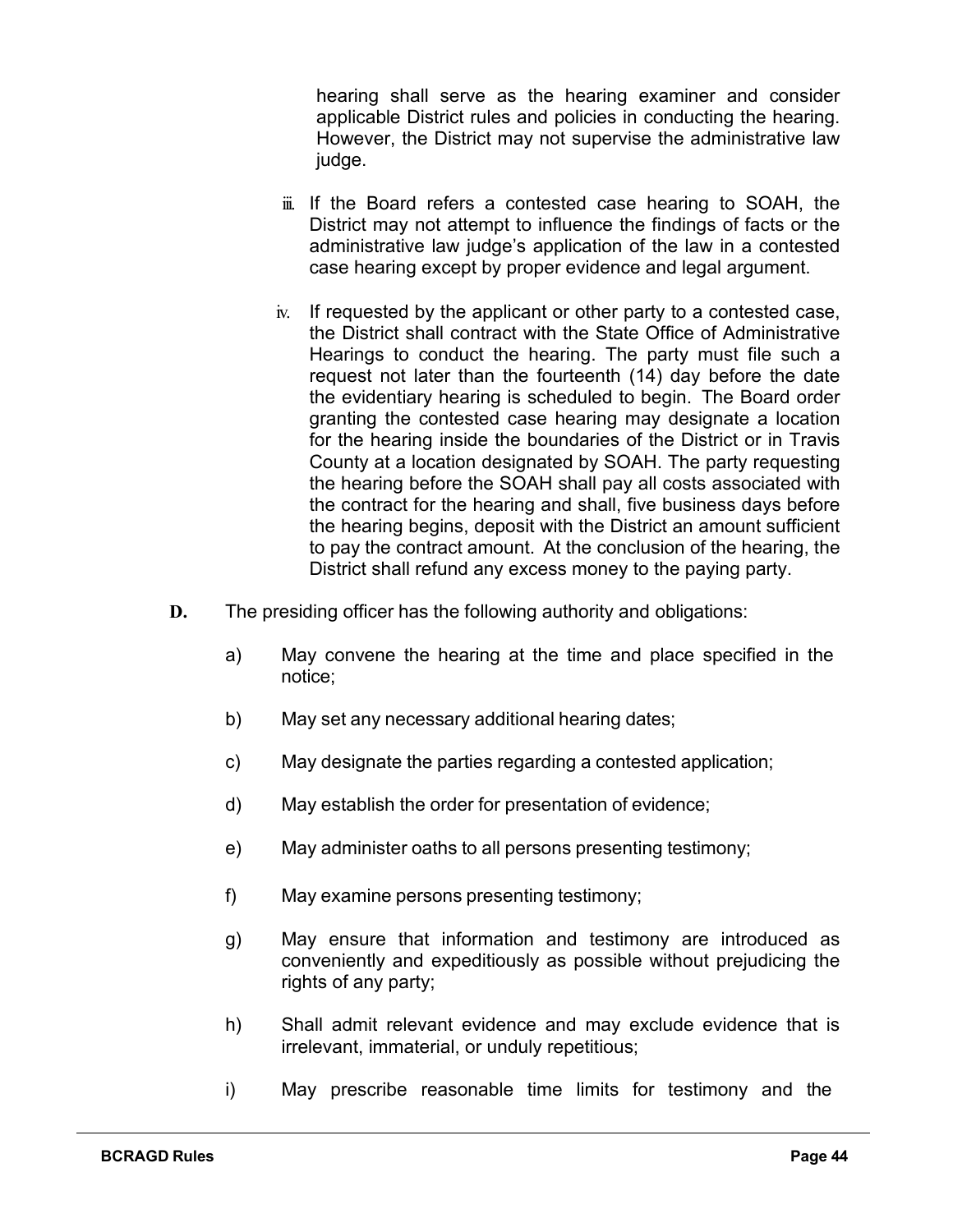presentation of evidence;

- j) May allow testimony to be submitted in writing and may require that written testimony be sworn to. On the motion of a party to the hearing, the presiding officer may exclude written testimony if the person who submits the testimony is not available for crossexamination by phone, a deposition before the hearing, or other reasonable means.
- k) May refer parties to an alternative dispute resolution (ADR) procedure on any matter at issue in the hearing, apportion costs for ADR, and appoint an impartial third party as provided by Section 2009.053 of the Government Code to facilitate that procedure; and
- l) May continue a hearing from time to time and from place to place without providing notice. If the continuance is not announced on the record at the hearing, the presiding officer shall provide notice of the continued hearing by regular mail to the parties.
- **E.** The presiding officer shall prepare and keep a record of each hearing in the form of an audio or video recording or a court reporter transcription. On the request of a party to the contested case hearing, the hearing shall be transcribed by a court reporter. The costs of such court reporter may be assessed against the party requesting it or among the parties to the hearing. The presiding officer may exclude a party from further participation in the hearing for failure to pay in a timely manner costs assessed against that party.
- **F.** If the Board has appointed a hearings examiner to be the presiding officer at the hearing, the hearings examiner shall submit a report to the Board not later than the  $30<sup>th</sup>$  day after the date the hearing is concluded. A copy shall be provided to the applicant and each party to the hearing. The applicant and other parties to the hearing may submit to the Board written exceptions to the report within 10 days of issuance of the report. The report shall include:
	- a) A summary of the subject matter of the hearing;
	- b) A summary of the evidence received; and
	- c) The hearing examiner's recommendations for Board action on the subject matter of the hearing.
- **G.** The Board shall issue a written order or resolution reflecting its decision, which shall be made at the hearing or at a meeting subject to the requirements of the Open Meetings Act. A copy of the permit shall be an attachment to that written order or resolution. The Board's decision shall be made within 60 days after the final hearing on the application is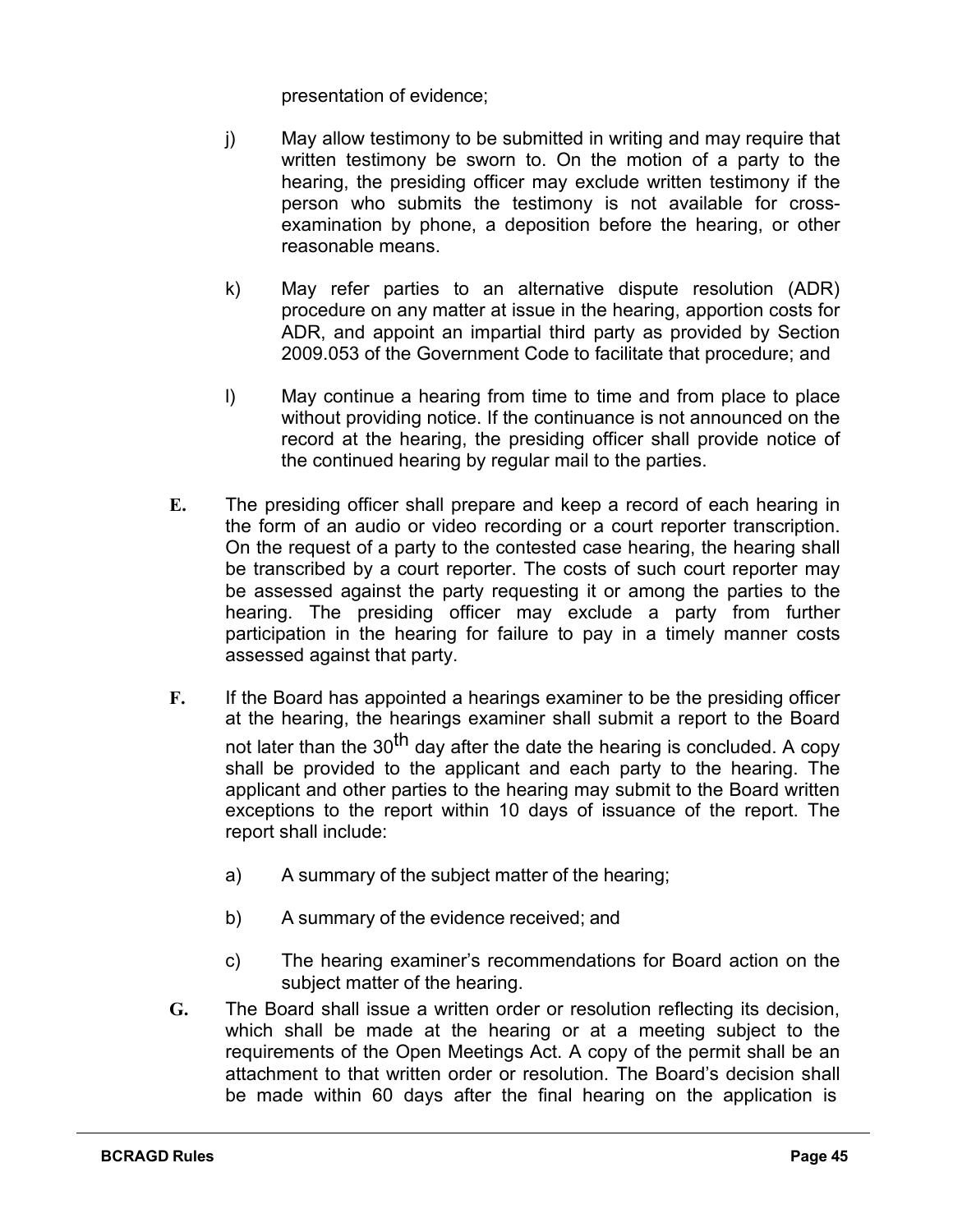concluded.

- **H.** Request for rehearing or findings and conclusions shall be considered as follows:
	- a) Not later than the 20th day after the date of the Board's decision, an applicant or a party to a contested hearing may administratively appeal a decision of the Board on an application by requesting written findings and conclusions or a rehearing before the Board.
	- b) On receipt of a timely written request, the Board shall make written findings and conclusions regarding a decision of the Board on an application. The board shall provide certified copies of the findings and conclusions to the person who requested them, and to each designated party, not later than the 35th day after the date the Board receives the request. The applicant or a party to the contested case hearing may request a rehearing before the Board not later than the 20th day after the date the Board issues the findings and conclusions.
	- c) A request for rehearing must be filed in the District office and must state the grounds for the request. The person requesting a rehearing must provide copies of the request to all parties to the hearing.
	- d) If the Board grants a request for rehearing, the Board shall schedule the rehearing not later than the 45th day after the date the request is granted. Any action by the Board on a request for rehearing shall be made at a Board meeting subject to the Open Meetings Act.
	- e) The failure of the Board to grant or deny a request for rehearing before the 91st day after the date the request is submitted is a denial of the request.
- **I.** A decision by the Board on an application is final if:
	- a) A request for rehearing is not filed on time, on the expiration of the period for filing a request for rehearing; or
	- b) A request for rehearing is filed on time, on the date:
		- (a) the Board denies the request for rehearing; or
		- (b) the Board renders a written decision after rehearing.
- **J.** An applicant or a party to a contested hearing may file a suit against the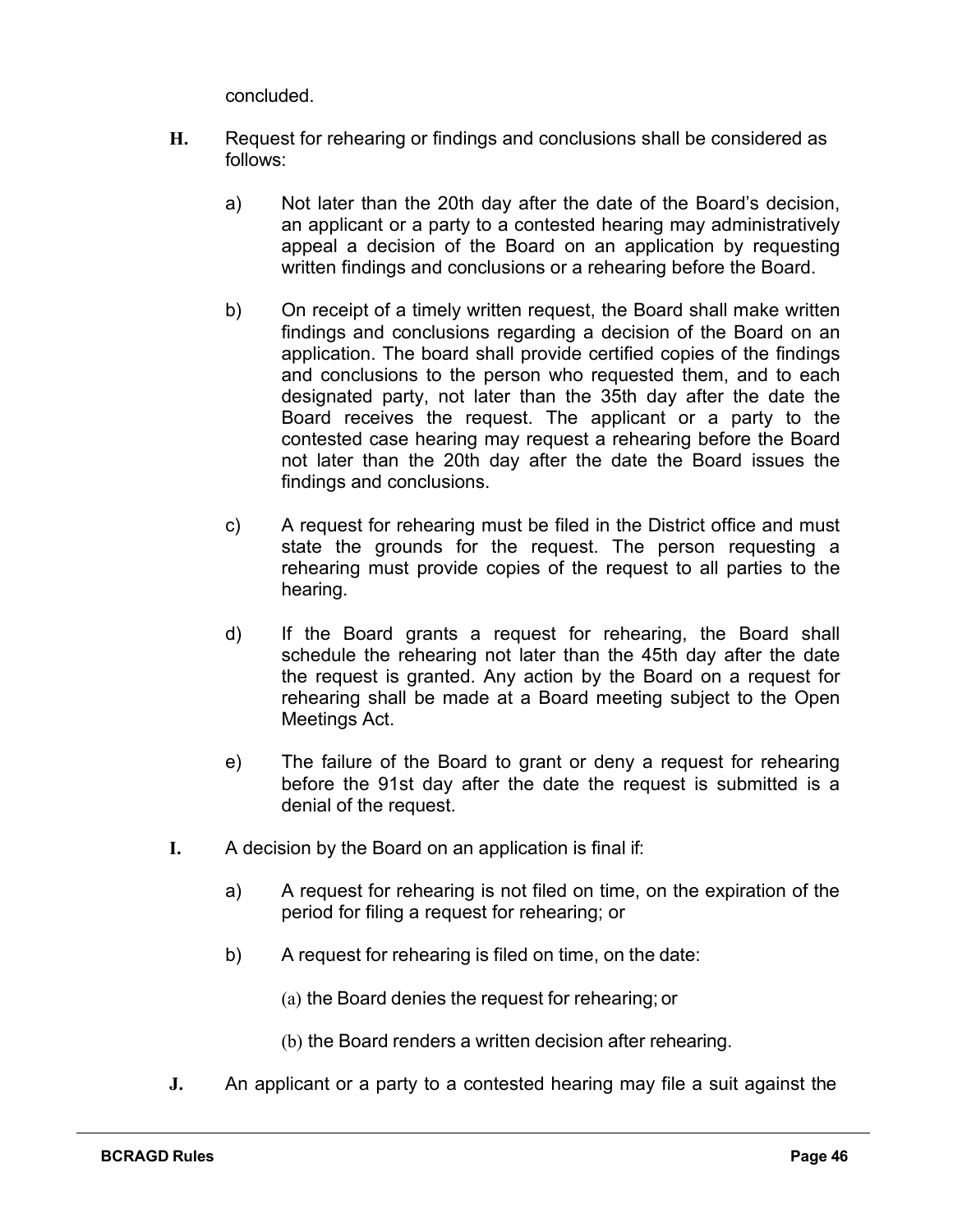<span id="page-47-0"></span>District under Texas Water Code § 36 to appeal a decision on an application not later than the 60th day after the date on which the decision becomes final. A timely filed request for rehearing is a prerequisite to any such suit.

#### <span id="page-47-1"></span>**7.6 Hearings on Enforcement Actions**

- **A.** If the District receives a written request for a hearing within 30 days from a respondent who has received a notice of violation from the District, or wishes to appeal any enforcement action, including the denial or rescinding of a well registration the District shall decide at which board meeting the enforcement action will be considered. The board meeting at which the enforcement action is considered under this rule shall be considered the public hearing on the matter and fulfills the requirement, if any, for a public hearing.
- **B.** Notice required by the Open Meetings Law shall be provided for the meeting.
- **C.** Notice of the hearing on the enforcement action shall be mailed to the respondent by certified mail, return receipt requested, at least ten days prior to the scheduled hearing date:
- **D.** Anyone attending the meeting on the enforcement action may make oral comments at the time designated for comments.
- **E.** The Board, at its sole discretion, may administer an oath to the staff, the applicant and anyone who makes oral comments on the application.
- **F.** The board, at its sole discretion, may appoint a Hearings Officer or committee of the Board as a Hearing Body to conduct the hearing on the enforcement action. Any hearing conducted by a Hearing Body, shall be conducted in the same manner as provided in this rule. At the close of the hearing, the Presiding Officer of the Hearing Body shall make a written recommendation to the Board. The recommendation shall become part of the record. The board is not required to approve the recommendation of the Hearing Body.

# <span id="page-47-3"></span><span id="page-47-2"></span>**RULE 8. SEALING, CAPPING AND PLUGGING OF WELLS**

#### **8.1 Sealing of Wells**

- **A.** Following due process, the District may, upon orders from the courts, seal, cap, or plug wells that are in violation of the District Rules.
	- (a) A well may be sealed when: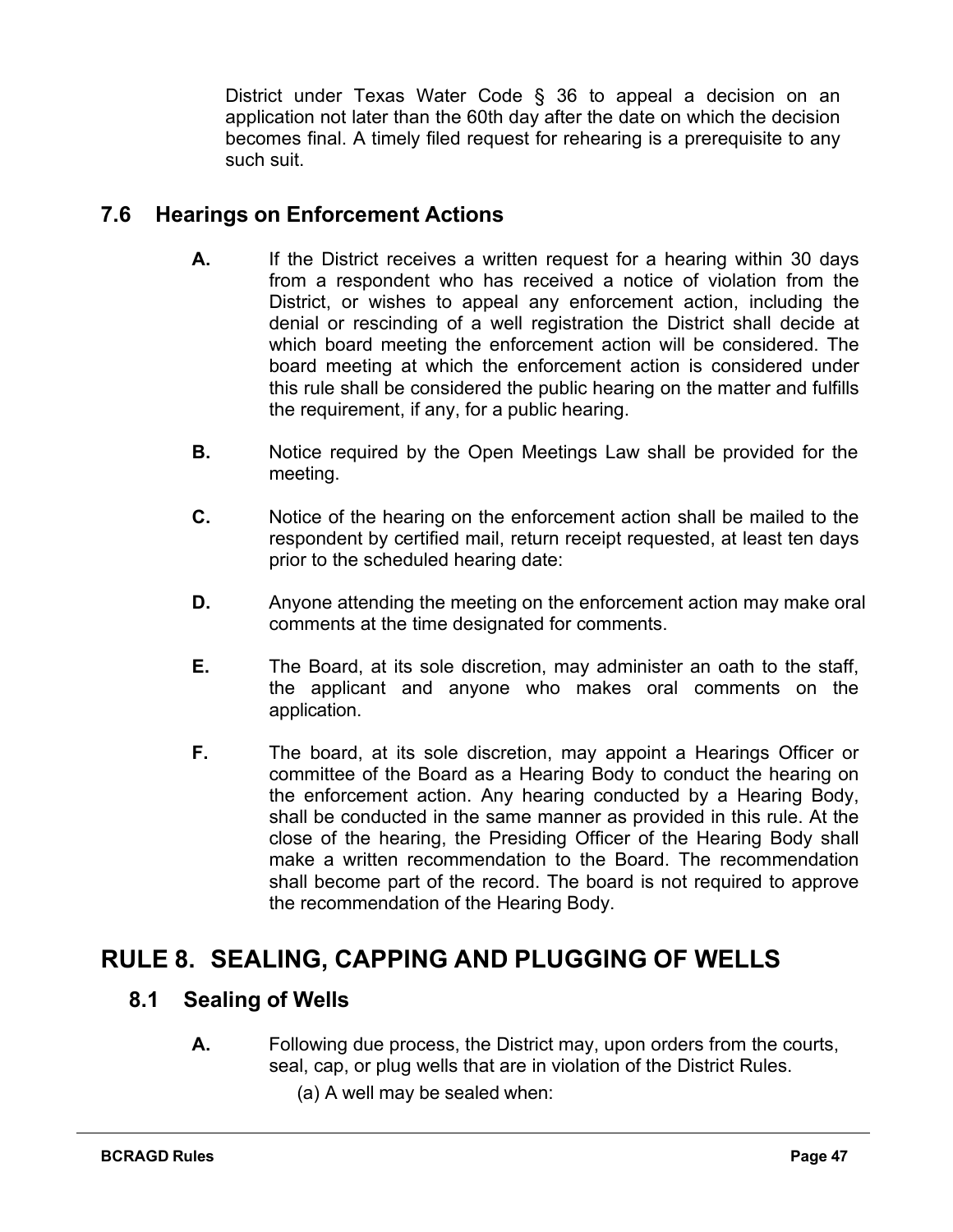- (1) A well is drilled without a valid registration or permit;
- (2) No application form has been filed for a permit to withdraw ground water from an existing well which is not excluded or exempted from the requirement that a permit be obtained in order to lawfully withdraw groundwater;or
- (3) The Board has denied, cancelled or revoked a registration or permit.
- (b) The well may be sealed by physical means, and tagged to indicate that the well has been sealed by the District; other appropriate action may be taken as necessary to preclude operation of the well or to identify unauthorized operation of the well.
- (c) Tampering with, altering, damaging, or removing the seal of a sealed well, or in any other way violating the integrity of the seal, or pumping ground water from a well that has been sealed constitutes a violation of these rules and subjects the person performing that action, as well as any well owner or primary operator who authorizes or allows that action, to such penalties as provided by the District Rules.

#### <span id="page-48-0"></span>**8.2 Capping of Wells**

**A.** The District requires all unused wells to be capped to prevent waste, pollution, or further deterioration of a well casing. The well must remain capped until such time as the conditions that led to the capping requirement are eliminated. If well pump equipment is removed from a well and the well will be re-equipped at a later date, the well must be capped; if, however, the casing is in a deteriorated condition that would permit commingling of water strata, the well must be plugged or repaired. The cap must be capable of sustaining a weight of at least four hundred (400) pounds and not easily removed.

#### <span id="page-48-1"></span>**8.3 Plugging of Wells**

**A.** Abandoned wells must be plugged in accordance with the standards established by the Texas Department of Licensing and Regulation's Well Driller and Pump Installers Rules. No such well may be used for disposal of trash, garbage, sewage, wastewater or other foreign material. It is the responsibility of the owner to see that such a well is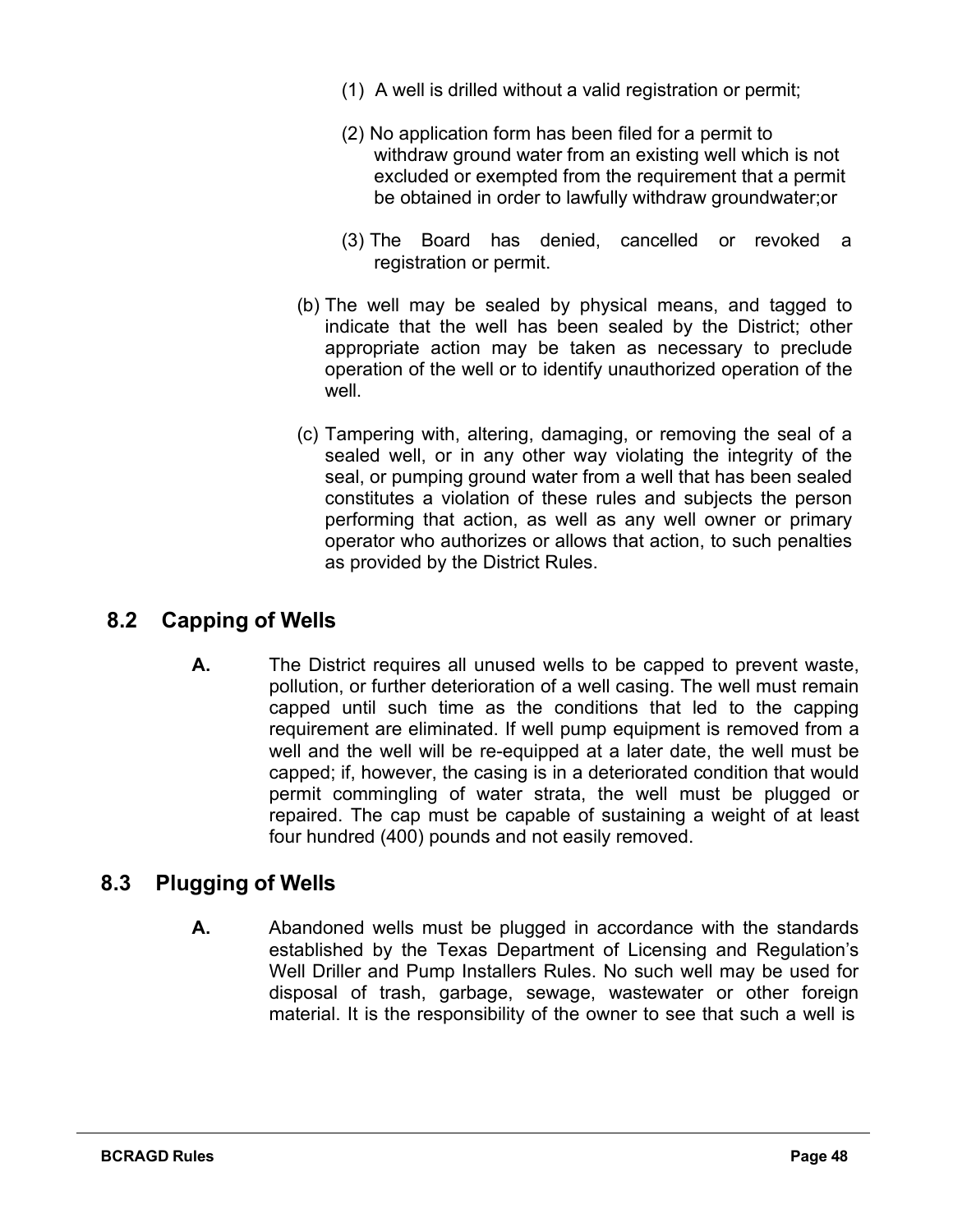plugged to prevent pollution of the ground water and to prevent injury to persons.

- **B.** The District may assist the owner in plugging of water wells, if requested by the owner, to the extent allowed by District resources, to help defray the cost associated with the plugging of abandoned wells that are registered or permitted with the District and were drilled prior to the adoption of these rules. Water wells that supply or are associated with a public water system are not eligible for assistance through the well plugging fund. A test or blast hole in quarries or mines or a well or excavation constructed to explore for or produce oil, gas, or other minerals, is not eligible for assistance through the well plugging fund.
- **C.** Any person that plugs a well in the District shall submit a copy of the plugging report to the District within sixty (60) days of plugging completion.
- **D.** Water Well Drillers are required to notify both the owner of the property and the District in writing whenever a well must be plugged. The notification to the District shall be submitted on a District form and submitted within thirty (30) days.

# <span id="page-49-0"></span>**RULE 9. WASTE**

#### <span id="page-49-1"></span>**9.1 Prohibition against Waste and/or Wasteful Use of Groundwater**

- **A.** Ground water shall not be produced in such a manner as to constitute waste as defined in Section 1.1 of these Rules.
- **B.** Any owner producing or using ground water shall use every possible precaution, in accordance with the latest approved methods, to stop and prevent waste of such water.
- **C.** Ground water pumped for industrial use will be considered waste if the quantity is in excess of the quantity, if any, recognized by the industry according to its Standard Industrial Code (SIC) classification to be the maximum amount of water necessary to efficiently meet the demands for the particular use or application in question.
- **D.** Groundwater pumped into ponds, lakes, tanks, reservoirs, natural watercourses, or other surface impoundments for holding water, unless Exempt from Permitting as a Livestock Well, or Permitted as required by District Rule, is considered Waste of Groundwater unless a permit to do so was obtained from TCEQ.
- **E.** Any Well providing Groundwater as of February 24, 2010 to ponds, lakes, tanks, reservoirs, or other surface impoundments shall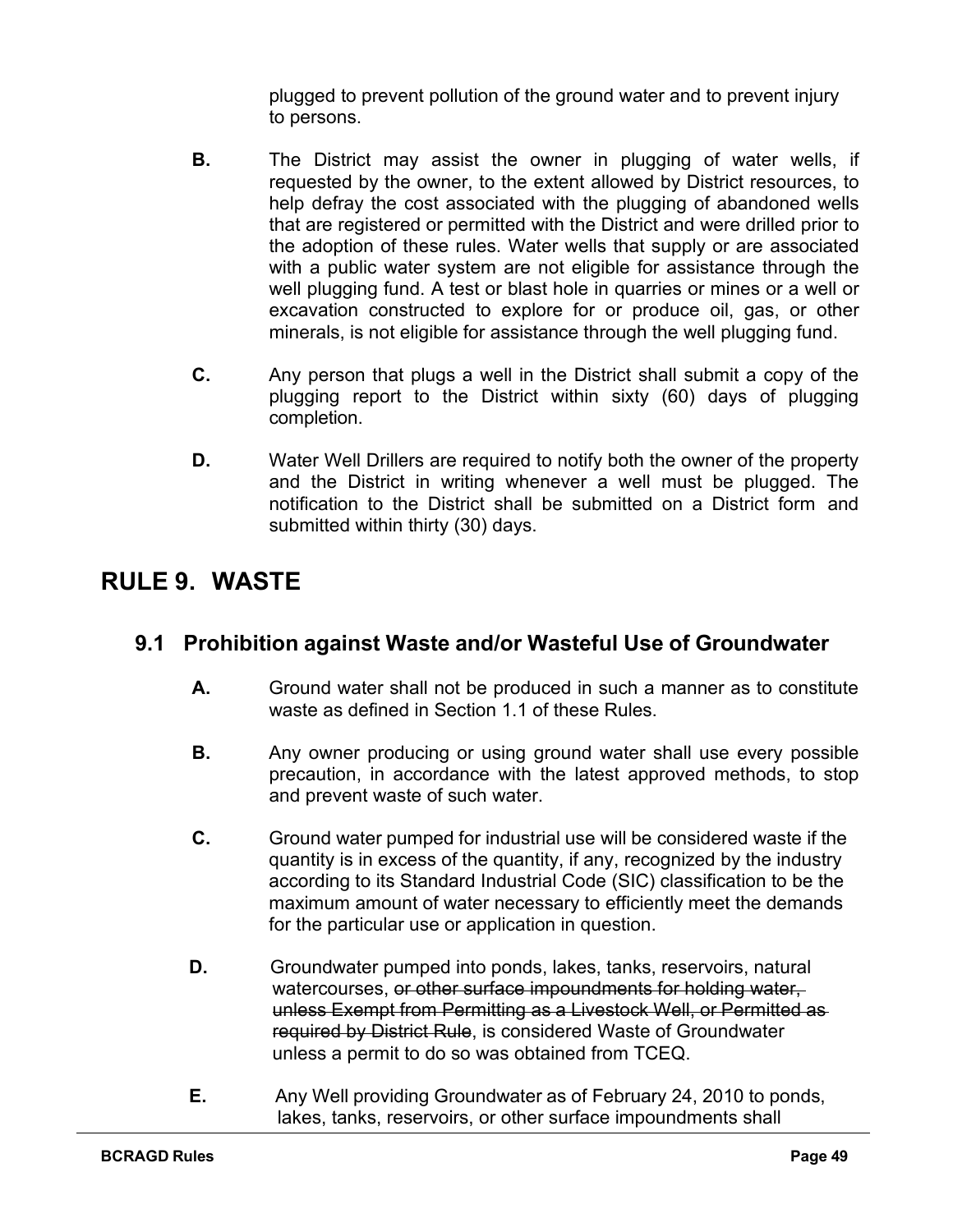obtain a Permit from TCEQ to continue such use unless Exempt under another rule. 3.2.A as a Domestic or Livestock Well. The definition of Domestic or Livestock Well in Rule 1 limits the size and construction of Exempt Domestic or Livestock surface impoundments.

- **F.** Except for those Wells Permitted under Rule 3.8.C, no Permit shall be issued for any Well that proposes to provide Groundwater after February 24, 2010 to ponds, lakes, tanks, reservoirs, or other surface impoundments, because such use is considered Waste under District Rules.
- **G.** Any groundwater that is authorized under these rules to be pumped into lakes, ponds, tanks, reservoirs, natural watercourses, or other surface impoundments for holding water shall be subject to discontinuation during drought conditions as outlined by the District's Drought Management Plan.

# <span id="page-50-0"></span>**RULE 10. INVESTIGATIONS AND ENFORCEMENT**

#### <span id="page-50-1"></span>**10.1 Right to Inspect and Test Wells**

- **A.** The District's officers, employees, agents, or representatives shall have the right at all reasonable times and after reasonable attempt to notify the owner, to enter upon lands on which a well or wells may be located within the boundaries of the District, to:
	- (a) Inspect such well or wells;
	- (b) Make any other reasonable and necessary inspections and tests that may be required or necessary for the enforcement of the District rules;
	- (c) Refusing to allow District personnel access to a site for necessary inspections, investigations, or tests can be grounds for referral to the Board or other Government entities for enforcement.
- **B.** The operation of any well may be enjoined by the Board of Directors immediately upon the refusal to allow the gathering of information as provided for in these rules.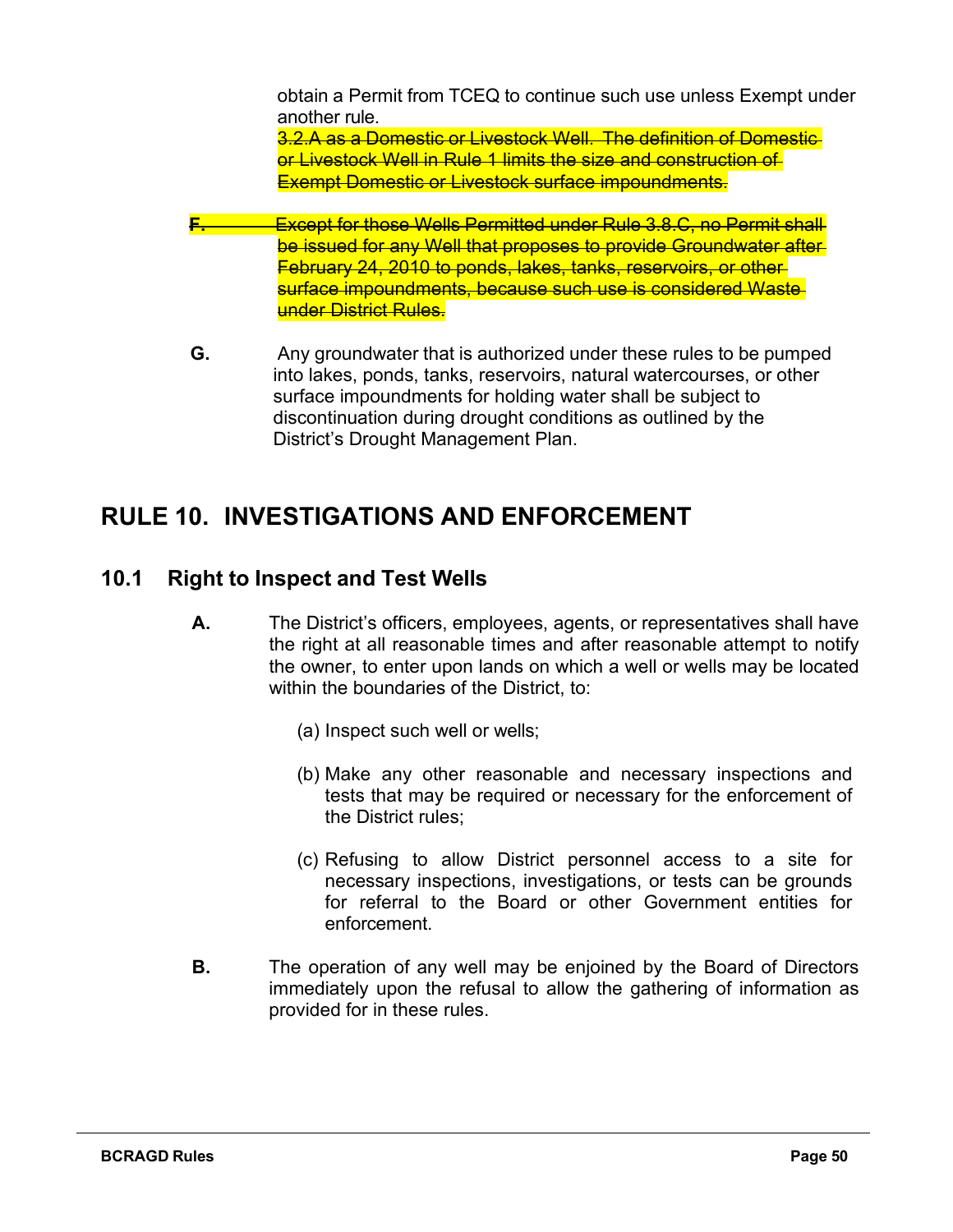#### <span id="page-51-0"></span>**10.2 Right to Enter Land**

- **A.** The employees of the district may go on any land to inspect, make surveys, conduct investigations, or perform tests to determine the **A.** condition, value, and usability of the property, with reference to any proposed location of works, improvements, plants, facilities, equipment, or appliances.
- **B.** District employees and agents are entitled to enter any public or private property within the boundaries of the District or adjacent to any reservoir or other property owned by the District at any reasonable time for the purpose of inspecting and investigating conditions relating to the quality of water or any natural resources in the state or the compliance with any rule, regulation, permit, policy, or other order of the District. District employees or agents acting under this authority who enter private property shall notify when possible any occupant or management of their presence; and shall exhibit proper credentials.

#### <span id="page-51-1"></span>**10.3 Conduct of Investigation**

**A.** Investigations or inspections that require entrance upon property must be conducted at reasonable times and must try to be consistent with the Establishment's and the District's rules and regulations concerning safety, internal security, and fire protection. The persons conducting such investigations must identify themselves, when possible, to the owner, lessee, operator, or person in charge of the well or property.

#### <span id="page-51-2"></span>**10.4 Revocation**

- **A.** A Well Registration, Well Permit, Export Permit, Permit for Community Water System, or other Aquifer Penetrations authorized and issued under these rules may be subject to revocation for abandonment, noncompliance with District or State rules, policies, resolutions, or deviation from the purposes or terms of the "Application of Intent to Drill or Alter a Well", "Well Registration", Well Permit, Well Permit conditions, Export Permit, or Export Permit Conditions.
- **B.** The General Manager may forward a complaint to the Board to consider a permit revocation, suspension, amendment, or registration (exempt status) revocation for violations of District and State rules, policies, resolutions, or permit conditions. These violations can include a violation of the District's Drought Management Plan.
- **C.** If a Well Registration or Well Permit is revoked, rescinded, or revised the applicant shall be entitled to a hearing before the Board of Directors. A written request for such a hearing must be filed with the District within 30 days of District action. The District shall give notice of such hearing and shall proceed to conduct such hearing as provided for in these rules.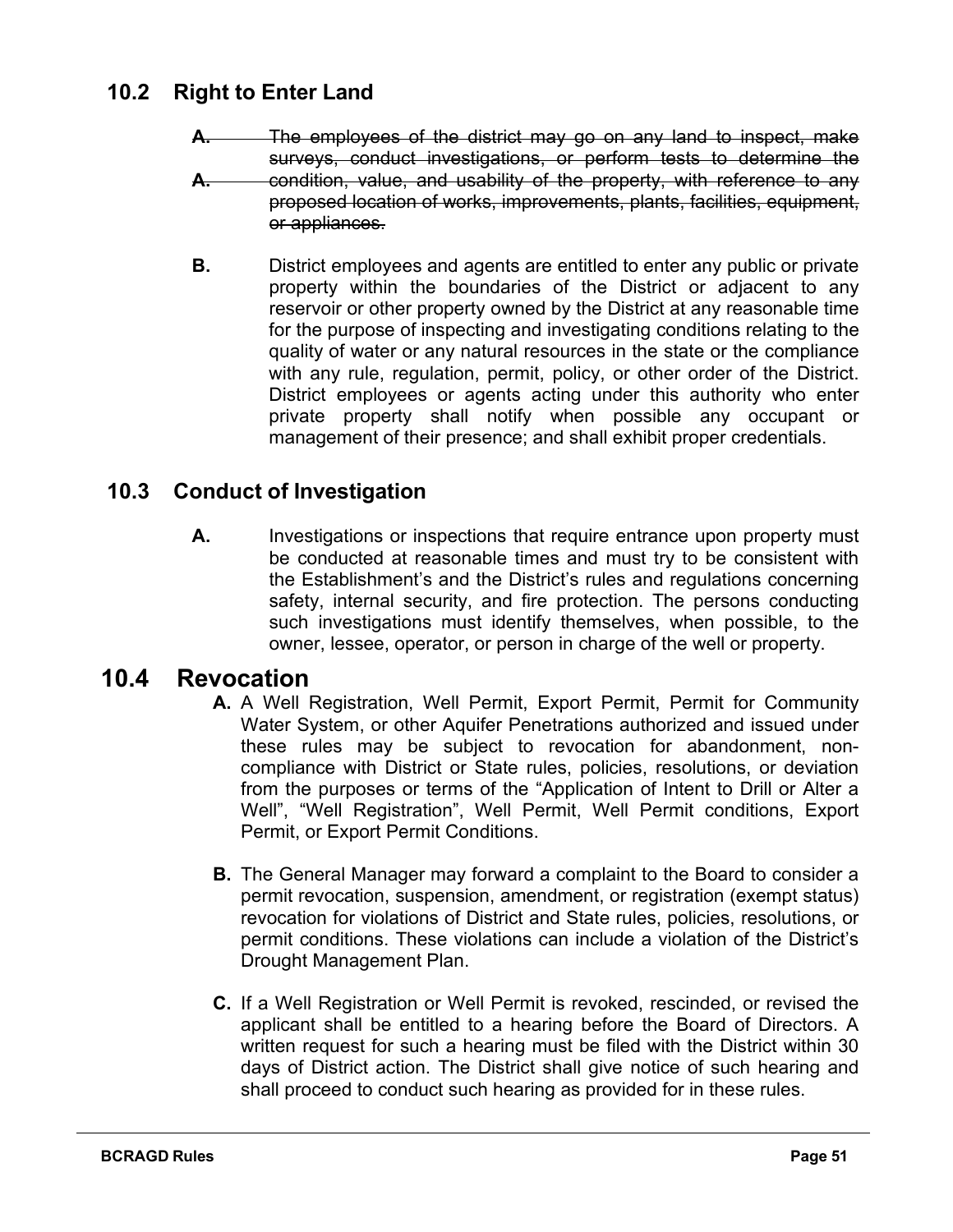- **D.** If an Application of Intent to Drill, Alter a Well, Well Permit, or well registration is revoked or rescinded, the entire fee is forfeited to the District.
- **E.** Hearings authorized by this rule will be subject to the provisions of Rule 7.6, Enforcement Hearings.

#### <span id="page-52-0"></span>**10.5 Violation of Rules**

#### **A. Civil Suit** -

- (a) As authorized by the Texas Water Code, Section 36.102, the violation of any District Rule shall be subject to a civil penalty not to exceed \$10,000.00 per day per violation; each day of a continuing violation constitutes a separate violation. The Board may seek enforcement of such civil penalties by injunction, mandatory injunction, or other appropriate remedy through a complaint filed in a court of competent jurisdiction. In addition, the District may seek and the court shall grant recovery of attorney's fees, costs for expert witnesses, and any other costs incurred by the District before the court.
- (b) Prior to instituting such a suit, the District shall send a Notice of Intent to Sue to the person who is believed to be in violation of law, including violation of a District Rule, order, or permit.
- **B. District Enforcement**  District enforcement action will be taken after all efforts to obtain compliance have failed.
	- (a) The District shall send a notice of violation to a person who is believed to be in violation of law, including violation of a District Rule, order or permit. The notice shall include information about the violation, may require remedial action and may assess a penalty. The notice shall provide the opportunity for a public hearing under these rules.
	- (b) Upon recommendations from District staff, the Board may assess penalties for non-compliance with District Rules, including failure to comply with conditions of a permit issued by the District. Penalties will be assessed in accordance with the following schedule: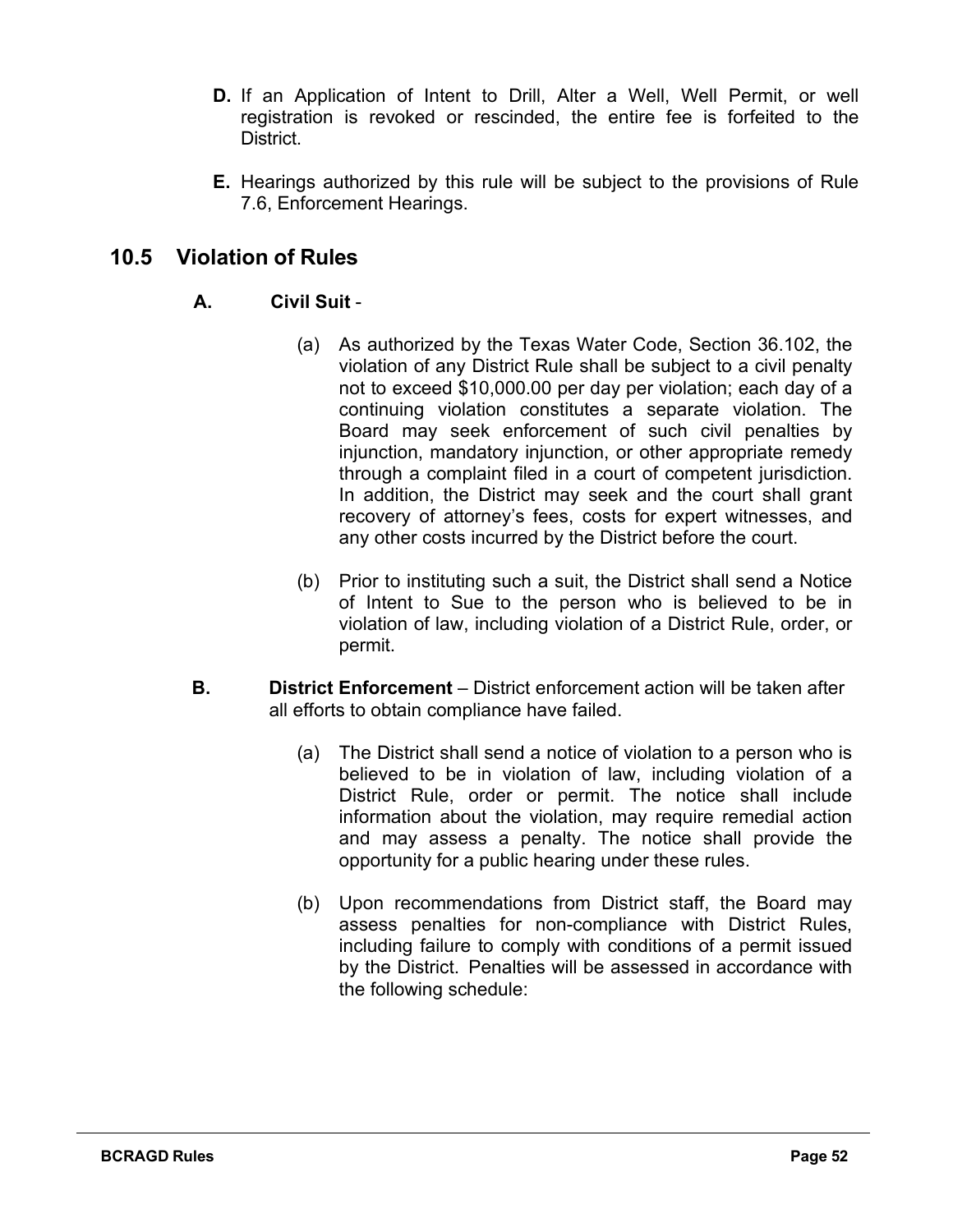| <b>Non-Compliant Action</b>                                                                                                 | <b>Max. Penalty</b>    |
|-----------------------------------------------------------------------------------------------------------------------------|------------------------|
| Failure to notify District of start of all drilling and completion activity,                                                | \$1,000.00             |
| location, date and time. This includes all pump installation and<br>modification.                                           |                        |
| Starting to drill or drilling a well without a permit or registration                                                       | Up to \$10,000         |
| Failure to timely submit Well Drilling & Completion Reports                                                                 | Up to<br>\$2500.00     |
| Violation of any District Rule, policy, or permit requirement                                                               | Up to $$$<br>10,000.00 |
| False statement on a permit application, permit amendment, permit                                                           | Up to                  |
| transfer, annual production report, well registration application, or any<br>District form.                                 | \$10,000.00            |
| Ignoring any request for inspection, or not allowing any District                                                           | Up to                  |
| inspection of a well, or ignoring or denying any request for access to a<br>site for any legitimate District investigation. | \$10,000.00            |
| Failure to notify both the District and the property owner in writing on the                                                | Up to                  |
| requirement to plug any abandoned or deteriorated well. Also, failure to                                                    | \$10,000.00            |
| plug any existing well that had a replacement well authorized by the<br>District to be drilled.                             |                        |
| Failure to follow District Directives Mandated by the District Drought                                                      | Up to                  |
| Management Plan                                                                                                             | \$10,000.00            |

- (c) Failure to pay the penalty will result in an enforcement action by the Board.
- (d) Failure to comply with District and State Rules will result in denial of authorization to operate in the County and removal of the driller or pump installer's name from the list of District Certified Water Well Drillers and Pump Installers. Additionally, the driller or pump installer shall be referred to TDLR (Texas Department of Licensing and Regulation) or any other appropriate regulatory for possible enforcement action.
- **C.** Violations under the jurisdiction of other governmental agencies, such as the TCEQ, TDLR, and Bandera County, will be referred to the appropriate entity for possible enforcement action.
- **D.** All wells and well owners and other persons subject to District jurisdiction, shall comply with all applicable rules, orders, requirements, resolutions, policies, directives, standards, guidelines, or any other regulatory measures implemented by the District.

#### <span id="page-53-0"></span>**10.6 Enforcement of Rules**

**A.** If the Board determines that requirements have not been met, then the board may choose from the following actions to ensure compliance with District Rules: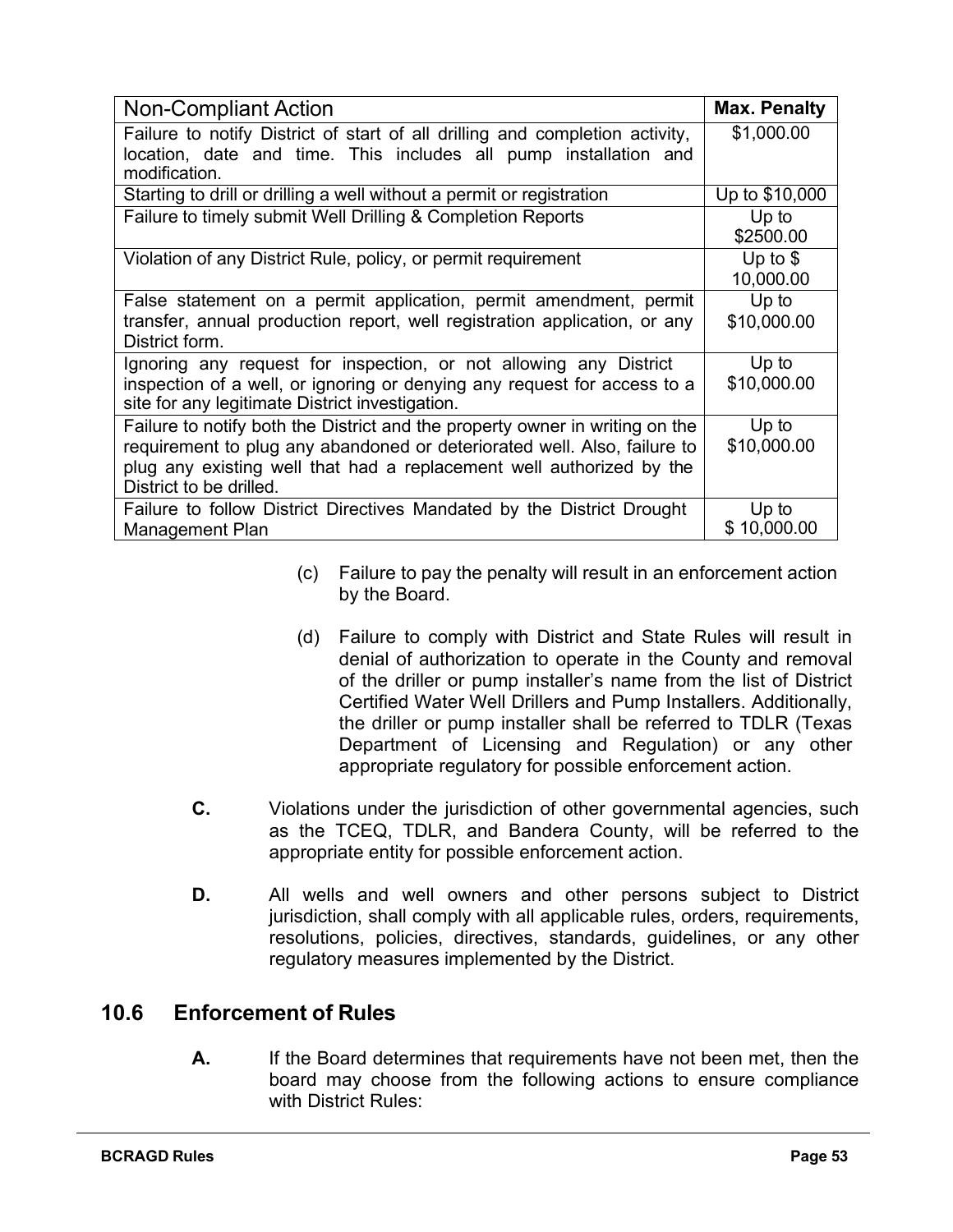- (a) Begin the permit hearing process for permit or registration revocation or suspension.
- (b) The Board of Directors, by majority vote, may adopt a schedule of civil penalties to be levied for breach of any rule of the District, not to exceed the maximum amount allowable per day per violation, and each day of a continuing violation constitutes a separate violation. Enforce these rules by injunction, mandatory injunction or other appropriate remedy in a court of competent jurisdiction.
- (c) Assess reasonable civil penalties for breach of any District Rule as authorized in Chapter 36 of the Texas Water Code. A penalty under this rule is in addition to any other penalty provided by law of this state and may be enforced by complaints filed in the appropriate court of jurisdiction in the county in which the District's principal office or meeting place is located. If the District prevails in any suit to enforce its rules, it may, in the same action, recover reasonable fees for attorneys, expert witnesses, and other costs incurred by the District before the court. The court shall fix the amount of the attorney's fee.
- (d) Order a non-compliant well to be sealed or plugged after a notice and hearing conducted according to the procedure required by these rules.
- (e) Continue to work with the owner until compliance is met. The District may mandate the monitoring of groundwater use by requiring a meter on the well. The District may mandate the provision of regular production reports as determined by the Board.

Any combination of the above actions or any other reasonable means, as determined by the board, may be used to ensure compliance.

#### <span id="page-54-0"></span>**10.7 Failure to Comply**

**A.** Failure to comply with District and State Rules will result in denial of authorization to operate in the County and removal of the driller or pump installer's name from the list of District Certified Water Well Drillers and Pump Installers. Additionally, the driller or pump installer shall be referred to TDLR (Texas Department of Licensing and Regulation) or any other appropriate regulatory for possible enforcement action.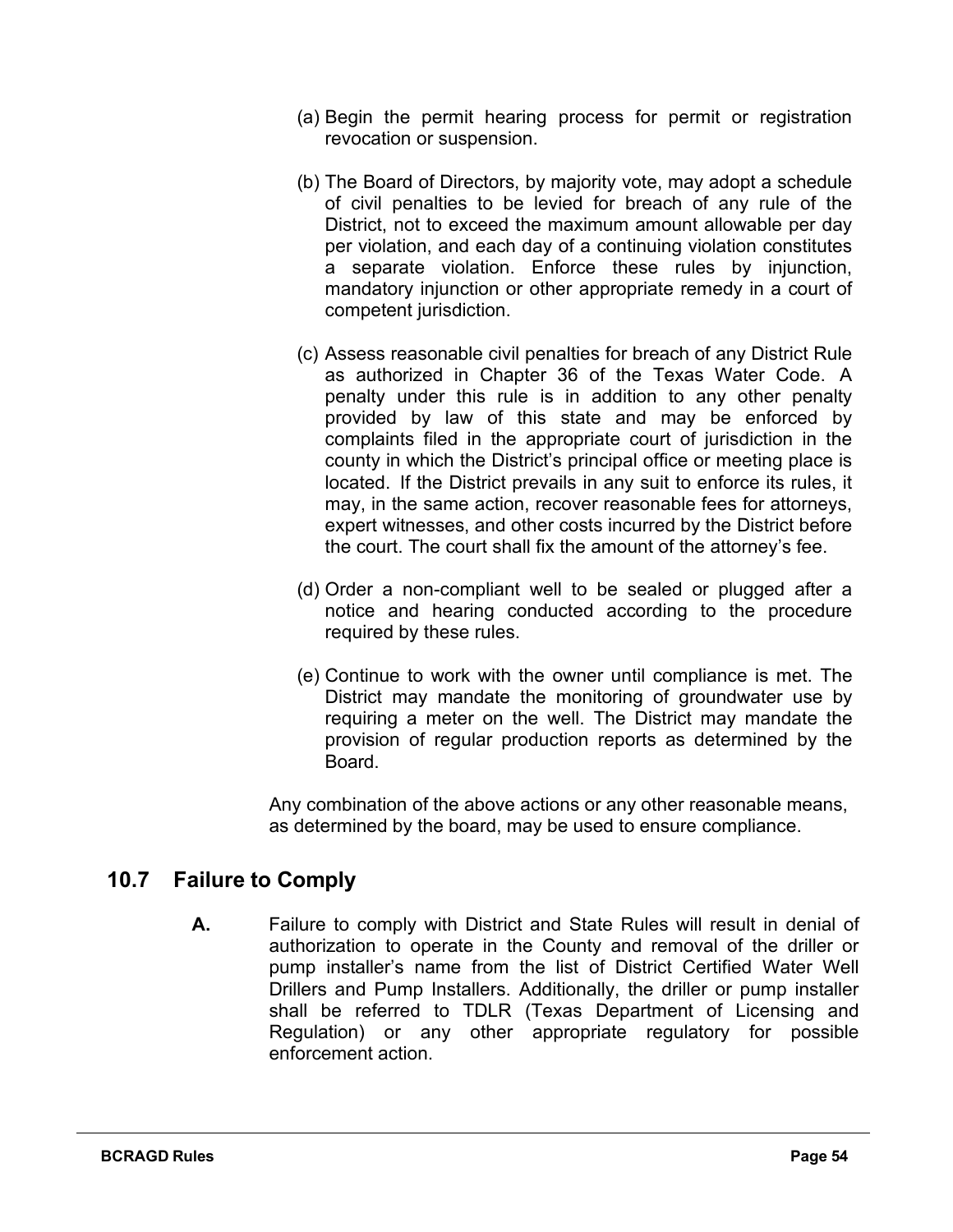# **RULE 11. EMINENT DOMAIN**

- **A.** The District may exercise the power of eminent domain to acquire by condemnation a fee simple or other interest in property if that property interest is:
	- (1) Within the boundaries of the district; and
	- (2) Necessary for conservation purposes, including recharge and reuse.
- **B.** The power of eminent domain authorized in this section may not be used for the condemnation of land for the purpose of:
	- (1) Acquiring rights to groundwater, surface water or water rights;
		- or
	- (2) Production, sale, or distribution of groundwater or surface water.
- **C.** The district must exercise the power of eminent domain in the manner provided by Chapter 21, Property Code, but the district is not required to deposit a bond as provided by Section 21.021(a), Property Code.
- **D.** In a condemnation proceeding brought by the district, the district is not required to pay in advance or give bond or other security for costs in the trial court, to give bond for the issuance of a temporary restraining order or a temporary injunction, or to give bond for costs or supersede as on an appeal or writ of error.
- **E.** In exercising the power of eminent domain, if the district requires relocating, raising, lowering, rerouting, changing the grade, or altering the construction of any railroad, highway, pipeline, or electric transmission or distribution, telegraph, or telephone lines, conduits, poles, or facilities, the district must bear the actual cost of relocating, raising, lowering, rerouting, changing the grade, or altering the construction to provide comparable replacement without enhancement of facilities after deducting the net salvage value derived from the old facility.